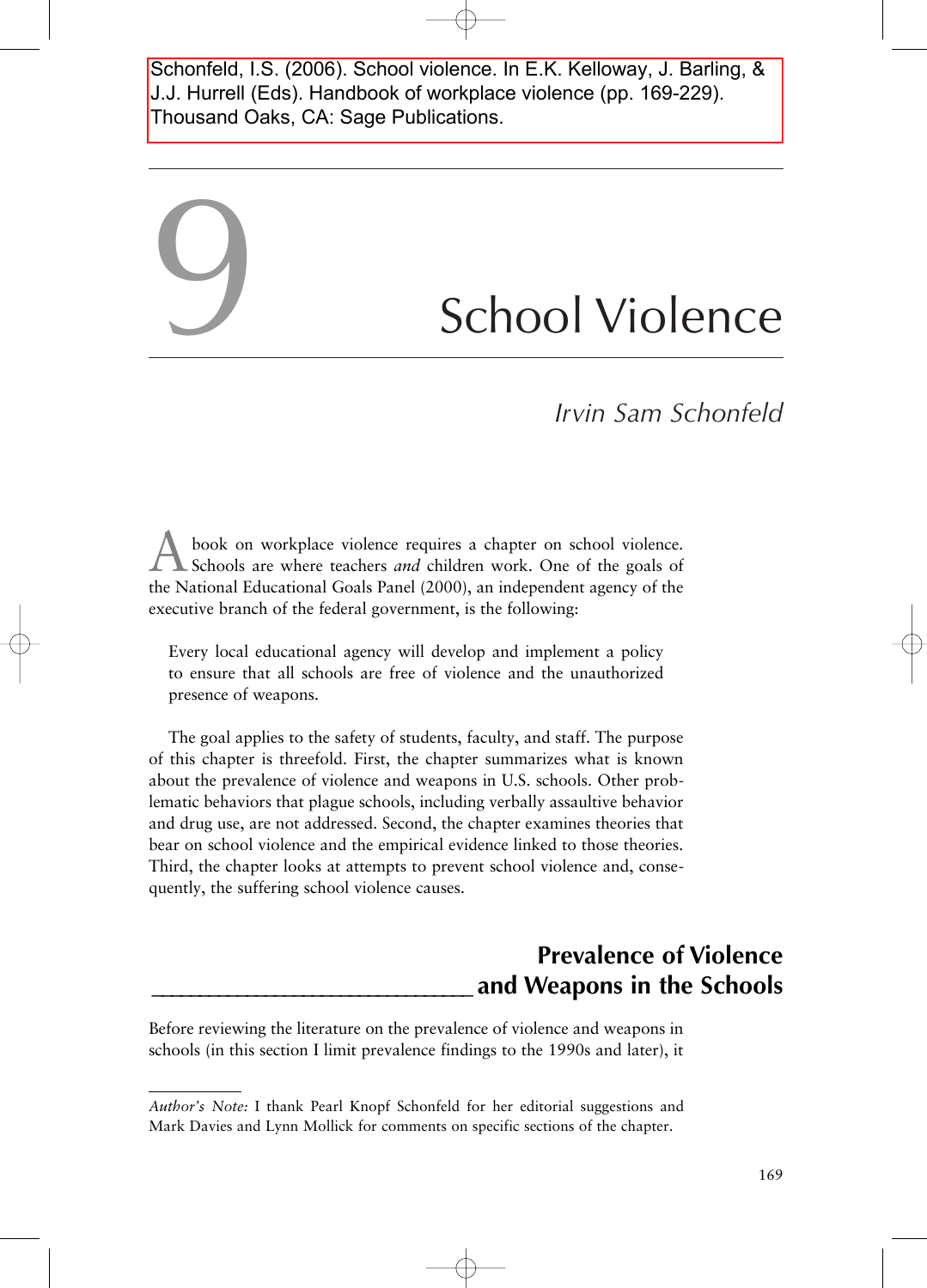is important to note a number of obstacles to accurately ascertaining the occurrence of violence. At the school level, officially recorded crime statistics often undercount crimes because of a lack of candor on the part of administrators doing the counting (Bloch, 1978; Dillon, 1994; Furlong & Morrison, 2000; Schonfeld, 1992). Political pressures, the avoidance of embarrassment, and the administrator's desire to avoid jeopardizing his or her career motivate the lack of candor. Moreover, crime-related surveillance at the school level is rarely audited by external agents (Kingery & Coggeshall, 2001). Kingery and Coggeshall (2001) demonstrated that the states' annual reporting of the numbers of students expelled for carrying firearms to school provides misleadingly low estimates of school-related firearms violations. Reporting problems notwithstanding, during the 1999–2000 academic year, an estimated 71% of public schools, as reported by principals, experienced at least one violent incident, and in 36% of public schools at least one violent incident was reported to police, suggesting that police reports underrepresent the extent of violence in schools. Self-report measures constitute an alternative to official records. Self-report data are not without problems. Studies by Cornell and Loper (1998) and Rosenblatt and Furlong (1997) indicate that students whose self-reports have validity problems (e.g., inconsistent responses) are likely to inflate reports of school-related violence.

Epidemiologic surveys are susceptible to problematic reporting. For example, the Youth Risk Behavior Survey (YRBS; Centers for Disease Control and Prevention [CDCP], 2004) asks students, "During the past 30 days, on how many days did you carry a weapon such as a gun, knife, or club on school property?" Although YRBS violence and other items have at least moderate reliability (kappas > .40; Brener et al., 2002), Furlong and Morrison (2000) underline the problematic nature of the above item and items like it. First, the item does not differentiate a student who brings a knife to school with no intention of hurting anyone and a student with intentions to harm. Second, the item does not distinguish bringing a weapon (a) to the grounds outside of school and (b) into the school building. Third, it is not clear from an affirmative answer which type of weapon was involved. Epidemiologic survey items, like the above YRBS item, are often designed for brevity, with each item covering a good deal of information and thus violating a norm of psychometric practice. In a similar vein, the YRBS item asking how often a student was in a physical fight does not distinguish victim from perpetrator. The reader should bear these methodological caveats in mind when considering the published rates of school-associated violence.

## **Homicide and Suicide**

Although there can be problems in tracking and defining them, homicide and suicide are two types of violent events that are counted relatively accurately. Epidemiologic studies of school-associated violent deaths in the 1990s (Anderson et al., 2001; Kachur et al., 1996; see Table 9.1 for key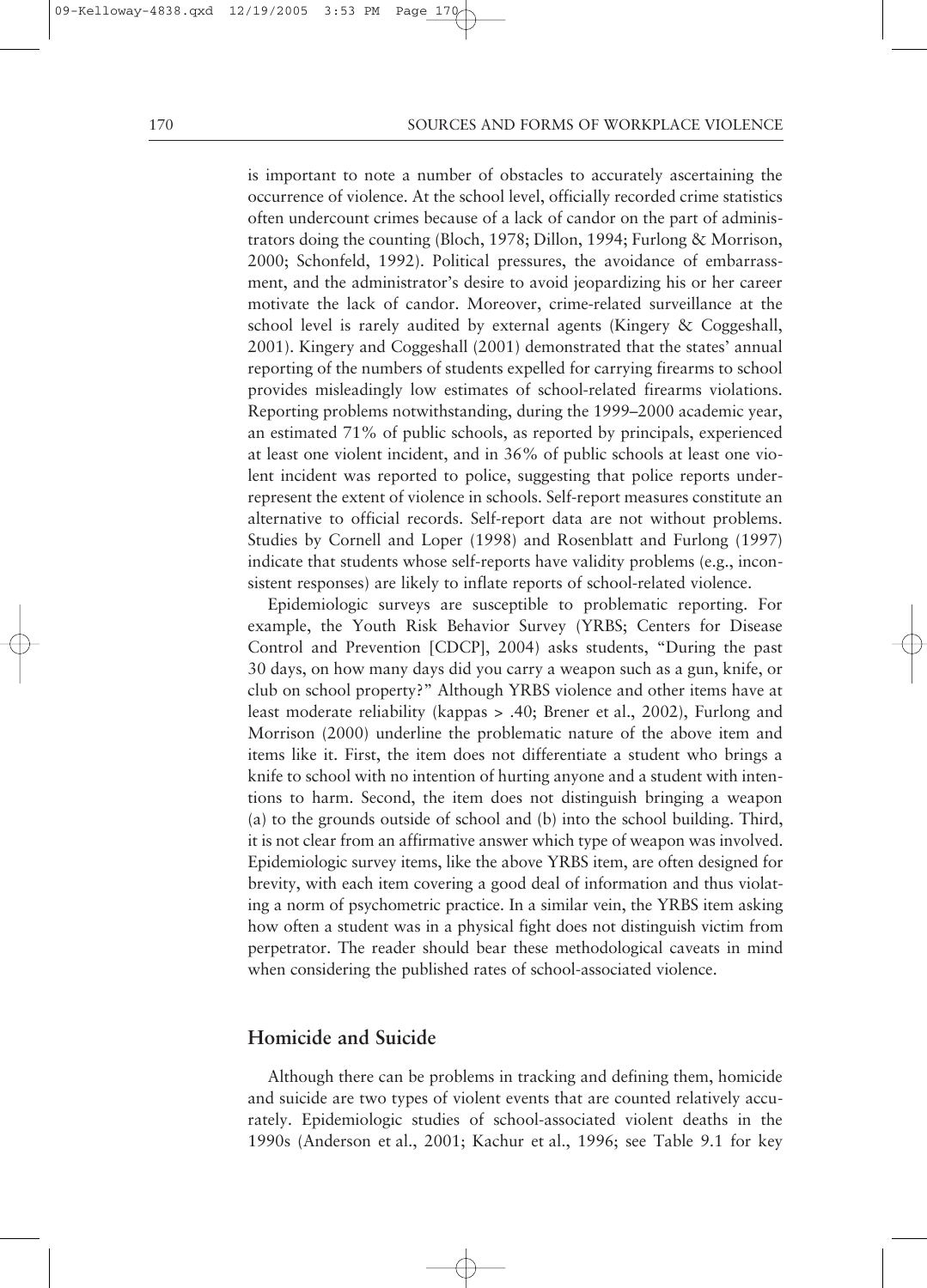#### School Violence 2012 171

| Study                     | Years Covered            | Key Findings                                                                                                                                                                                                                                                                                                                                                                                                                                                                                                                                                                                                                                                                     |
|---------------------------|--------------------------|----------------------------------------------------------------------------------------------------------------------------------------------------------------------------------------------------------------------------------------------------------------------------------------------------------------------------------------------------------------------------------------------------------------------------------------------------------------------------------------------------------------------------------------------------------------------------------------------------------------------------------------------------------------------------------|
| Kachur<br>et al. (1996)   | 1992-1994                | 105 school-associated deaths<br>85 homicides<br>76 homicides were students<br>20 student suicides<br>Annualized student mortality rate: 0.09 per 100,000                                                                                                                                                                                                                                                                                                                                                                                                                                                                                                                         |
| Anderson<br>et al. (2001) | 1994-1999                | 253 school-associated deaths<br>172 of whom were students<br>Annualized student mortality rate: 0.068 per 100,000<br>172 school-associated deaths were single homicides<br>30 suicides<br>11 homicide-suicides<br>5 deaths from legal interventions<br>2 unintentional gun-related deaths<br>18 homicides were faculty or staff<br>12 homicides were members of students' families<br>30 homicides were community residents<br>4 homicides were associated with the school in<br>other ways<br>12 homicides were associated with neither the school<br>nor the community<br>2 homicides were police officers<br>3 homicide victims' associations with the school<br>were unknown |
| DeVoe<br>et al. (2003)    | 1999-2000                | CDCP's School-Associated Violent Death Surveillance<br>System: 16 student homicides, 6 student suicides                                                                                                                                                                                                                                                                                                                                                                                                                                                                                                                                                                          |
|                           | 2000-2001<br>(tentative) | 10 student homicides, 5 student suicides                                                                                                                                                                                                                                                                                                                                                                                                                                                                                                                                                                                                                                         |
|                           | 2001-2002<br>(tentative) | 14 student homicides, 3 student suicides                                                                                                                                                                                                                                                                                                                                                                                                                                                                                                                                                                                                                                         |

**Table 9.1** School-Associated Homicide and Suicide

findings) indicate that homicides and suicides occurring while the victims were in school, on the way to or from school, or traveling to or from or attending off-campus school-related events have been rare. Between 1992 and 1994, 96 students were either homicide or suicide victims. By contrast, during the same period, 6,050 children between 5 and 19 were homicide or suicide victims. Between 1994 and 1999, there were 172 school-associated student deaths. During the same period, 20,541 school-aged children were victims of homicide or suicide. Despite high-profile events in places like Littleton, Colorado, and West Paducah, Kentucky, the findings indicate that for children, school is protective vis-à-vis violent death. School, however, is more protective for some students than for others.

Between 1992 and 1994, 62% of school-related deaths occurred in urban areas and 30%, in suburban areas. Between 1994 and 1999, the figures were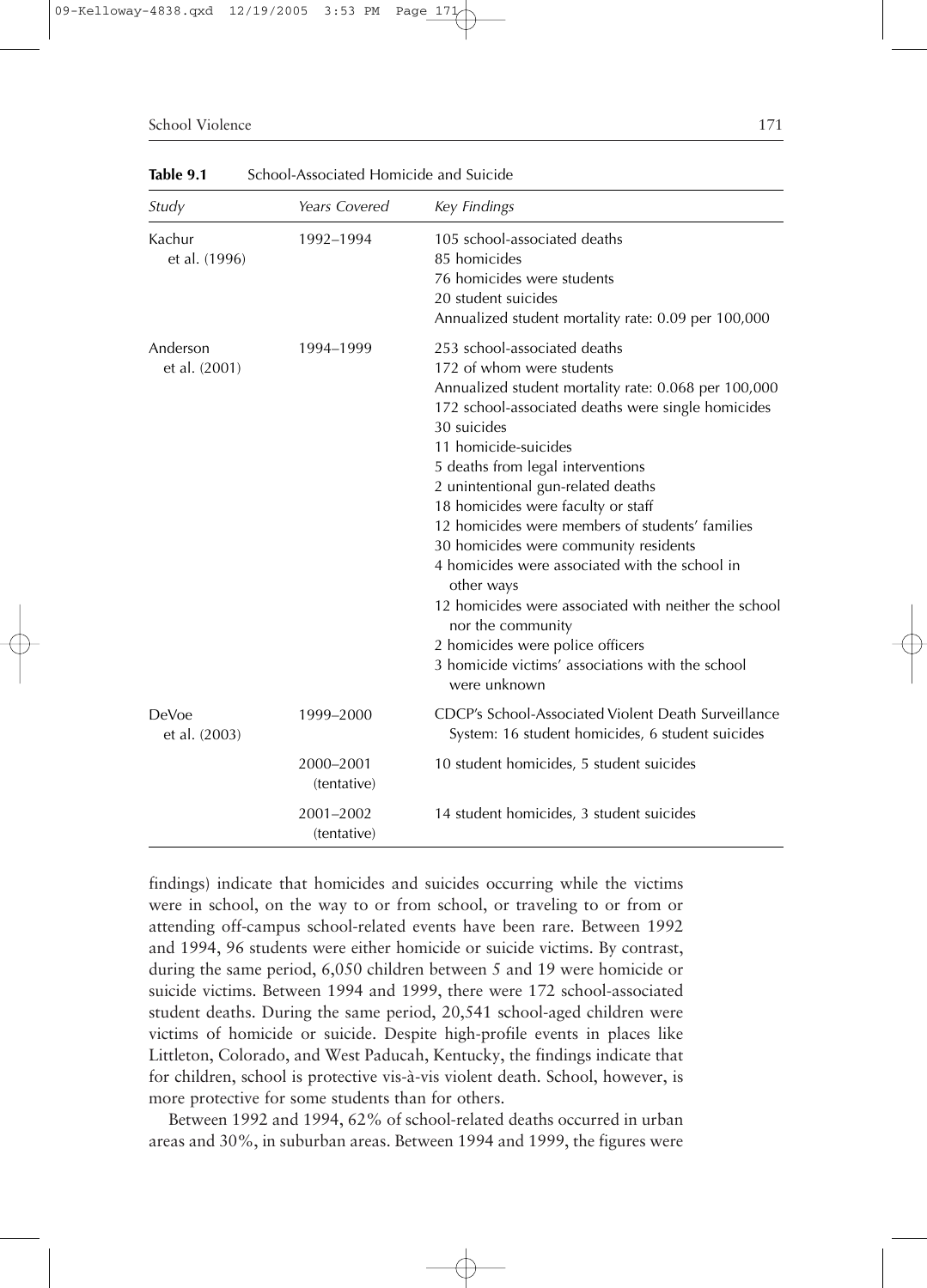52% and 35%, respectively. During that period, Black students had about five times the risk of becoming homicide victims as White students (the odds ratios were not available for 1992 to 1994); Hispanic students had 3.5 times the risk. Owing to its rarity in schools, no significant ethnic differences for suicide were found. Other findings showed that violent death was extremely rare in the context of elementary school and most frequent in the context of high school. About 48% of the homicides between 1994 and 1999 were related to interpersonal disputes (e.g., romantic entanglements), and about 30% of homicides were gang-related; 46% of homicide perpetrators had a history of criminal charges; 39% were gang members; and 20% had been bullied by peers. Between 1994 and 1999, firearms accounted for 69% of the homicides and 90% of the suicides. Although the rates of school-related violent death are still unacceptable, the data indicate that children are far safer inside schools than out.

# **Nonfatal Violent Behavior and Weapons-Carrying Among Students: National Samples**

This section examines estimates of the prevalence of school violence obtained in studies having large nationally representative samples (*n* > 4,600 each year in the field; participation rates > 77%). In obtaining estimates of the prevalence of school-related nonfatal violent behavior and weapons possession, the caveats described earlier must be borne in mind. The YRBS (CDCP, 2004) has possibly been the best vehicle for providing national estimates because it has been conducted biennially since 1993. Estimates from other national studies are examined with reference to the YRBS.

The YRBS, using three-stage cluster sampling procedures, produced cross-sectional samples of high school students between 1993 and 2003. The YRBS includes an anonymously administered questionnaire that incorporates consistency checks that allow investigators to discount participants with anomalous responses (Brener et al., 2002). As shown in Table 9.2, estimates of the rates at which students carried a weapon on school property at least once during the 30-day period preceding the completion of the survey declined between 1993 and 2003 from about 12% to 6%. In 2003, males (9%) were three times as likely as females to report carrying a weapon; there were no marked differences in weapons possession by ethnicity or grade. The carrying of weapons, however, was more prevalent outside of school than on school property.

The YRBS inquired into physical fighting on school property in the 12 months prior to completing the survey. The decline between 1993 and 2003 was small, from 16% to 13%. Twice as many males as females acknowledged having been in a fight; compared with White youth (10%), Black (17%) and Hispanic youth (17%) were more likely to report fighting. Fighting declined from 9th (7%) to 12th grade (4%), although the dropping out of the most combative students may partially account for the decline.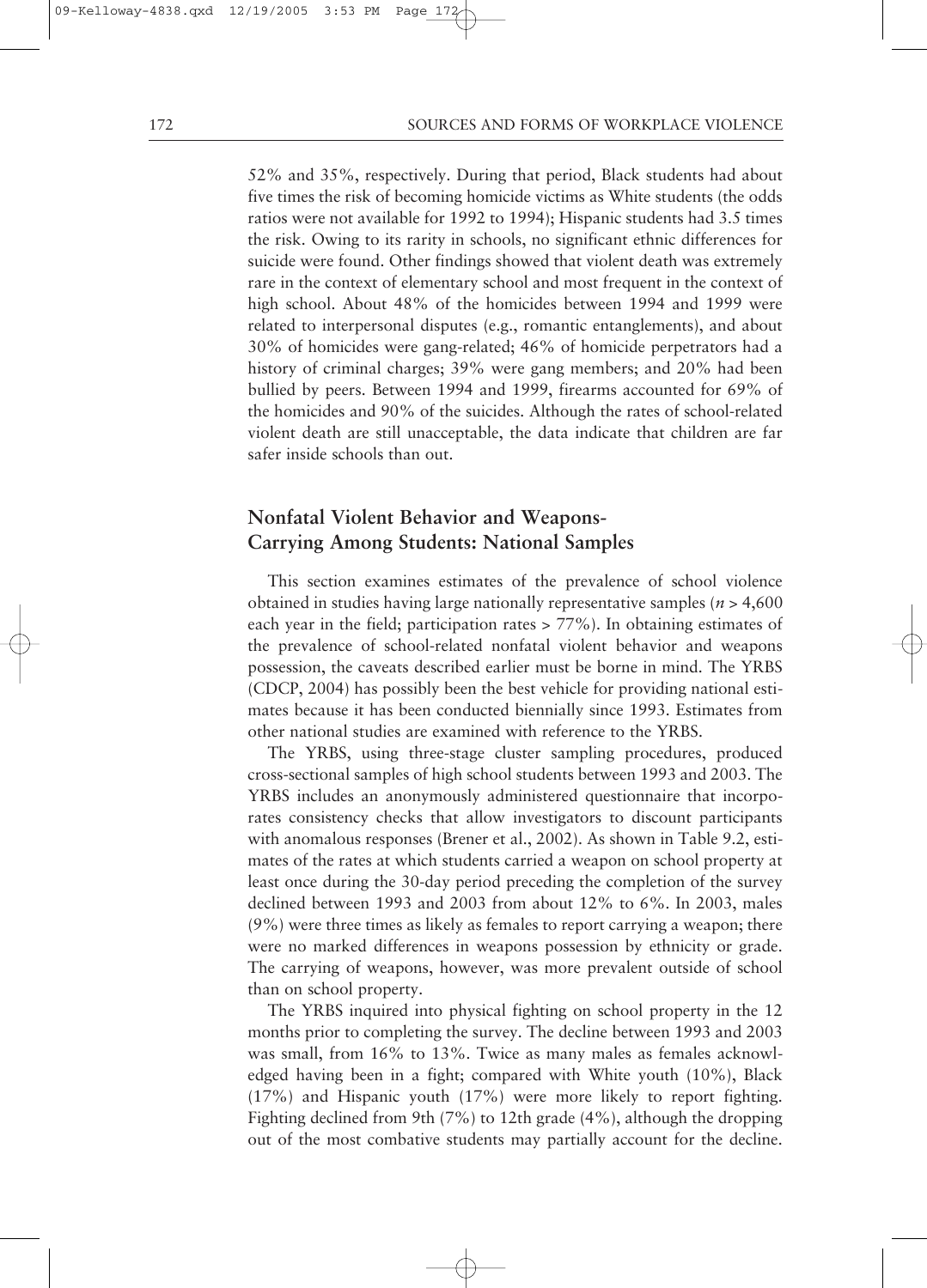|                           | National Samples |                                                                                                                                                                                                                                                                                                                                                                                                                                                                                                                                                                                                                                                                                                            |
|---------------------------|------------------|------------------------------------------------------------------------------------------------------------------------------------------------------------------------------------------------------------------------------------------------------------------------------------------------------------------------------------------------------------------------------------------------------------------------------------------------------------------------------------------------------------------------------------------------------------------------------------------------------------------------------------------------------------------------------------------------------------|
|                           | Years            |                                                                                                                                                                                                                                                                                                                                                                                                                                                                                                                                                                                                                                                                                                            |
| Study                     | Covered          | Key Findings                                                                                                                                                                                                                                                                                                                                                                                                                                                                                                                                                                                                                                                                                               |
| CDCP (2004)               | 1993-2003        | YRBS data set; 9-12th graders; items cover a 30-day period<br>Weapons-carrying on school property declined from 12% in<br>1993 to 6% in 2003<br>In 2003, rate of weapons-carrying outside school was 17%<br>In 2003, 9% of males and 3% of females carried weapons<br>Trend for not going to school because of safety fears was flat<br>between 1993 (4%) and 2003 (5%)<br>The next items covered a 12-month period:<br>Physical fighting on school property declined from 16% in 1993<br>to 13% in 2003<br>Physical fighting outside school declined from 42% in 1993 to<br>33% in 2003<br>Threatened or injured on school property by someone having a<br>weapon increased from 7% in 1993 to 9% in 2003 |
| Brener<br>et al. (2002)   | 1999             | YRBS applied to a large national convenience sample in retest<br>reliability study; high school students:<br>5-6% carried weapons to school in last 30 days<br>5-5.5% felt unsafe in school in the last 30 days<br>6-7% threatened with or injured by a weapon on school<br>property in last 12 months                                                                                                                                                                                                                                                                                                                                                                                                     |
| DeVoe<br>et al. (2003)    | 1995–2001        | NCVS data set. Annual rates of nonfatal school-associated<br>violent crime in which students 12-18 were victims; time<br>frame is the preceding 6 months:<br>$1995 - 3.0\%$<br>$1999 - 2.3\%$<br>$2001 - 1.8\%$                                                                                                                                                                                                                                                                                                                                                                                                                                                                                            |
| Bezilla (1993)            | 1992             | Gallup Organization: Ages 13-17, time frame is ever:<br>Ever physically assaulted in school: 7%<br>Had money stolen: 15%<br>Observed fighting in school: 23%<br>Observed weapons in school: 9%                                                                                                                                                                                                                                                                                                                                                                                                                                                                                                             |
| Coggeshall<br>and Kingery | 1997             | MTF: 7.7% weapons-carrying among 10th graders over last<br>4 weeks                                                                                                                                                                                                                                                                                                                                                                                                                                                                                                                                                                                                                                         |
| (2001)                    | 1997             | YRBS: 6.8% weapons-carrying among 10th graders over last<br>30 days                                                                                                                                                                                                                                                                                                                                                                                                                                                                                                                                                                                                                                        |
|                           | 1995             | NCVS: 3.9% of 10th graders brought something for protection<br>over last 6 months                                                                                                                                                                                                                                                                                                                                                                                                                                                                                                                                                                                                                          |
|                           | 1997             | MTF: 3.9% of 10th graders did not go to school over last 4 weeks<br>out of fear                                                                                                                                                                                                                                                                                                                                                                                                                                                                                                                                                                                                                            |
|                           | 1997             | YRBS: 4.0% of 10th graders did not go to school over last 30 days<br>out of fear                                                                                                                                                                                                                                                                                                                                                                                                                                                                                                                                                                                                                           |

Table 9.2 Prevalence of Nonfatal Violent Behavior and Weapons-Carrying Among Students:

*(Continued)*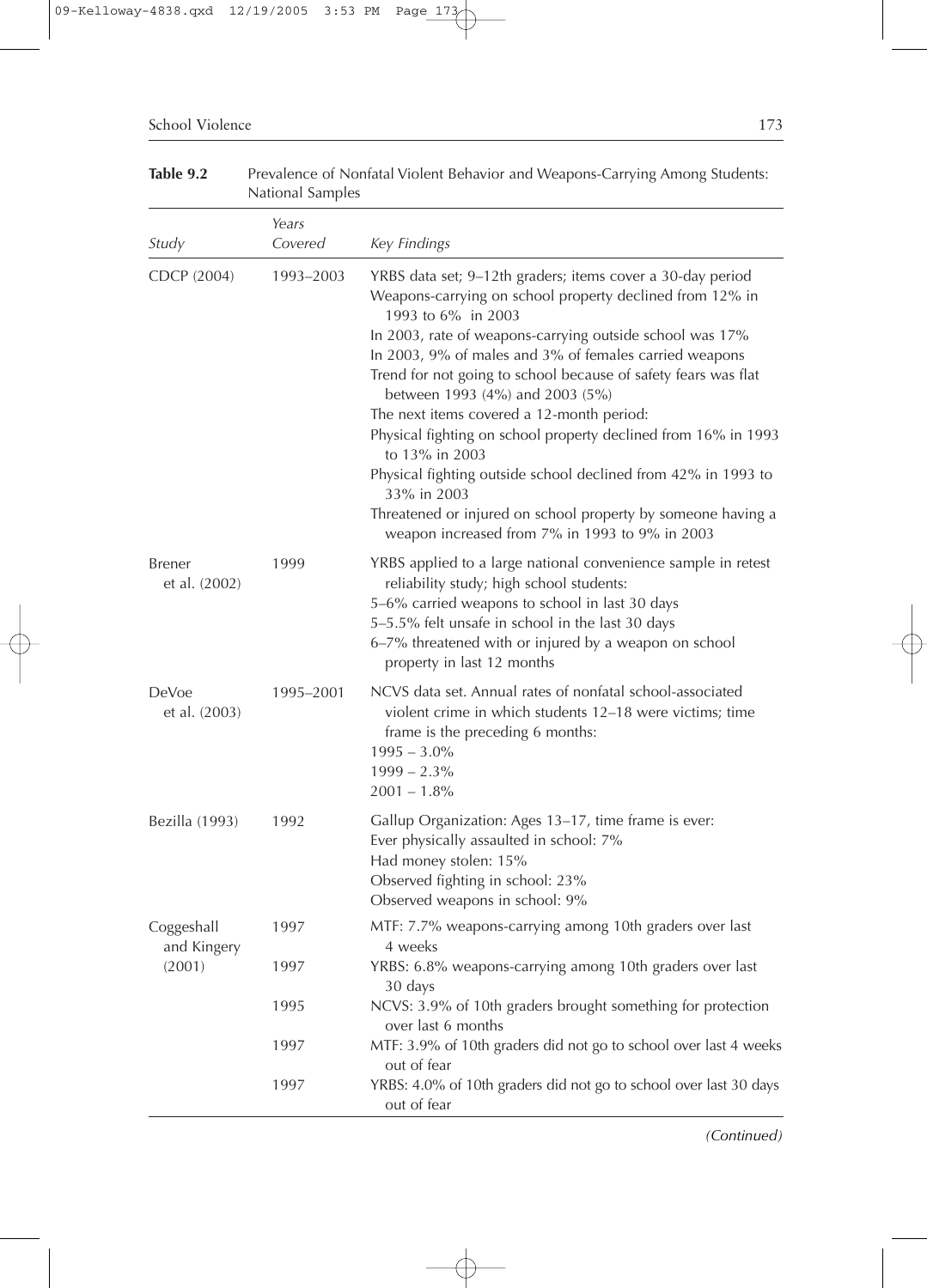| 174 | SOURCES AND FORMS OF WORKPLACE VIOLENCE |  |
|-----|-----------------------------------------|--|
|     |                                         |  |

| Study                                                              | Years<br>Covered | Key Findings                                                                                                                                                                                                                                             |
|--------------------------------------------------------------------|------------------|----------------------------------------------------------------------------------------------------------------------------------------------------------------------------------------------------------------------------------------------------------|
|                                                                    | 1995             | NCVS: no comparable fear item                                                                                                                                                                                                                            |
| Kingery and<br>Coggeshall<br>(2001)                                | 1995             | Add Health data: 1.1% of students in Grades 7-12 brought<br>guns to school in the last 30 days; estimated number of gun<br>carriers in schools, given confidence interval, is between<br>200,000 and 310,000 students                                    |
|                                                                    | 1998             | MTF data on bringing gun to school in last 4 weeks:<br>3.1% of 8th graders (3.2% in 1997)<br>3.6% of 10th graders (3.5% in 1997)<br>2.1% of 12th graders (2.9% in 1997)<br>Estimated number of gun carriers in schools (3 grades<br>combined) is 350,000 |
| Nansel<br>et al. (2003)<br>and personal<br>communication<br>(2004) | 1998             | Health Behavior of School-Aged Children Survey; Grades 6–10;<br>time frame is the current school term:<br>10% of respondents were bullied<br>11% bullied others<br>4% both                                                                               |

#### **Table 9.2** (Continued)

NOTES:

YRBS = Youth Risk Behavior Survey.

MTF = Monitoring the Future Study. Also see O'Malley, Johnston, Bachman, and Schulenberg (2000); Johnston, O'Malley, and Bachman (2001).

NCVS = National Crime Victimization Survey/School Crime Supplement.

Add Health = National Longitudinal Study of Adolescent Health. Also see Resnick et al. (1997); Sieving et al. (2001).

> The YRBS data also indicated that considerably more fighting took place outside of school than on school property.

> Students also reported on having been threatened or injured on school property by someone holding a weapon in the 12 months prior to completing the survey. The trend from 1993 (7%) to 2003 (9%) was flat. Males were almost twice as likely as females to report having been threatened or injured; ethnic differences were minimal; there was a decline from 9th (12%) to 12th grade (6%). Finally, students' reports of not going to school one or more times in the last 30 days owing to safety concerns were stable between 1993 (4%) and 2003 (5%); males were as likely as females to express this concern; and compared with Whites (3%), Blacks (8%) and Hispanics (9%) were more likely to voice this worry.

> A 1999 retest reliability study (Brener et al., 2002) applying the YRBS to a large convenience sample of high school students from 20 states and the District of Columbia obtained prevalence rates for carrying a weapon on school property, feeling unsafe at school, feeling threatened, or having been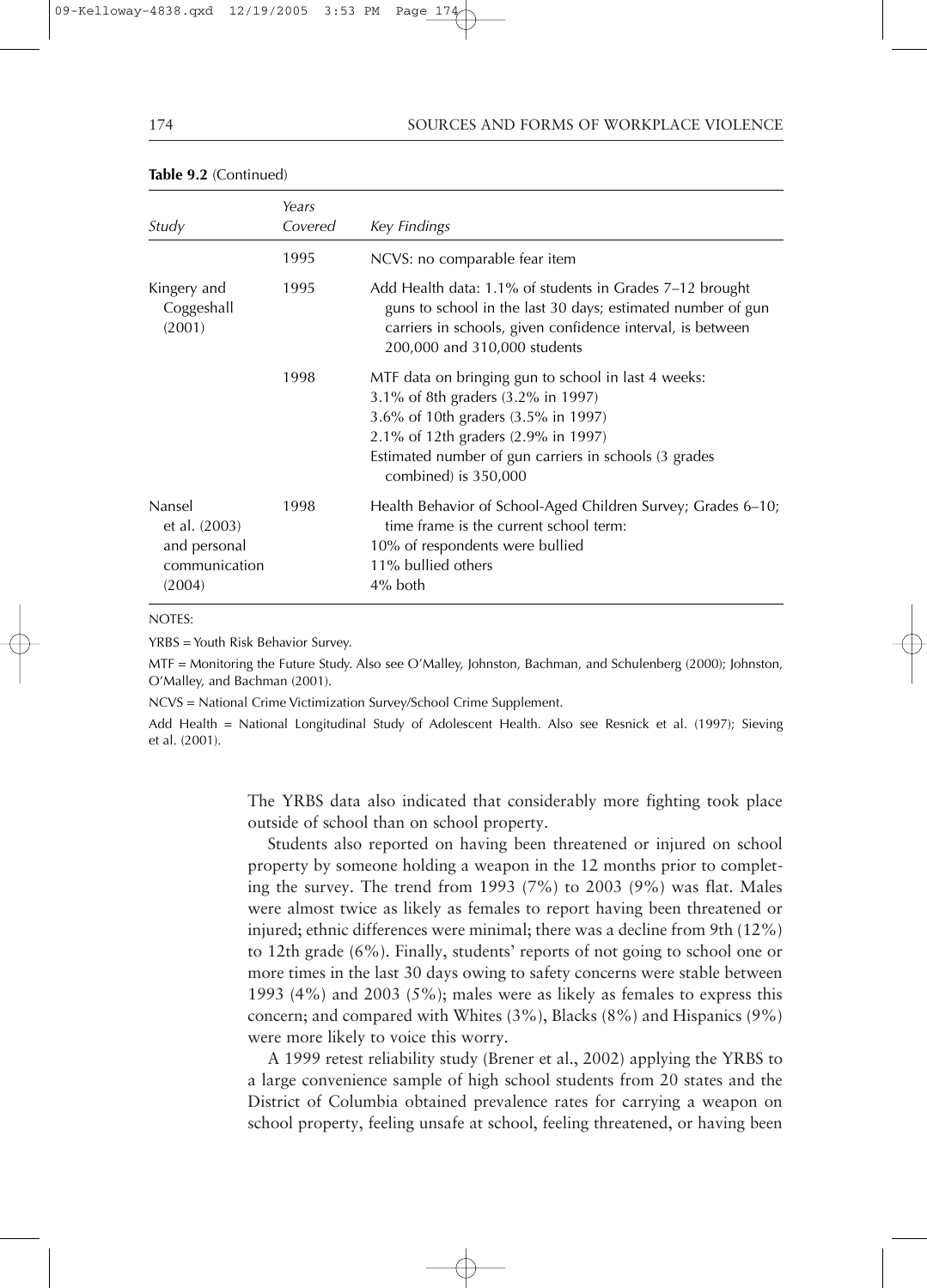injured on school property that were highly comparable with the rates obtained in the 1999 round of the YRBS (CDCP, 2003).

Several other studies (Bezilla, 1993; Coggeshall & Kingery, 2001; DeVoe et al., 2003) of nationally representative samples of school-age youth have been conducted since 1990. Although the items employed in the surveys and the time frames applied to the items were not exactly the same as those in the YRBS, the prevalence rates were largely consistent with YRBS findings. For example, Kingery and Coggeshall (2001), employing public-use data files, found that the items in the Monitoring the Future (Johnston, O'Malley, & Bachman, 2001; O'Malley, Johnston, Bachman, & Schulenberg, 2000) data set pertaining to weapons-carrying and fear of victimization, items that were worded similarly to YRBS items, yielded prevalence rates similar to the rates obtained in the YRBS conducted the same year.

A problem related to school violence is bullying. Frequent fighting, being injured in a fight, and carrying weapons to school are associated with bullying and being bullied in (or away from) school (Nansel, Craig, Overpeck, Saluja, & Ruan, 2004; Nansel, Overpeck, Haynie, Ruan, & Scheidt, 2003; Nansel, Overpeck, Pilla, Ruan, Simons-Morton, & Scheidt, 2001). *Bullying* involves aggressive behavior with intent to harm that is carried out repeatedly by one or more students who are more powerful than the victim (Olweus, 1999). Bullying includes physical and/or verbal aggression (e.g., belittling). Nansel and her colleagues found that within U.S. schools, about one tenth of all students engaged in bullying and an equal proportion were bullied (personal communication, Sept. 3, 2004).

# **Nonfatal Violent Behavior and Weapons Carrying Among Students: Regional Samples**

In order to look more closely at the rates of student violence, I examined studies having (a) large representative samples of students (*n* > 900) living in specific geographic areas and (b) high completion rates  $(> 70\%)$ . As shown in Table 9.3, the rates of nonfatal violent behavior and weapons-carrying in regional studies, with one exception (Cornell & Loper, 1998), tend to be higher than the rates found in national samples. Table 9.3 indicates that the rates of weapon-carrying and violent behavior in South Carolina (Valois & McKeown, 1998; Valois, Vincent, McKeown, Garrison, & Kirby, 1993), Los Angeles (O'Keefe, 1997), and Texas (Orpinas, Basen-Engquist, Grunbaum, & Parcel, 1995; Orpinas, Murray, & Kelder, 1999) are striking. The studies, however, may overestimate the rates. For example, the weapon of choice in the South Carolina studies (Valois & McKeown, 1998; Valois et al., 1993) was the knife; it, therefore, would have been helpful if the investigators had differentiated more dangerous knives, such as switchblades, from penknives.

Conducting what was perhaps the methodologically soundest study, Cornell and Loper (1998) examined a large representative sample of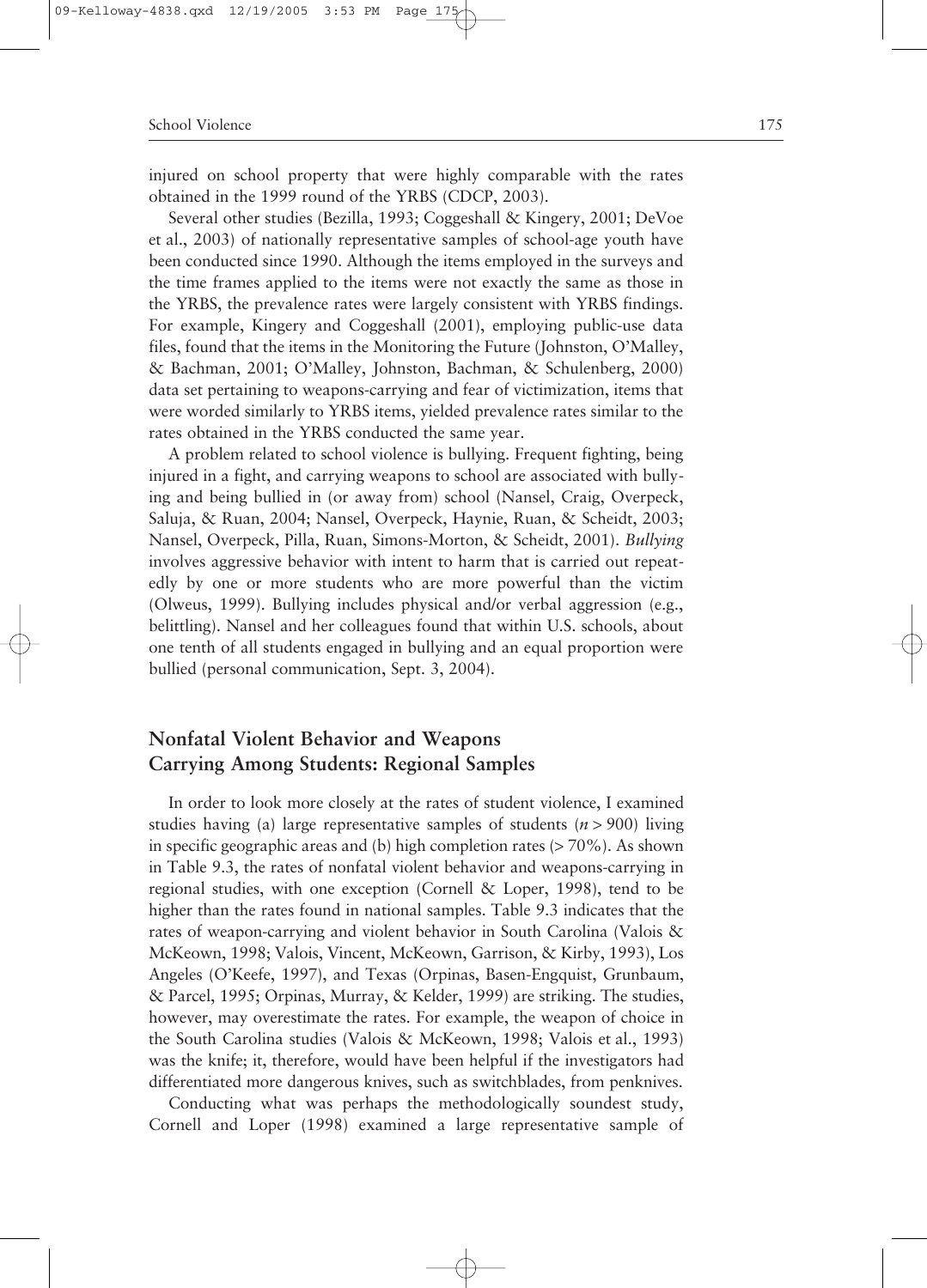## 176 SOURCES AND FORMS OF WORKPLACE VIOLENCE

# Table 9.3 Prevalence of Nonfatal Violent Behavior and Weapons-Carrying Among Students: Regional Samples

| Study                           | Years<br>Covered | Key Findings                                                                                                                                                                                                                                                                                                                                                                                                                                                          |
|---------------------------------|------------------|-----------------------------------------------------------------------------------------------------------------------------------------------------------------------------------------------------------------------------------------------------------------------------------------------------------------------------------------------------------------------------------------------------------------------------------------------------------------------|
| Valois<br>et al. (1993)         | 1990             | YRBS instrument; 9-12th graders in South Carolina; items<br>cover a 30-day period:<br>Weapons-carrying in school: White males, 40%; White females,                                                                                                                                                                                                                                                                                                                    |
| Valois and<br>McKeown<br>(1998) | 1992             | 11%; Black males, 36%; Black females, 14%<br>YRBS instrument; 9–12th graders in South Carolina; items<br>cover a 30-day period:<br>Weapons-carrying anywhere: White males, 54%; White females,<br>9%; Black males, 38%; Black females, 16%                                                                                                                                                                                                                            |
| O'Keefe (1997)                  | Not clear        | Modified version of Physical Aggression subscale of the<br>Conflict Tactics scales; items cover 1 year:<br>Mainly 11-12th graders attending 6 inner-city Los Angeles<br>high schools:<br>85% of males and 78% of females observed someone in school<br>getting beaten up<br>62% of males and 46% of females witnessed someone in school<br>being threatened by another person holding a gun or knife<br>49% of males and 40% of females observed a stabbing in school |
| Cleary (2000)                   | 1997             | YRBS instrument; 9-12th graders in New York State but outside<br>New York City:<br>21% of students were victimized at school in any or all of the<br>following ways: feeling unsafe in the last 30 days, having been<br>threatened or injured in the last year, having property vandalized<br>or stolen in the last year                                                                                                                                              |
| Orpinas<br>et al. (1995)        | 1991             | YRBS items; 9th and 11th graders in a predominantly White Texas<br>school district; time frame was 30 days:<br>20% of students had been in a fight anywhere<br>10% had carried a weapon anywhere<br>17% had been in a fight and carried a weapon anywhere                                                                                                                                                                                                             |
| Orpinas<br>et al. (1999)        | 1994             | YRBS items; 7th, 8th, and 9th graders in urban Texas school district;<br>time frame was 30 days:<br>23% of students had been in a fight on school property, including<br>28% of the boys and 17% of the girls; 23% Hispanic youth,<br>24% Black, 17% White, and 18% Asian                                                                                                                                                                                             |
| Cornell and<br>Loper (1998)     | 1995             | School Safety Survey; 7th, 9th, and 11th graders in all middle and<br>high schools in suburban Virginia school district (62% White;<br>28% of middle and 13% of high school students registered for<br>free or reduced-price lunch); items cover a 30-day period; items<br>below are associated with school:<br>8% carried a knife<br>6% carried a gun<br>19% involved in physical fight (24% of 7th graders; 13.5% of<br>9th graders; 11% of 11th graders)           |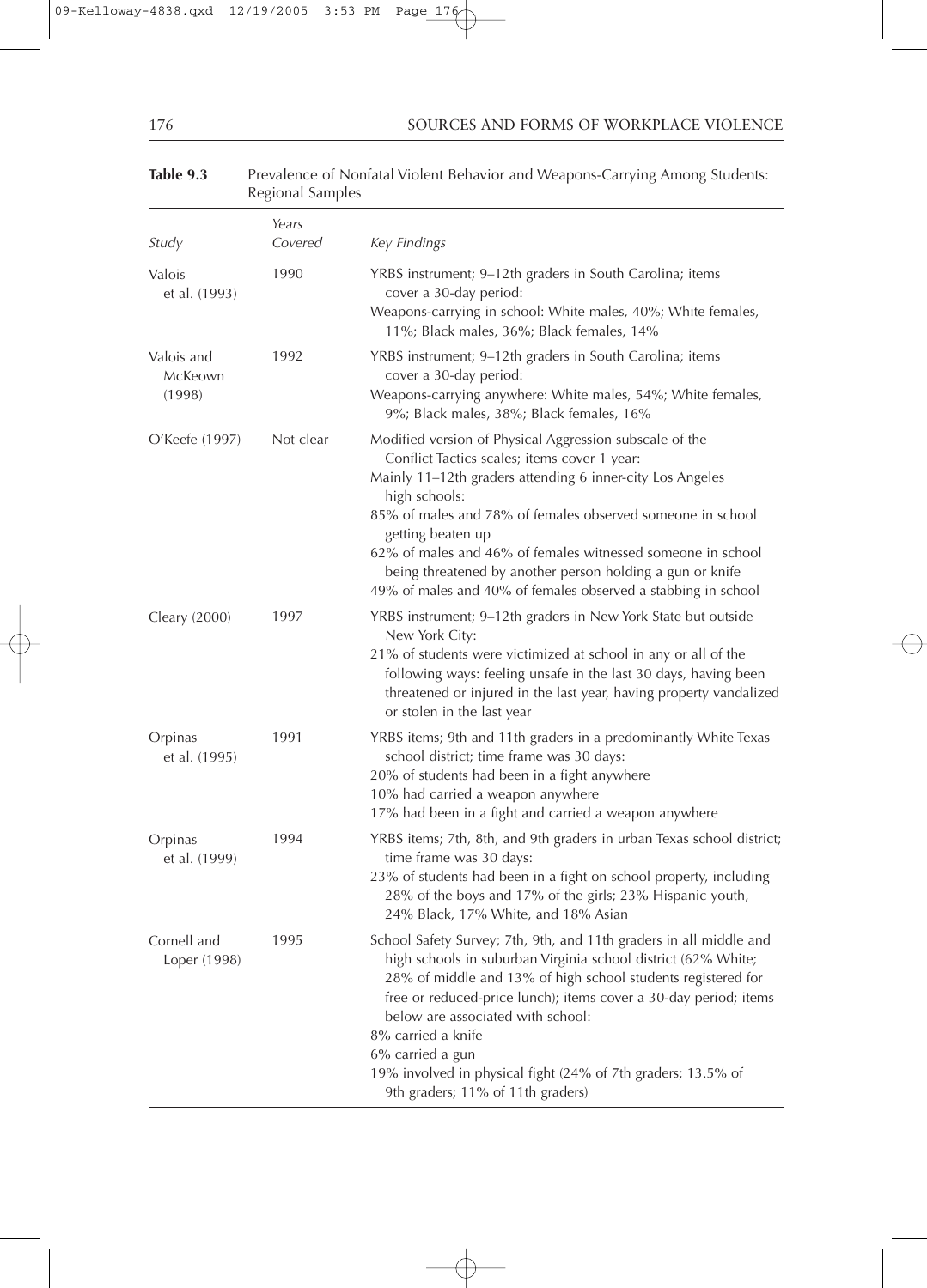#### School Violence 2008 177

students in a suburban Virginia school district. Survey items were factually oriented (e.g., carrying a gun to school to protect oneself; carrying a knife to school to protect oneself) and contemporaneous (the items cover the 30 days antedating the survey). The survey included validity checks (e.g., the negative endorsement of an item such as "I am reading this survey carefully") and the identification of surveys in which the unlikely event that six high-risk behaviors (carrying a gun, knife, and other weapons) were admitted to. Eight percent of the students carried a knife, 6% carried a gun, and 19% were involved in a physical fight. Fighting was more common among boys. The prevalence of fighting declined from 7th to 11th grade. There was also substantial overlap in the tendency to carry weapons and fight in school and out.

Although it would be unwise to average rates from studies using different methods across different time periods, the preponderance of evidence from the above studies indicates that, nationally and regionally, a substantial number of students carry weapons on school property (e.g., 5% carrying any weapon over a 30-day period in 2003 in the YRBS; 6% carrying a gun over a 30-day period in the Cornell and Loper study; slightly lower rates in the MTF and Add Health studies in Table 9.2). Fighting on school property among students is cause for concern (e.g., 13% of high school students in 2003 over the course of a year in the YRBS; 19% of middle and high school students over 30 days in the Cornell and Loper study). The rates were highest in middle school (Cornell & Loper, 1998; Orpinas et al., 1999). The prevalence of threats or injury on school property (9% in 2003 over a school year in the YRBS) is also cause for concern. Although there is evidence that the rates of exposure to violence can be very high in inner-city schools (e.g., O'Keefe, 1997), the problem of school-related violence and weapons possession transcends geography: School violence is a national problem. The combination of weapons, fighting, and victimization at school constitutes a public health threat.

## **Teachers and Staff**

Bloch (1978) observed more than 250 Los Angeles teachers referred for psychiatric evaluation who showed symptoms of "combat neurosis." The teachers reported that their classes often contained a high proportion of violence-prone students. Studies of unselected samples, however, better put into perspective the relation of teaching to violence (see Table 9.4 for a summary of the findings). Anderson et al. (2001) found that between 1994 and 1999, 18 faculty *and* staff were murdered (see Table 9.1), averaging 3.6 homicides per year. According to the National Center for Education Statistics (NCES; 2004), there were approximately 3,071,000 teachers in the United States in 1996, the midpoint of that period. If one conservatively counts all the above homicide victims as teachers, then the yearly homicide rate would be approximately 0.12 per 100,000. In 1996, there were 927 jobassociated homicides in the United States (Bureau of Labor Statistics, 2004a). In January 1996, an estimated 132,616,000 Americans were in the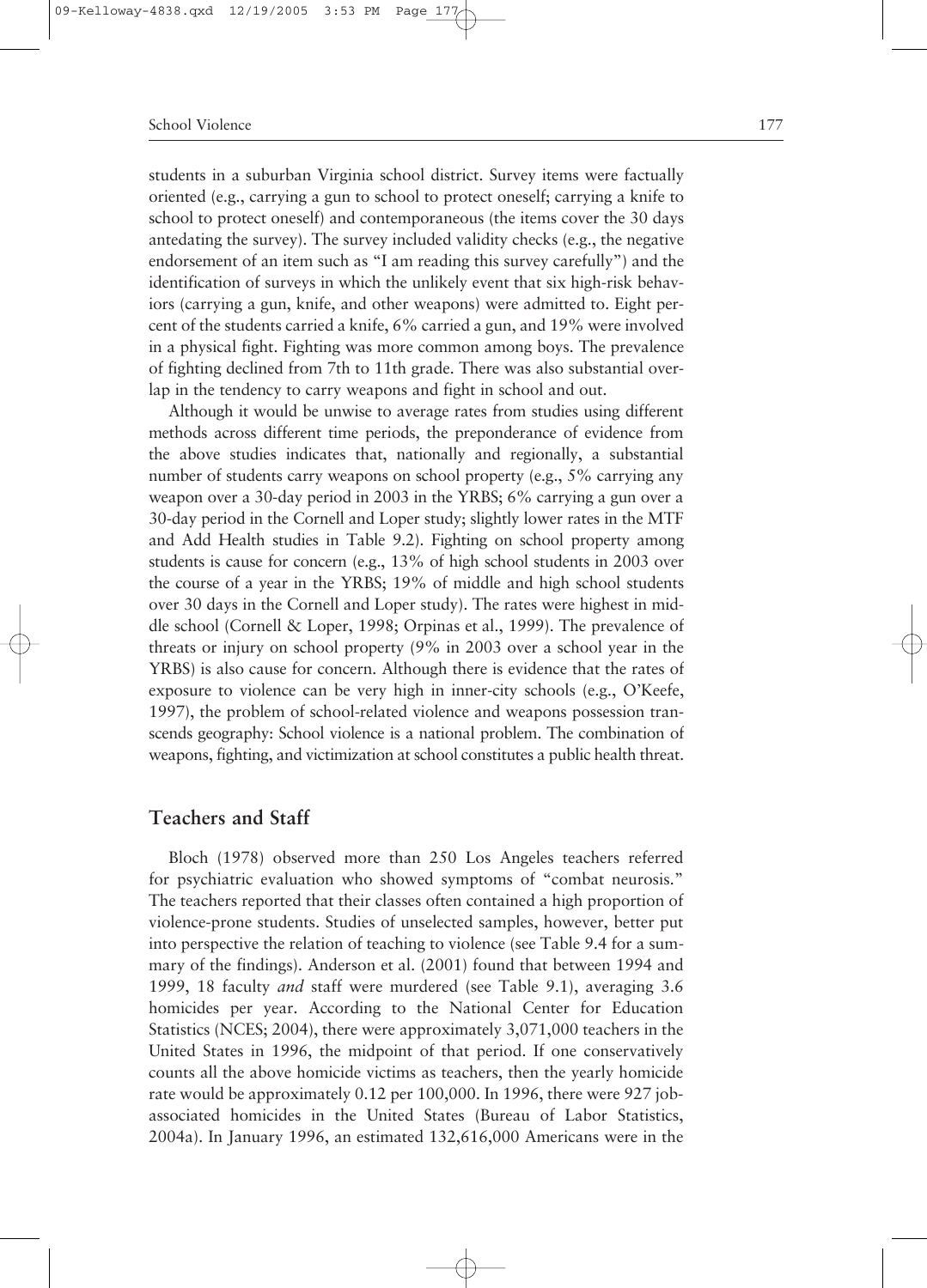## 178 SOURCES AND FORMS OF WORKPLACE VIOLENCE

| Study                                     | Years<br>Covered                    | Key Findings                                                                                                                                                                                                                                                                                                                                                                                                                              |
|-------------------------------------------|-------------------------------------|-------------------------------------------------------------------------------------------------------------------------------------------------------------------------------------------------------------------------------------------------------------------------------------------------------------------------------------------------------------------------------------------------------------------------------------------|
| Bureau of<br>Labor Statistics<br>(2004a)  | 1994-1999                           | Nationally, 3.6 homicides per year in which teachers and staff<br>were victims<br>0.12 homicides per 100,000 teachers per year (est. by author)<br>0.70 homicides per 100,000 workers per year (est. by author)                                                                                                                                                                                                                           |
| DeVoe et al.<br>(2003)                    | 1997-2001                           | Nationally, teachers were victims of 1.3 million nonfatal crimes,<br>including theft, battery, and rape                                                                                                                                                                                                                                                                                                                                   |
| Peek-Asa et al.<br>(1997)                 | 1994-1995<br>$(4$ -month<br>period) | California: 269.7 violent workplace injuries per 100,000<br>teachers; 518 violent workplace injuries per 100,000 school<br>bus drivers; 72.9 to 82.5 violent workplace injuries per<br>100,000 workers (all covered CA workers)                                                                                                                                                                                                           |
| LaMar et al.,<br>(1998)                   | 1992                                | Minnesota: 70 injury assaults per 100,000 (compensated injury<br>assault rate in the field of education);<br>47 injury assaults per 100,000 workers (all covered MN workers)                                                                                                                                                                                                                                                              |
| Islam et al. $(2003)$                     | 1997-1999                           | West Virginia: 104.6 assault-related injuries per 1,000 injuries<br>among teachers;<br>The state average = $13.5$ assault-related injuries per $1,000$<br>injuries                                                                                                                                                                                                                                                                        |
| Hashemi and<br><b>Webster</b> (1998)      | 1993–1996                           | Database of 28,000 workers' compensation claims from<br>51 jurisdictions:<br>11.4% of school-related claims were violence-related, highest<br>of all economic sectors (Above fraction was probably an<br>underestimate because the "education" category included<br>college professors and college administrators);<br>74% of claims were filed by women;<br>In random sample of teacher claims, all injuries were student<br>perpetrated |
| Williams et al.<br>(1989)                 | 1985                                | Texas school district; 90 of 263 teachers participated; 34%<br>completion rate; items cover the present school year:<br>Rate of theft = $24\%$ ; $8\%$ if one, conservatively, places all 263<br>teachers in the denominator;<br>Rate of threats = $51\%$ ; 17.5% if one places all 263 teachers in<br>the denominator                                                                                                                    |
| Chang et al.<br>(2003)                    | 1996-1999                           | National MTF sample of high school seniors:<br>Self-reported rates of hitting a teacher or supervisor in last<br>12 months = $1.7$ and $1.9\%$<br>Likely underestimate because students who dropped out likely<br>included violent youth                                                                                                                                                                                                  |
| Meyer (2004)<br>personal<br>communication | 2003                                | National MTF sample of high school seniors:<br>Self-reported rates of hitting a teacher or supervisor = $3.2\%$ ;<br>Likely underestimate-see above                                                                                                                                                                                                                                                                                       |

# Table 9.4 Prevalence of Violent Behavior With Teachers as Victims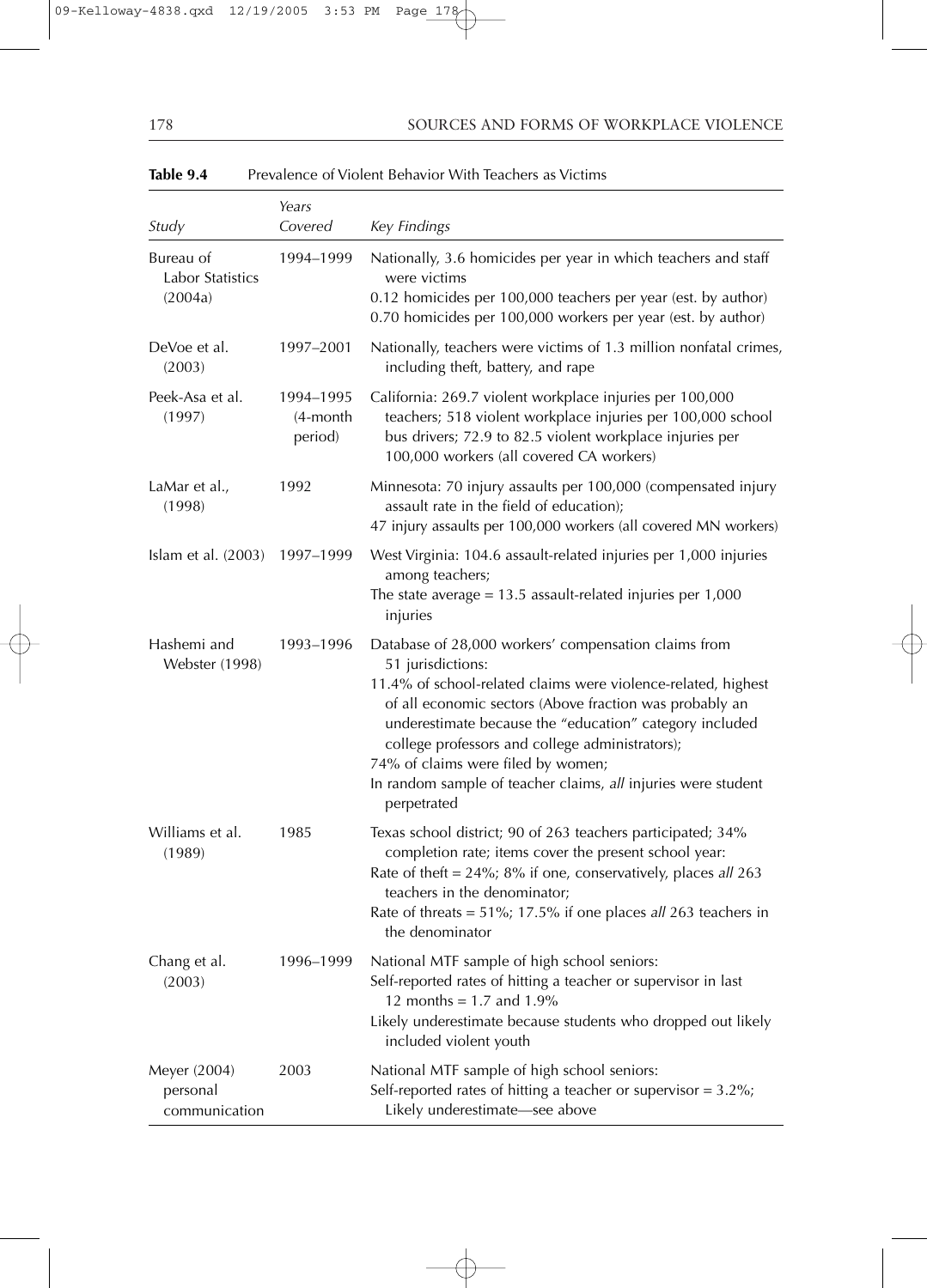School Violence 2008 179

| Study          | Years<br>Covered | Key Findings                                                                                                                                                                                                                                                                          |
|----------------|------------------|---------------------------------------------------------------------------------------------------------------------------------------------------------------------------------------------------------------------------------------------------------------------------------------|
| MetLife (1999) | 1998             | National sample but completion rate = $20\%$ ; items refer to "ever":<br>Rates of victimization in urban teachers = $19\%$ (14% in 1993);<br>Rates of victimization in suburban and rural teachers = $14\%$<br>$(10\% \text{ in } 1993)$ ;<br>Findings similar to 1993 MetLife survey |

NOTES:

MTF = Monitoring the Future Study

Also see O'Malley, Johnston, Bachman, and Schulenberg (2000); Johnston, O'Malley, and Bachman (2001).

labor force (Bureau of Labor Statistics, 2004b). Thus the estimated annual job-associated homicide rate was 0.70 per 100,000, considerably higher than that of teachers. Although one work-associated murder is too many, teachers were relatively safer than the average worker.

Using data from a national survey, the U.S. Department of Justice estimated that between 1997 and 2001, teachers were victims of more than 1.3 million nonfatal crimes, ranging from theft to battery to rape (DeVoe et al., 2003). The estimated rate of violent victimization was 21 violent crimes per 1,000 teachers per year, with urban, male, and middle and high school teachers more than twice as likely to be victimized as their suburban or rural, female, and elementary school counterparts.

Other evidence indicates that individuals employed in the education field are relatively vulnerable to assault. Studies of workers' compensation claims and employer injury reports (Hashemi & Webster, 1998; Islam, Edla, Mujuru, Doyle, & Ducatman, 2003; LaMar, Gerberich, Lohman, & Zaidman, 1998; Peek-Asa, Howard, Vargas, & Kraus, 1997) indicate that individuals in the field of education have been assaulted at higher rates than members of most other occupational groups. California workplace injury data collected over 4 consecutive months yielded annualized rates of workplace violence–related injuries (Peek-Asa et al., 1997). The rate for teachers was 269.7 per 100,000, more than three times the state average for all workers. The rate for school bus drivers was 518 per 100,000, more than six times the state average. Students perpetrated more than 80% of the assaults in schools and on school buses. In Minnesota in 1992, the compensated injury assault rate for individuals in the education field was 70 per 100,000, 50% higher than the state average (LaMar et al., 1998). The assailants were overwhelmingly students.

In a West Virginia compensation study covering the years 1997 to 1999, Islam et al. (2003) estimated the proportion of all compensated workplace injuries that resulted from assault. (The authors could not obtain denominators representing the numbers of individuals working in each economic sector in the state work force.) The ratio of the proportion of sector-related compensated injuries that resulted from violence to the statewide proportion served as a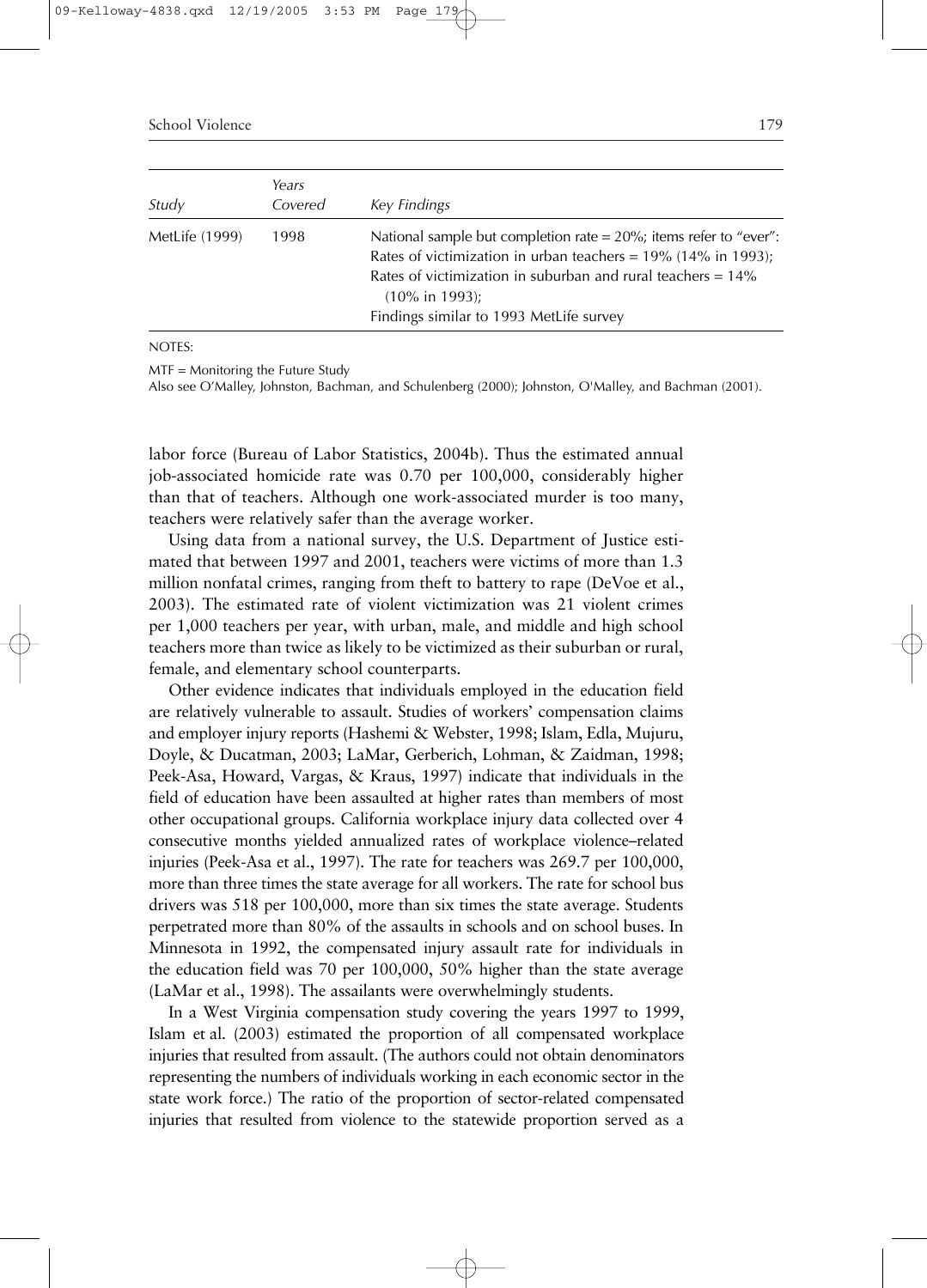proxy for job-related assault risk. Islam et al. found that teachers experienced 104.6 assault-related injuries per 1,000 injuries, almost eight times the state average. Hashemi and Webster (1998) examined more than 28,000 workers compensation claims occurring over 4 years in 51 jurisdictions. Although they too could not obtain denominator information, Hashemi and Webster were able to calculate the proportion of claims that were violence-related. Consistent with the West Virginia study, more than 11% of school-related claims were violence-related, the highest of the economic sectors studied. A substudy of a random sample of claims revealed that in *every* school-related claim the perpetrator was a student. It should be noted that studies based on workers' compensation are not without limitations: Some occupations are not covered by workers' compensation (e.g., federal employees) and not all victims of workplace assault take advantage of worker compensation.

Three other studies found in Table 9.4 (Chang, Chen, & Brownson, 2003; Metropolitan Life Insurance Company, 1999; P. Meyer, personal communication, August 13, 2004; Williams, Winfree, & Clinton, 1989) also provide estimates of the rates of teacher victimization. Study limitations, however, restrict the applicability of the estimates.

The extant evidence from studies of unselected samples of students and teachers, including worker injury reports, indicates that being a teacher carries an excess risk for becoming a victim of violence. Moreover, the very high rate of assault of school bus drivers (Peek-Asa et al., 1997) is especially troubling. Because the great majority of the drivers' assailants attended school, other students and staff were also at risk. The Bloch (1978) study suggests that just being exposed to threats and witnessing student-on-student fighting without actually being assaulted adversely affects teachers. A study of a representative group of newly appointed women teachers found that difficult school environments adversely affected the teachers' job satisfaction, selfesteem, motivation to remain in the profession, and levels of depressive symptoms (Schonfeld, 2001). It is impossible to disentangle the adverse school environments, however, because they include a combination of physically and verbally assaultive students, academically weak students, and ineffectual administrative leadership.

# **Theoretical Models of School Violence \_\_\_\_\_\_\_\_\_\_\_\_\_\_\_\_\_**

Rephrasing commentary by Farrington (1998), there are no specific models of school violence; there are, however, models of child and adolescent aggression and delinquency. The violence in which children and adolescents engage transcends the school-community boundary. The models described here attempt to account for a variety of antisocial conduct, including violence, in school and out. This section briefly examines five model types (see Table 9.5 for a summary of the models) and provides a selective reading of the supporting evidence. The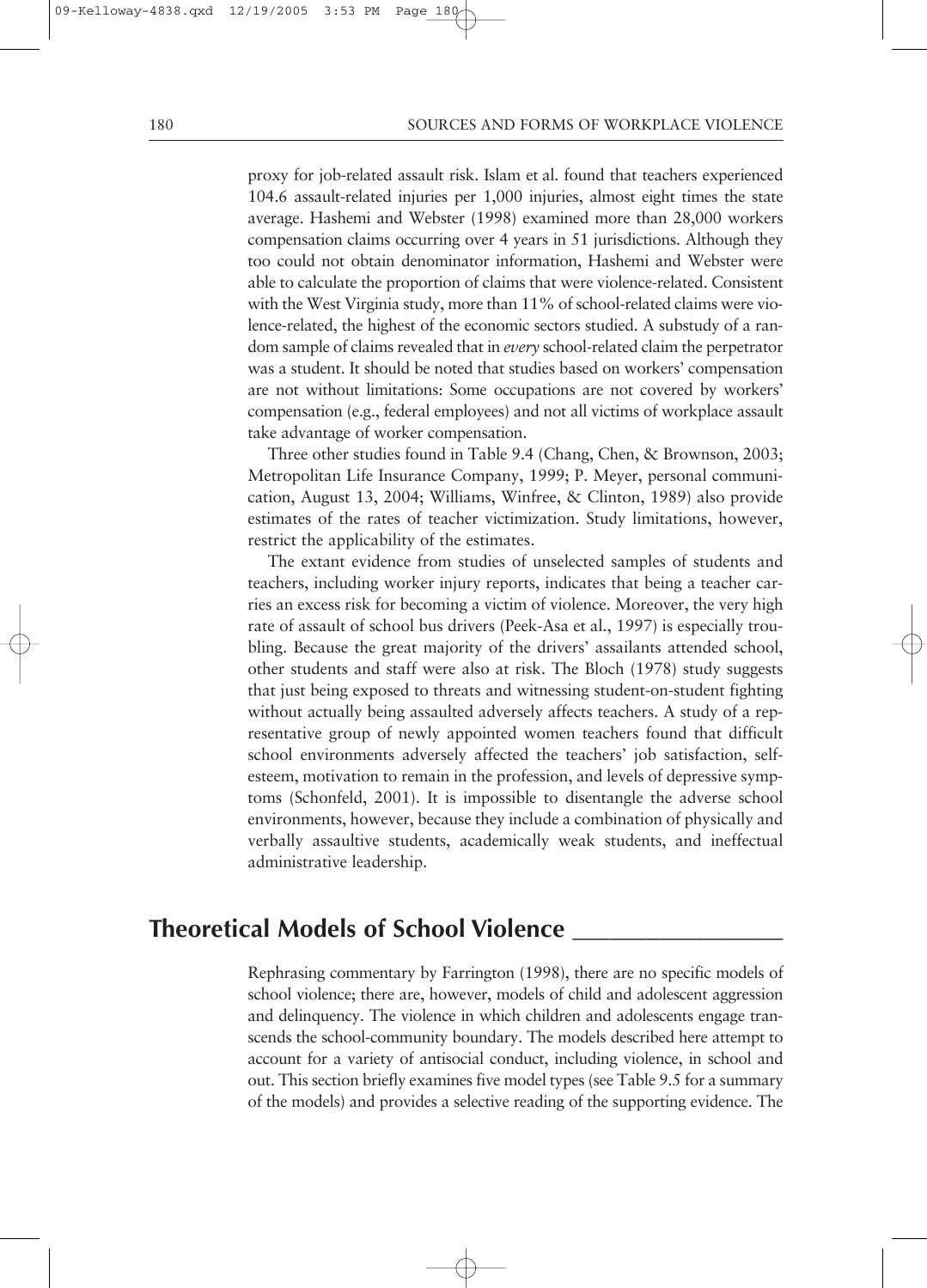Table 9.5 Summary of Models That Bear on the Occurrence of School Violence

| Model                                        | Key Features                                                                                                                                                                                                                                                                                                                                                                                                                                                |
|----------------------------------------------|-------------------------------------------------------------------------------------------------------------------------------------------------------------------------------------------------------------------------------------------------------------------------------------------------------------------------------------------------------------------------------------------------------------------------------------------------------------|
| Ecological-<br>Contextual                    | Bronfenbrenner's (1979) Russian dolls model.<br>Environments represent nested structures with processes linking<br>lower- and higher-level environments.<br>Immediate environment the child perceives is nested within a higher-level<br>environment.<br>Activities, roles, etc., that are structured by the context play a role in the<br>development of the child.<br>Neighborhood and school context play roles in the development of<br>youth violence. |
| Strain                                       | Agnew's (1992) diathesis stress model.<br>Social and other stressors affect child, provoking anger.<br>Anger mediates the relation of the stressor to delinquent activity.<br>Social (supportive others) and personal (mastery) resources mitigate the<br>impact of stressors on anger/delinquency.                                                                                                                                                         |
| Control Theory                               | According to Hirschi (1969), when the "individual's bond to society is<br>weak or broken" delinquent risk increases.<br>Attachments to parents and schools are important for internalizing<br>conventional norms.<br>Attachments to peers do not play a large role.                                                                                                                                                                                         |
| Bandura's Social<br>Learning Theory          | Attentional, memory/representational, motoric, and incentive/<br>motivational processes affected by anticipated, vicarious,<br>and actual reinforcement.<br>Much of human behavior, including violent and aggressive behavior, is<br>learned through observation: TV, parents, peers, etc.                                                                                                                                                                  |
| Akers's Social<br>Learning Theory            | Learning of antisocial conduct through reinforcement à la Skinner and<br>observation à la Bandura.<br>Differential association with antisocial peers contributes to the<br>development of antisocial conduct; peers reinforce and model<br>antisocial conduct.                                                                                                                                                                                              |
| Patterson's Social<br>Interactional<br>Model | Coercive cycle of interaction involving parent and child.<br>Role of escape conditioning.<br>Child's successful aversive response to parent negatively reinforces the<br>child by allowing the child to escape the parent's aversive directives.<br>The parent is successfully "punished" for attempting to direct the child to<br>turn off the TV and do homework.<br>Generalization of aversive responding to other contexts, including school.           |
| Dodge's Social<br><b>Cognition Model</b>     | Encoding social cues; interpreting those cues; drawing from a<br>repertory of behavioral responses stored in long-term memory;<br>evaluating likely consequences of the accessed responses; selecting<br>and enacting a response.                                                                                                                                                                                                                           |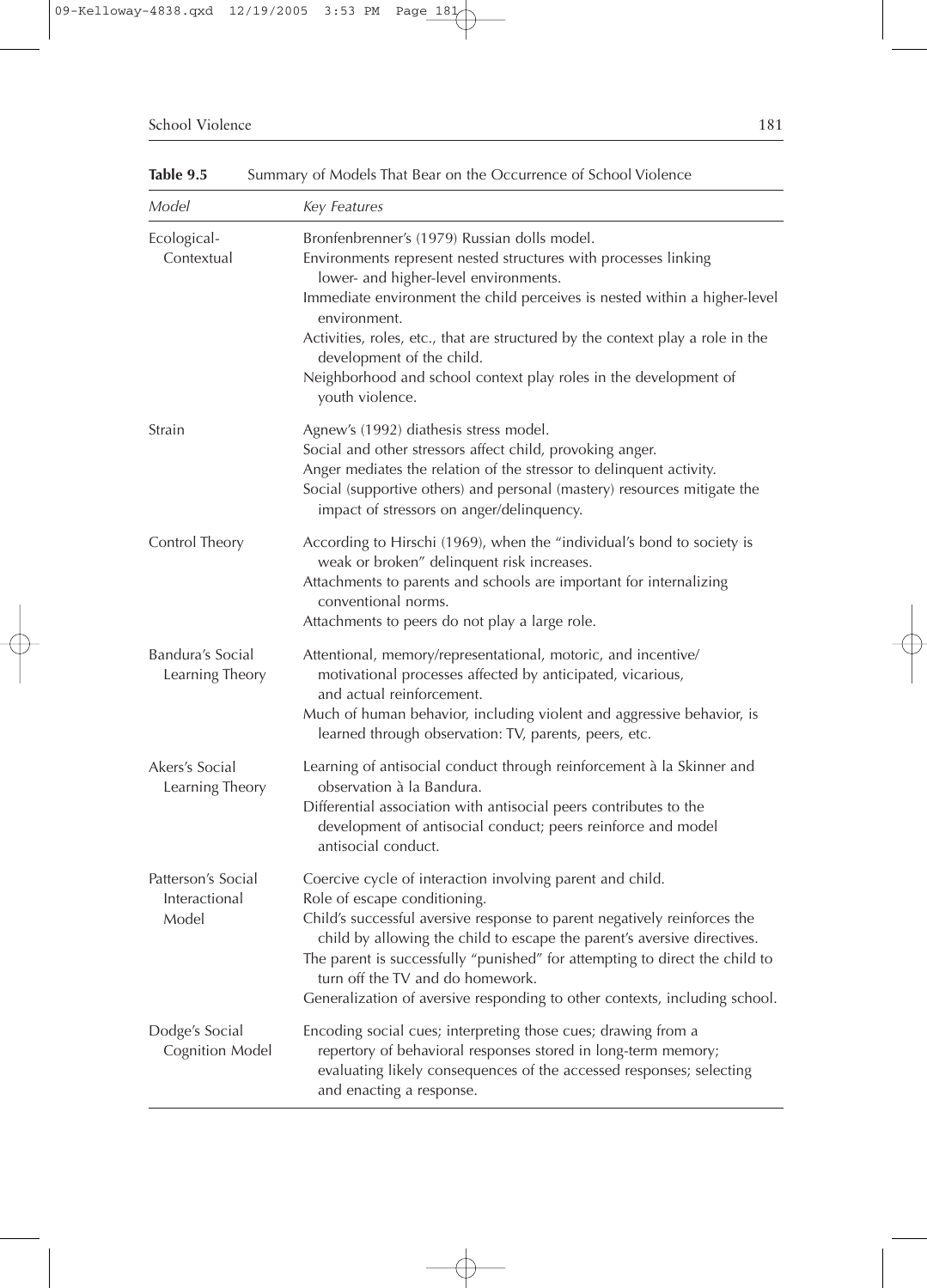models include ecological-contextual, strain, control, social learning, and social cognitive models. No single model, however, encompasses all the important risk factors (Loeber, Farrington, Stouthamer-Loeber, Moffitt, & Caspi, 1998).

# **Ecological-Contextual Model**

The ecological-contextual model is associated with Urie Bronfenbrenner (1979) although it dates to the work of Kurt Lewin (1935). According to the model, the individual develops within a context of "nested ecological structures" such that the immediate environment the child perceives is embedded within a larger environment such as the home or the classroom, which in turn is embedded within yet a larger environment such as the neighborhood or the school. The contexts within this hierarchy are interrelated. The child progressively accommodates the contexts within which he or she develops. The activities, roles, and interpersonal relations within contexts play parts in human development. Role transitions contribute to developmental change. A distal context exerts effects on the contexts nested within it, until the most proximal context to affect the child is reached. The studies outlined below provide a glimpse into the effects of biological, community, family, and school contexts as they pertain to violence and aggression.

One context that is an addition to the original ecological model is that of the individual's biology (Bronfenbrenner, 2005; Bronfenbrenner & Ceci, 1994). Although the evidence with regard to the contribution of genes to antisocial conduct is not unambiguous (Gottfredson & Hirschi, 1990), biological factors (Raine, 2002) constitute a context that is likely to come into play, particularly with respect to how biological factors interact with the child's social environment. Raine (1993) found that violent youth tend to manifest low resting heart rates, reflecting low levels of autonomic arousal, which in turn may precipitate sensation seeking and concomitant rule breaking. Moffitt (1990) found that delinquent boys with early problematic motor skills, low IQ before the age of 5, attentional deficits, and reading difficulties at school age were more persistently antisocial and had poorer prognoses than other children, including other delinquents without these neuropsychological problems. In her Dunedin, New Zealand, sample, early attentional deficits interacted with family adversity to predict antisocial conduct at age 11. Pine, Shaffer, Schonfeld, and Davies (1997) found that minor physical anomalies, thought to be markers of neural maldevelopment in the fetus, interacted with environmental disadvantage to predict conduct problems in boys at age 17.

The intensity of antisocial activity in the community in which a school is located is directly related to the extent of antisocial conduct occurring inside the school (Bowen & Bowen, 1999; Campbell & Schwarz, 1996; Cornell & Loper, 1998; Evans, 2004; Gottfredson & Gottfredson, 1985; O'Keefe, 1997; Rutter, 1980). A set of studies (Sampson & Groves, 1989; Stouthamer-Loeber,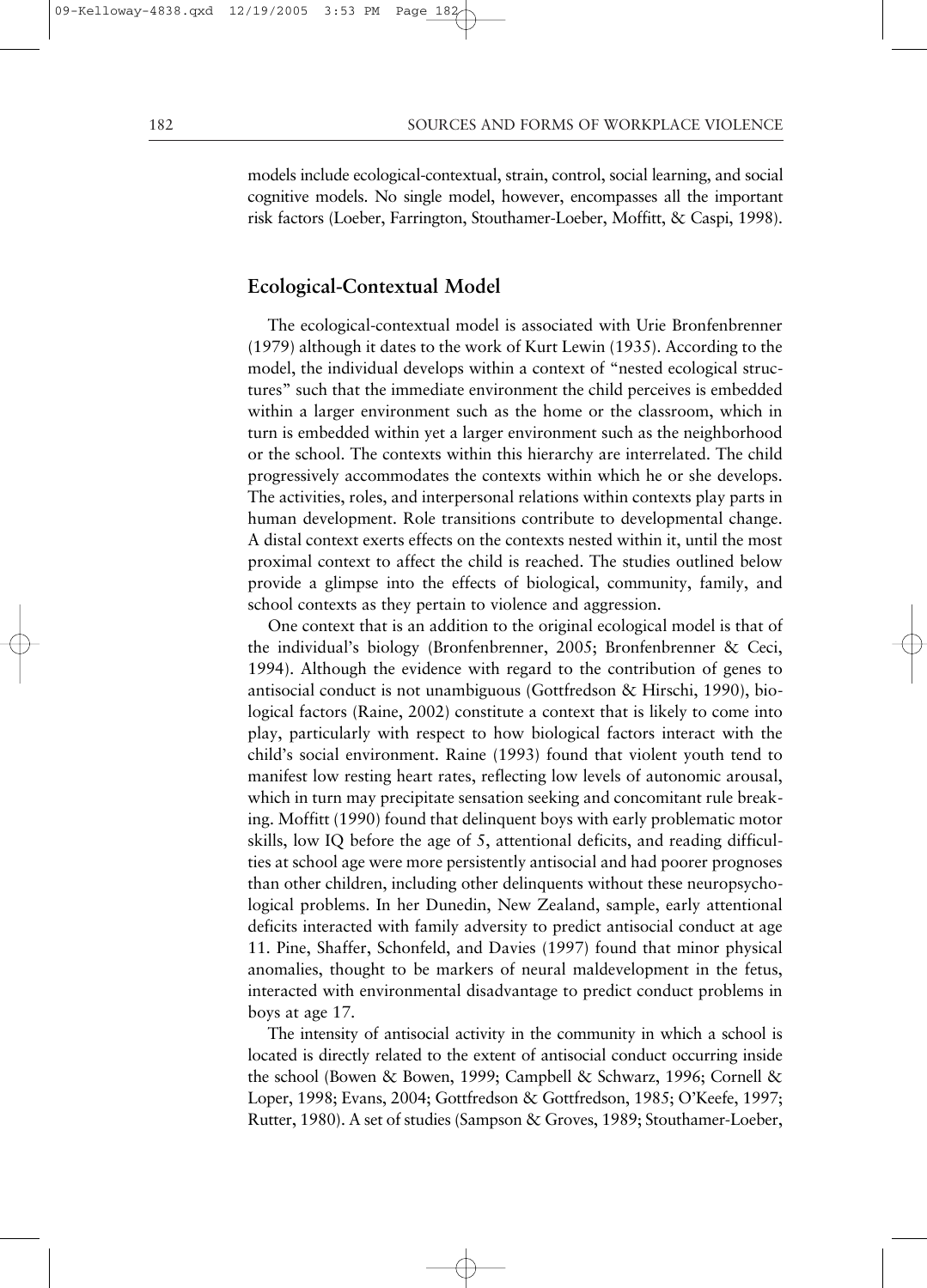Loeber, Wei, Farrington, & Wikström, 2002; Wilson, 1987) indicates that neighborhood contextual factors influence violence in the community that in turn carries over into schools. Community contextual factors include joblessness and disorganization (Wilson, 1987); proximity of informal adult friendship networks, extent of adult participation in voluntary groups, and extent of supervision of teenage groups (Sampson & Groves, 1989); and low-income public housing, which has both a main effect and an interactive effect that can amplify the influence of other risk factors on antisocial conduct in boys (Stouthamer-Loeber et al., 2002). Contextual factors such as low socioeconomic standing (SES) and family stressors (e.g., death of a loved one) set the stage for harsh discipline and physical punishment that in turn influence childhood aggression that carries over into schools (Lansford, Deater-Deckard, Dodge, Bates, & Pettit, 2004; Pettit, Clawson, Dodge, & Bates, 1996).

The context of the school has an important connection to the development of aggression. Schools with metal detectors, security guards, and so forth tend to experience more violence (Mayer & Leone, 1999). The presence of security procedures, however, is more likely to be a consequence of school violence than its cause. Arcus (2002) found an association between school shootings and a policy supporting corporal punishment in the state within which the school is located; the association, however, reflected an ecological correlation (Robinson, 1950). An ecological correlation is a correlation between averages obtained from groups of people (e.g., school districts, states) and therefore reveals little about whether shooters had been exposed to corporal punishment.

Some studies examined the relation of school climate and the prevailing zeitgeist of the school to violence. Using a national sample, Mayer and Leone (1999) found that the amount of consistency in rule enforcement in schools was related to lower levels of school disorder. In large Arab and Jewish Israeli samples ranging from Grade 4 to high school, school climate, as reflected in teacher support and prosocial school policies, predicted extent of in-school victimization (Astor, Benbenishty, Zeira, & Vinokur, 2002; Benbenishty, Astor, Zeira, & Vinokur, 2002). The classroom context exerts similar effects. Aggressive first-grade boys placed in classes marked by high aggression are more likely than comparable first graders placed in classes marked by lower levels of aggression to be persistently aggressive in middle school (Kellam, Ling, Merisca, Brown, & Ialongo, 1998).

Schools having as a background characteristic ongoing "low-level" aggression (e.g., hitting and pushing) provide a context that sets the stage for more aggression (Boxer, Edwards-Leeper, Goldstein, Musher-Eizenman, & Dubow, 2003). Although the data are cross-sectional, Boxer et al. (2003) found that students with greater exposure to low-level aggression (e.g., witnessing it or having been victimized) were more likely to engage in aggressive behavior. Felson, Liska, South, and McNulty (1994) took advantage of longitudinal data collected in 87 high schools and conducted perhaps the best study of the influence of school-level zeitgeist on violence. Felson et al. found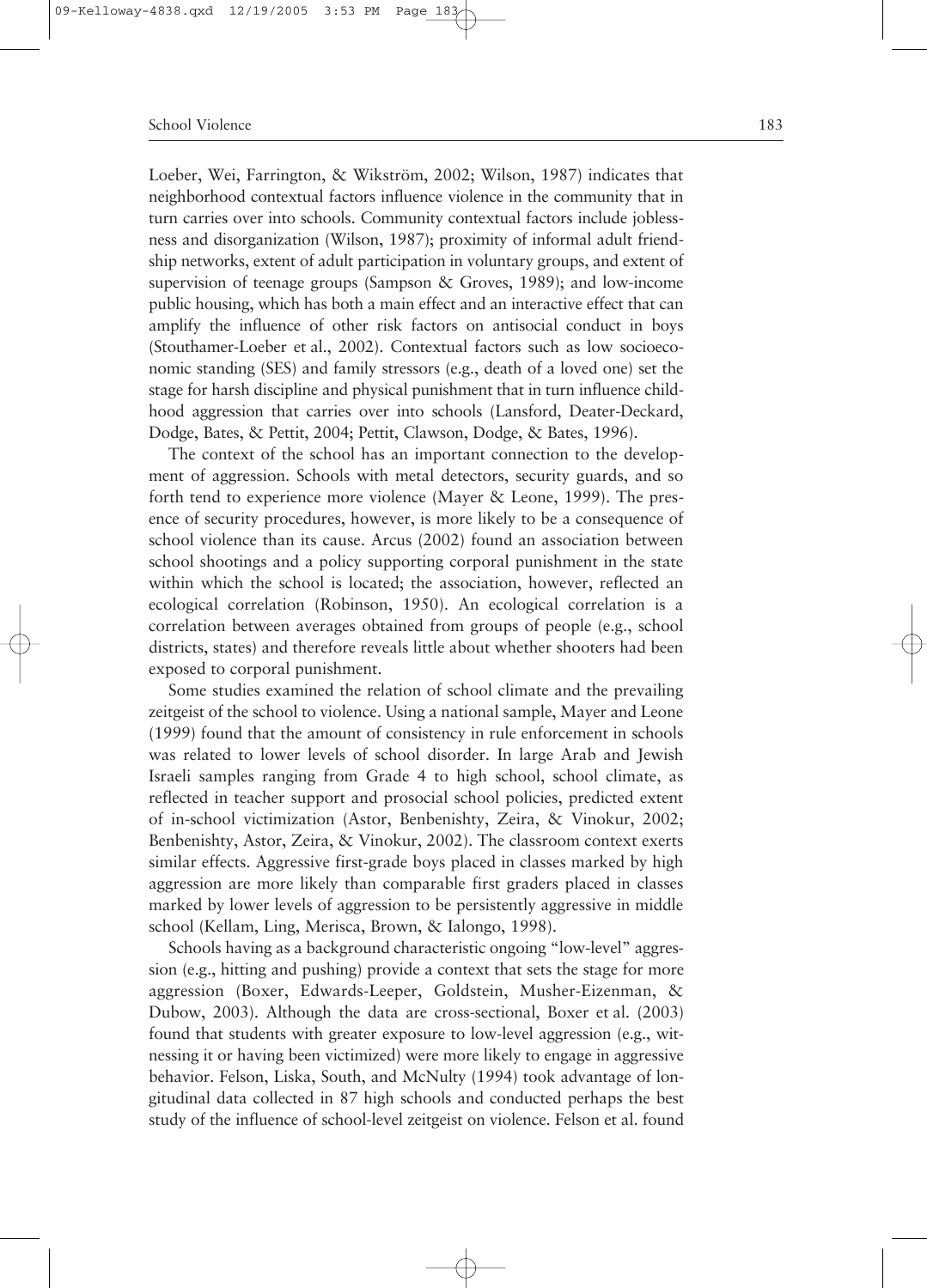that school-level values regarding violence directly influenced interpersonal school violence, adjusting for the individual's commitment to such values.

In some respects the ecological-contextual model is a metamodel. Although Bronfenbrenner (1979) underlined the importance of processes connecting a subcontext to a larger context and the processes connecting the immediate context to the behavior of the individual, the processes themselves are more likely the subject of other theoretical models. Nonetheless, the ecological model emphasizes that schools, which are embedded in communities, accommodate those surroundings for better or for worse. School and classroom contexts in turn influence aggressive behavior in individual children.

# **The Strain Model**

General strain theory is associated with Robert Agnew (1992), although its origins date to the work of Robert Merton (1938). Agnew posited three types of strain or adversity in the individual's social environment: (a) the prevention of the individual "from achieving positively valued goals," (b) the withdrawal or threatened withdrawal of objects the individual values, and (c) the introduction or threatened introduction of "noxious or negatively valued stimuli." The first category of strain includes the disjunction between aspirations and actual achievement in everyday life and the absence of fairness, equity, or respect in everyday interactions. The second category includes the loss or anticipated loss of boyfriend or girlfriend, the death of someone important, and parental separation. The third includes such events as criminal victimization, corporal punishment, parent or teacher criticism, and school failure. An encounter with these types of adversity increases the likelihood that the individual will experience a negative emotion, although anger is "the critical emotional reaction" in strain theory. Anger is disinhibiting. It builds a desire for revenge and supplies the emotional arousal required to fuel action; it ignites aggression. Although an antisocial response to strain can be instrumental (e.g., attempt to regain what one lost) or retaliatory, another response to strain is escapist, with the individual turning to drugs to tamp down disagreeable mood states that strain precipitates (Paternoster & Mazerolle, 1994).

Because only a subgroup of strained individuals resorts to violence and delinquency, the theory includes cognitive, emotional, and behavioral coping strategies that mitigate the impact of strain. Other mitigating factors include personal (e.g., intelligence and mastery) and social resources (e.g., supportive others). Contextual factors, such as the social environment's emphasis on money and status or the nature of the social group to whom the individual's failings are visible, can influence the adolescent's response to strain in the direction of violence. Temperamental factors, learning history, and belief system also play a role in shaping the individual's response to strain. Strain theory has accrued a degree of support.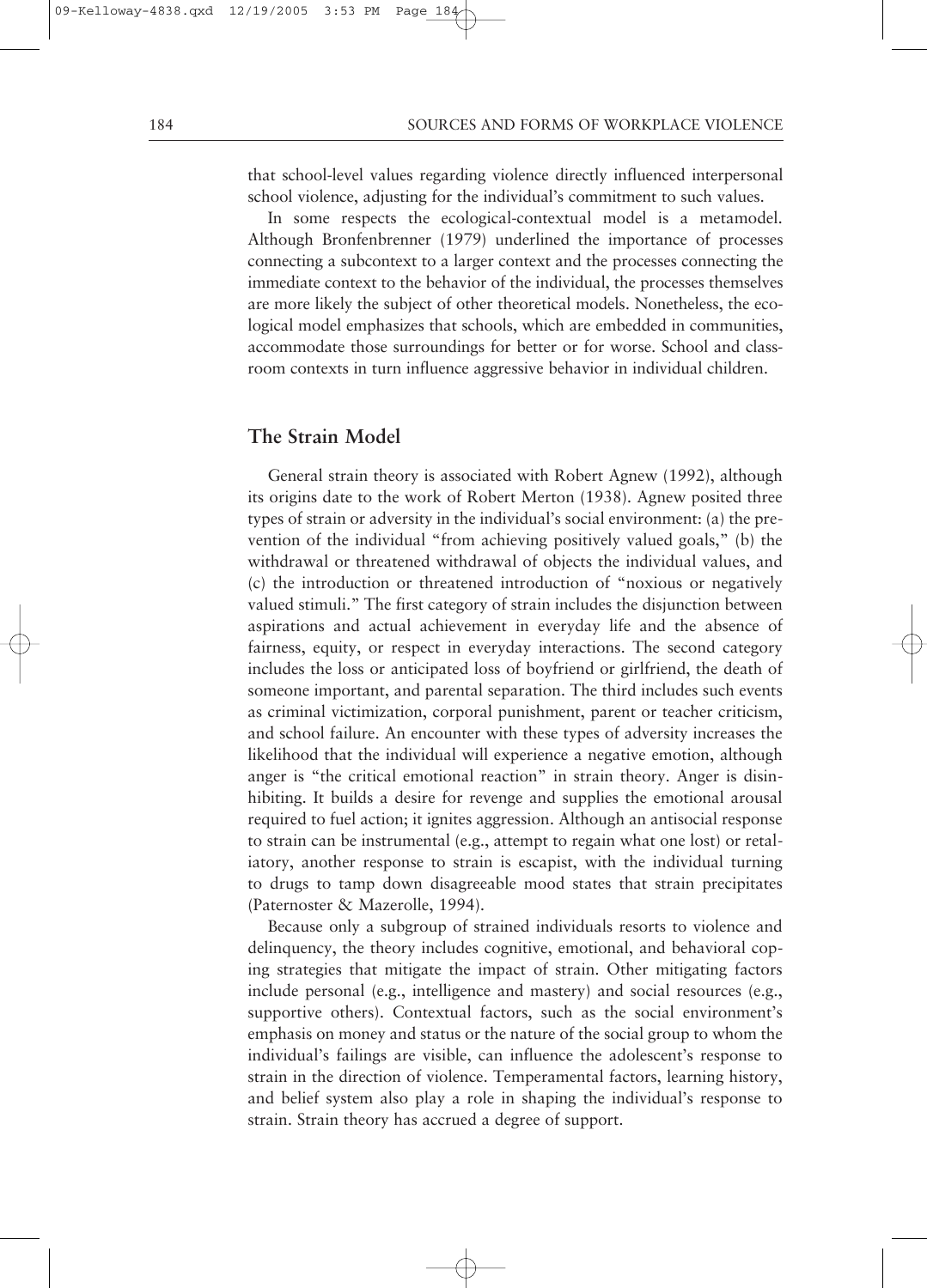Agnew and White (1992), Paternoster and Mazerolle (1994), and Brezina (1996) provided partial support for the strain model. Using the first wave of a longitudinal study of New Jersey adolescents, Agnew and White found that strain, reflected in stressful life events (SLEs) and "hassles," was crosssectionally related to a measure of delinquency that included violence in and out of school. In a longitudinal analysis that controlled for Time-1 delinquency and other confounding factors, Time-1 strain predicted delinquency 3 years later.

Using longitudinal data from a national survey of 11- to 17-year-olds, Paternoster and Mazerolle found that Time-1 strain, controlling for Time-1 delinquency, predicted delinquency 1 year later. Delinquency included violence in school such as hitting a teacher. Other analyses were unsupportive of the view that selected factors buffered (e.g., self-efficacy) or amplified (e.g., delinquent peers) the impact of strain on delinquency. In an analysis of multiwave data on male public high school students, Brezina (1996) found that strain—as reflected in parental punitiveness, "mean teachers," and dissatisfaction with school—predicted negative emotions (i.e., anger, resentment, anxiety, and depression) 1 year later, controlling for Time-1 emotions. Brezina also found that delinquency, which included violence in and out of school, buffered the impact of early strain on later anger; the interaction was specific to anger and did not exert comparable effects on other emotions.

Additional partial support for the strain model comes from longitudinal studies by Hoffmann and Cerbone (1999) and Agnew, Brezina, Wright, and Cullen (2002) and cross-sectional studies by Natvig, Albrektsen, and Qvarnstrøm (2001) and Rosario, Salzinger, Feldman, and Ng-Mak (2003). In a 4-year, four-wave study of participants who were initially ages 11 to 14, Hoffmann and Cerbone (1999) found that the accumulation of SLEs over time predicted "growth" in delinquency, which included violence in and out of school, although there was little evidence that hypothesized moderators (e.g., mastery) reduced the influence of life events on delinquency. Using longitudinal data collected on children who were initially between the ages of 7 and 11, Agnew et al. (2002) found that early family and neighborhood strain and a measure obtained independently from parents bearing on the extent to which they lost control and hurt their child influenced delinquency (which included seriously hurting someone anywhere) 5 years later, adjusting for prior conduct.

Using a Norwegian sample of 13- to 15-year-olds, Natvig et al. (2001) found that school stressors were related to increased risk of bullying behavior, and the supportiveness of teachers and peers was related to decreased risk. Rosario et al. (2003) found that in a sample of Hispanic and Black New York City sixth graders, witnessing community violence or having been victimized was related to elevated levels of delinquency (which included fighting anywhere and hitting teachers). Some types of support from others (guardians for girls in the case of victimization; peers for boys in the case of witnessing) buffered the impact of such exposures on delinquency.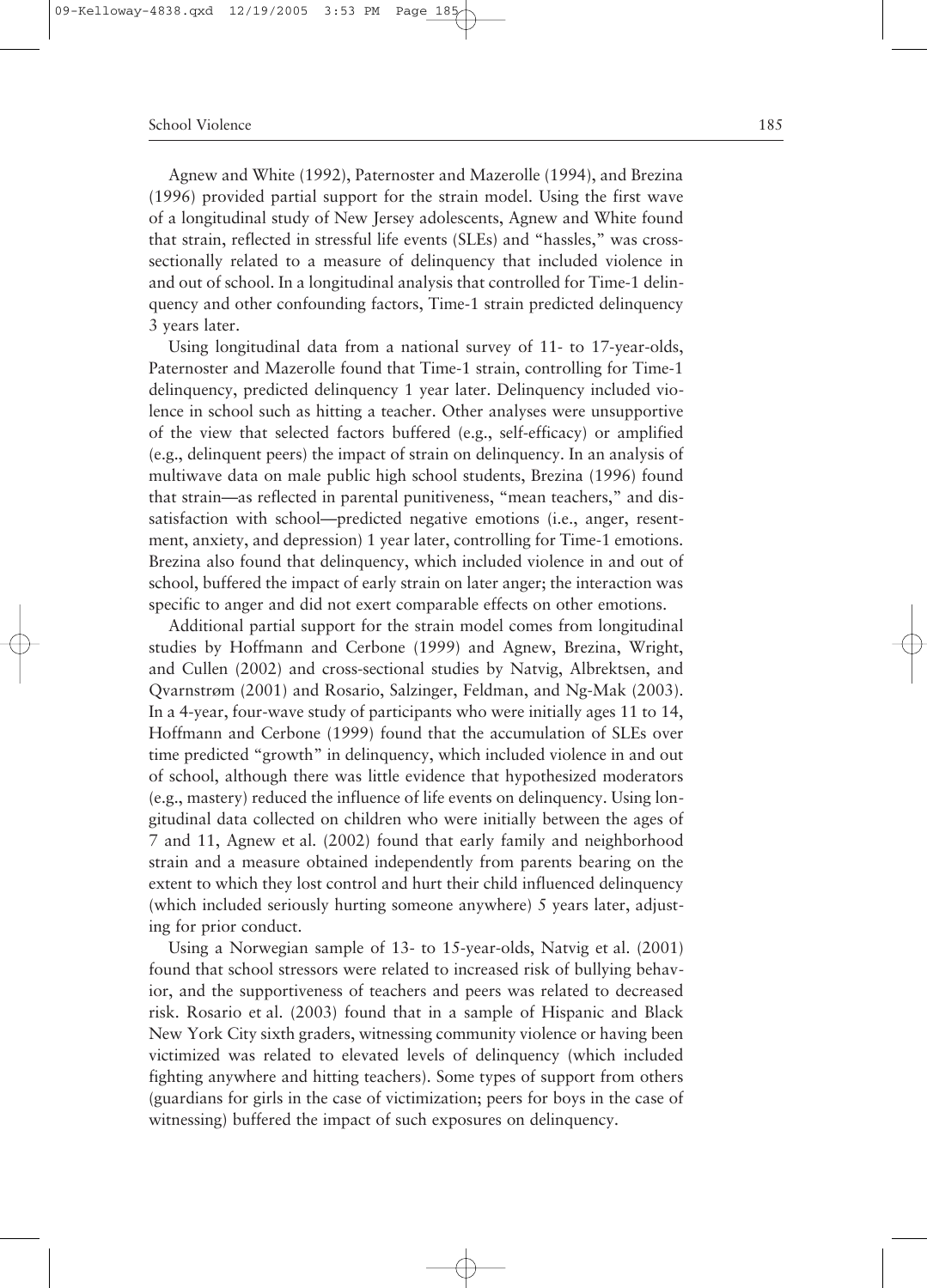Strain theory is familiar to stress researchers because strain theory posits a diathesis-stress model. In stress research, investigators seek to identify uncontrollable SLEs or job conditions that affect outcomes, such as job satisfaction, depressive symptoms, and blood pressure. Personality (e.g., mastery, negative affectivity) and social variables (e.g., support from others) are hypothesized to mitigate or amplify the impact of the stressors. Alternative models assess the effects personality and social variables exert on outcomes independently of the effects of stressors. Thus Agnew's strain model should appeal to stress researchers because of the similarity in paradigm.

## **Control Theory**

Although control theory is associated with Travis Hirschi (1969), its origins can be traced to the work of Emiles Durkheim (1897/1979). According to Hirschi, acts of delinquency are more likely when the "individual's bond to society is weak or broken" (p. 16). Social bonds underlie the internalization of norms and conscience. Delinquency includes violence and other kinds of antisocial conduct in school and out. The theory emphasizes that the weakening of attachments to conventional others is more important to the development of antisocial conduct than are bonds to delinquent peers. The bond itself comprises four elements: attachment in the form of affectional ties to others, particularly parents and school; commitment to conventional endeavors such as schoolwork and a job; involvement in conventional activities such as extracurriculars, studying, and family; and belief in the values of conventional society.

Gottfredson and Hirschi (1990) later built on the above model, developing a theory in which self-control, a key factor in thwarting the development of crime and delinquency, emerges out of socialization and attachment processes (e.g., parental caring). A problematic aspect of the newer theory is the tautological relation between lack of self-control and the variables such a lack explains (e.g., delinquency and drug use; see Akers, 2000). By contrast, "explanations of deviant behavior based on attachment do not beg the question, since the extent to which a person is attached to others can be measured independently of his deviant behavior" (Hirschi, 1969, p. 19).

Hirschi's (1969) cross-sectional findings involving boys attending public junior and senior high schools in northern California were largely consistent with control theory. Extent of the boys' attachment to their parents, regardless of class and race, was inversely related to delinquency, which included violence in and out of school. The extent of the boys' attachment to their fathers, regardless of the boys' attachment to delinquent friends, was inversely related to delinquency. Hirschi also observed that "the idea that delinquents have comparatively warm, intimate social relations with each other (or with anyone) is a romantic myth" (p. 159).

Hirschi and Hindelang (1977) advanced the view that the well-established, inverse relation between IQ and self-reported and official delinquency is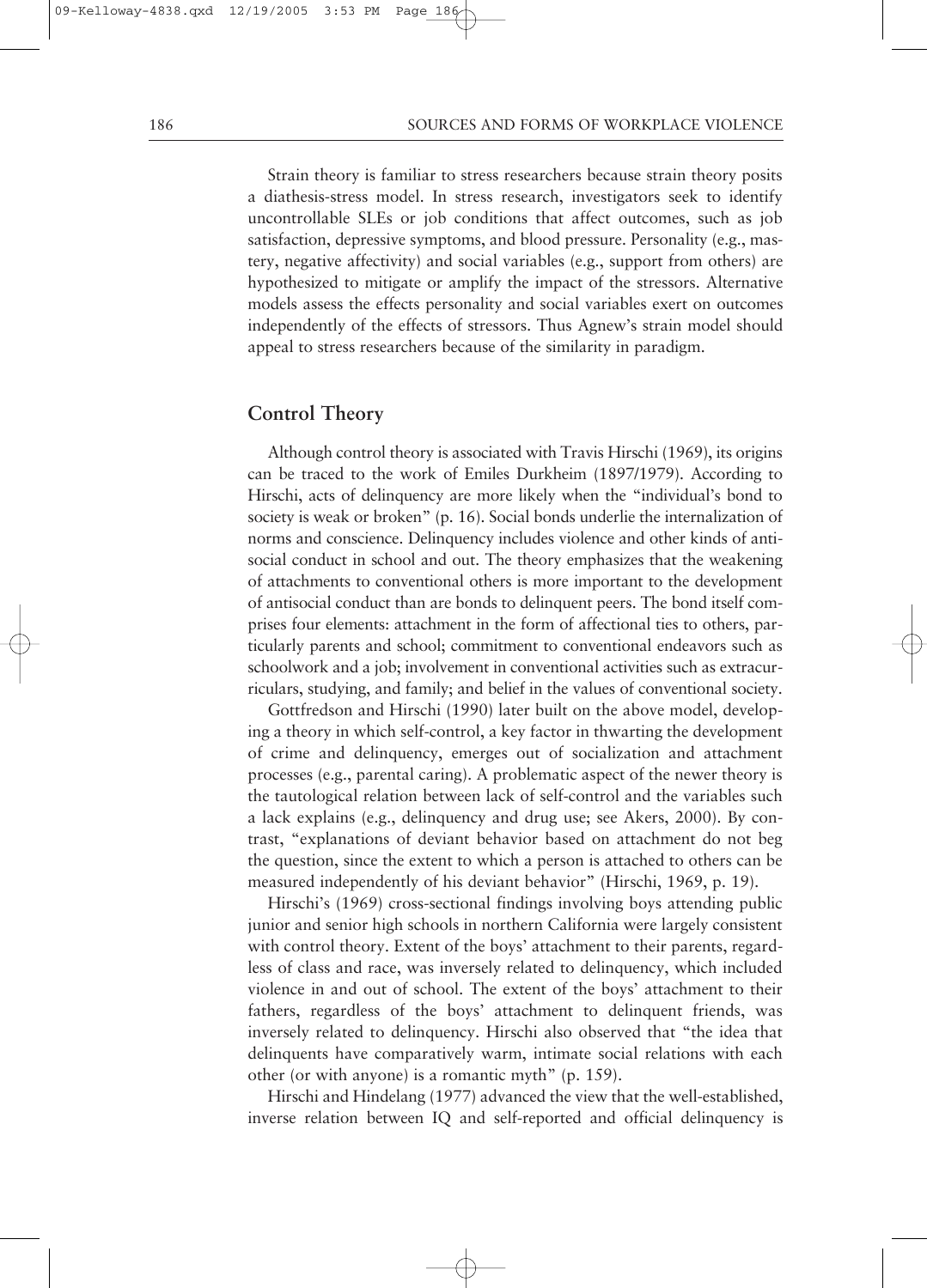mediated by the effect of IQ on "school performance and adjustment." Hirschi (1969) found that attachment to school and concern about teachers' opinions were inversely related to delinquent behavior. Likewise, attachment to conventional peers was inversely related to delinquency.

A good deal of other cross-sectional research has provided evidence consistent with the social control model (Cretacci, 2003; Kerres Malecki & Demaray, 2003; Minden, Henry, Tolan, & Gorman-Smith, 2000; Resnick et al., 1997; Schreck & Fisher, 2004). Using the Add Health data set, Cretacci (2003) found that in middle and late adolescence, but not early adolescence, attachment to school was related to lower levels of violence; in late adolescence, but not earlier, commitment to school was related to lower levels of violence. In attempting to extend control theory to religion, he found no link between either the student's commitment to religion or parental attachment to religion and adolescent violence. In a study of a largely Hispanic, Illinois middle school sample, Kerres Malecki and Demaray (2003) found that choosing not to carry a weapon to school was highly related to teacher support and, to a lesser extent, the supportiveness of parents, classmates, and close friends. Minden et al. (2000) found that school violence in another largely Hispanic Illinois sample of inner-city fifth and seventh graders was inversely related to the extent to which the adults and peers who knew the student (i.e., the members of the student's adult and peer networks) knew one another (i.e., boundary density). School violence was inversely related to the extent of the students' cumulative involvement in conventional activities such as school, church, and athletics.

Using the Add Health data set, Resnick et al. (1997) found that connectedness to family and school was inversely related to health risk behaviors, including fighting and hurting others regardless of location (also see NCES, 2000; Bonny, Britto, Klostermann, Hornung, & Slap, 2000). Schreck and Fisher (2004) conducted one of the few studies that link social ties to victimization. Using the Add Health data set, they found that parents' nurturing feelings for the child and a family climate variable that reflected the child's positive feelings for his or her family were related to lower risk of violent victimization in or out of school. Two protective processes may underlie the findings: (a) strong ties in parents promote more effective guardianship; and (b) strong ties in the child reduce his or her willingness to take risks.

Two longitudinal studies (Borowsky, Ireland, & Resnick, 2002, and Wiesner & Windle, 2004) support the view that social ties protect the individual from engaging in violence. Borowsky et al. (2002) found that among 11th-grade Add Health boys and girls who had ever repeated a grade (these students are at higher risk for engaging in violent behavior), parent and school connectedness in the 11th grade predicted reduced risk of serious violence in or out of school during the 12th, although multivariate analyses did not control for 11th-grade violence and victimization. Wiesner and Windle (2004), using data collected over a 2-year period in a mainly White, middle-class western New York sample of high school students, found that lack of family support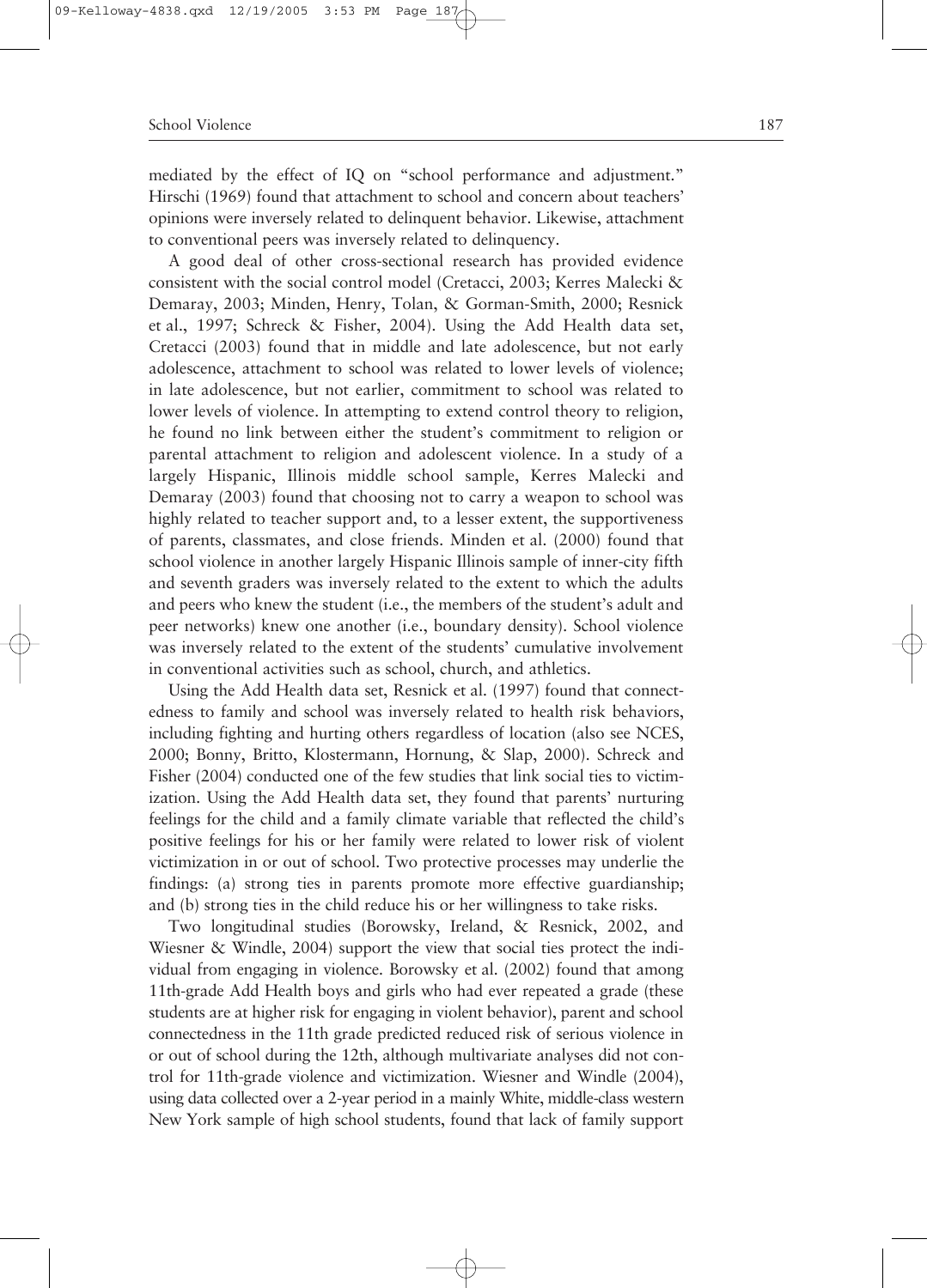at Time 1 was related to the later delinquent behavior including violence (e.g., hitting a teacher) as were (consistent with strain theory) Time-1 SLEs.

Sampson and Laub (1993) integrated and recast an enormous amount of data that Sheldon and Eleanor Glueck (1950) collected earlier on 1,000 White, Boston-area boys. Multivariate analyses bearing on the crosssectional and case-control components of the study revealed that number of delinquent acts (which included teacher-reported cruelty) were associated with early temperamental difficulties (e.g., tantrums); parents' use of harsh, erratic discipline; parental rejection; poor maternal supervision (e.g., leaving the boy on his own without care); crowding at home; disconnectedness from school; and attachment to delinquent peers.

Sampson and Laub took Hirschi's original theory as a point of departure by mapping out a network of causal factors that come to the fore and recede at different points in the life course. Different sorts of social bonds exert informal control over the individual, and their presence or absence play a role in the prevention or onset of, or desistance from, delinquency and crime. Moreover, their findings also suggest that antisocial conduct undermines social ties.

## **Social Learning Models**

Theories of social learning (SL) are associated with Albert Bandura and Ronald Akers. Bandura's (1977, 1983) model of observational learning encompasses four interrelated processes: attentional, memory/representational, motoric, and incentive/motivational processes. *Attentional processes* refer to the regulation of perception. *Representational processes* concern the encoding in memory of enduring symbols—verbal or iconic—of what was observed. *Motoric processes* concern the transformation into behavior of mental representations of what was observed. *Motivational processes* manage observationally learned behavior; these processes include the actual and anticipated reinforcement of the individual, as well as models, and include tangible and intangible (e.g., status) rewards. Because a good deal of human behavior is learned by observation, it is a corollary that aggressive behavior is observationally learned. According to Bandura's theory, with the learning that occurs over time, the child increasingly becomes a psychologically selfregulating individual, developing internal standards against which to judge his or her own behavior. Such a self-system can be particularly troubling if the individual's internal standards are ones that value aggression.

Akers's (2000; Akers, Krohn, Lanza-Kaduce, & Radosevich, 1979) version of SL theory holds that children and adolescents learn antisocial behavior through differential reinforcement—à la B. F. Skinner—as well as through elements of Bandura's more cognitive, observational learning. A feature of Akers's (2000; Akers et al., 1979) model is that of differential association, which refers to the extent children become exposed to reference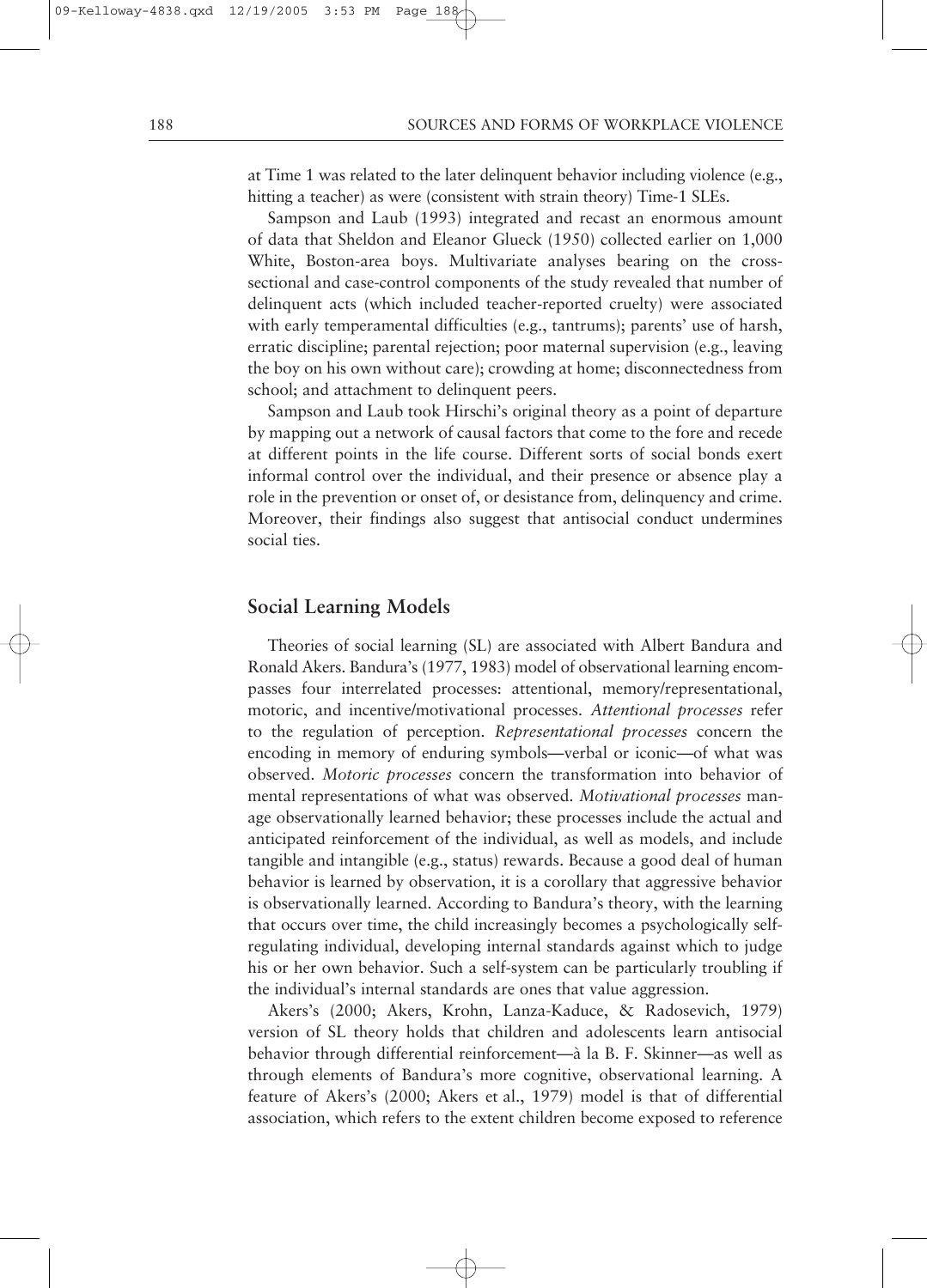individuals who define, reinforce, and model antisocial or conforming behavior. Association with antisocial peers precedes and paves the way for the individual's becoming engaged in antisocial conduct. A parallel process is thought to underlie conforming behavior. The view of Akers contrasts with that of Hirschi (1969) regarding the role of the peer group in socializing the child.

Gerald Patterson's (1982, 1995) social interactional model is a more behavioristic and less cognitive SL theory than the models associated with Bandura and Akers. At the core of Patterson's theory is the concept of *coercion,* which involves the individual's application and counterapplication of aversive behaviors contingent on target behaviors in another person. Aversive behaviors are ordinarily punishing; in the Skinnerian model, a punishment causes a target behavior to occur less frequently. Patterson identified many aversive behaviors in the parent-child relationship, for example, hitting, yelling, and whining. Sometimes a child resists a mother who attempts to coerce the child into performing certain behaviors (e.g., shutting off the TV and beginning a homework assignment). If the child successfully uses aversive means (e.g., by hitting or screaming) to escape the mother's intrusions, the child learns to apply such behaviors at home and then elsewhere, including the school.

Consistent with SL theory, investigators have documented the impact of exposure to violent television programs (Bushman & Huesmann, 2001; Paik & Comstock, 1994) and, to a lesser extent, violent video games (Anderson & Bushman, 2001) on childhood violence. SL theory also holds that children learn from live models they observe. Considerable research has linked exposure to physical punishment by parents to aggressive behavior in children (e.g., Sampson & Laub, 1993; Straus, 1991). Exemplary research involving a large, diverse urban sample that was followed longitudinally revealed that the extent to which first through third graders initially witnessed violence in their communities was related to aggression, as reflected by the judgments of classmates and teachers, in Grades 4 through 6, controlling for initial aggression (Guerra, Huesmann, & Spindler, 2003). The effects of exposure to community violence on later aggression also affected the extent to which the children cognized about aggression, analyses suggesting that children's cognitions mediate the relation of early exposure to later aggression.

There is evidence supporting Akers's view regarding the influence of peers on an individual's propensity to engage in antisocial conduct, although there is some support for the view that similarity in attributes such as minor delinquency precedes friendship pairing and guides such pairing (Kandel, 1978). Wright, Caspi, Moffitt, and Silva (2001) found that children with low self-control (a construct that includes antisocial conduct) through age 11 become more antisocial in adolescence to the extent that they are exposed to delinquent peers. In addition, Rosario et al. (2003) found that high levels of support from peers amplified antisocial responding in male and female Black and Hispanic sixth graders who were victimized.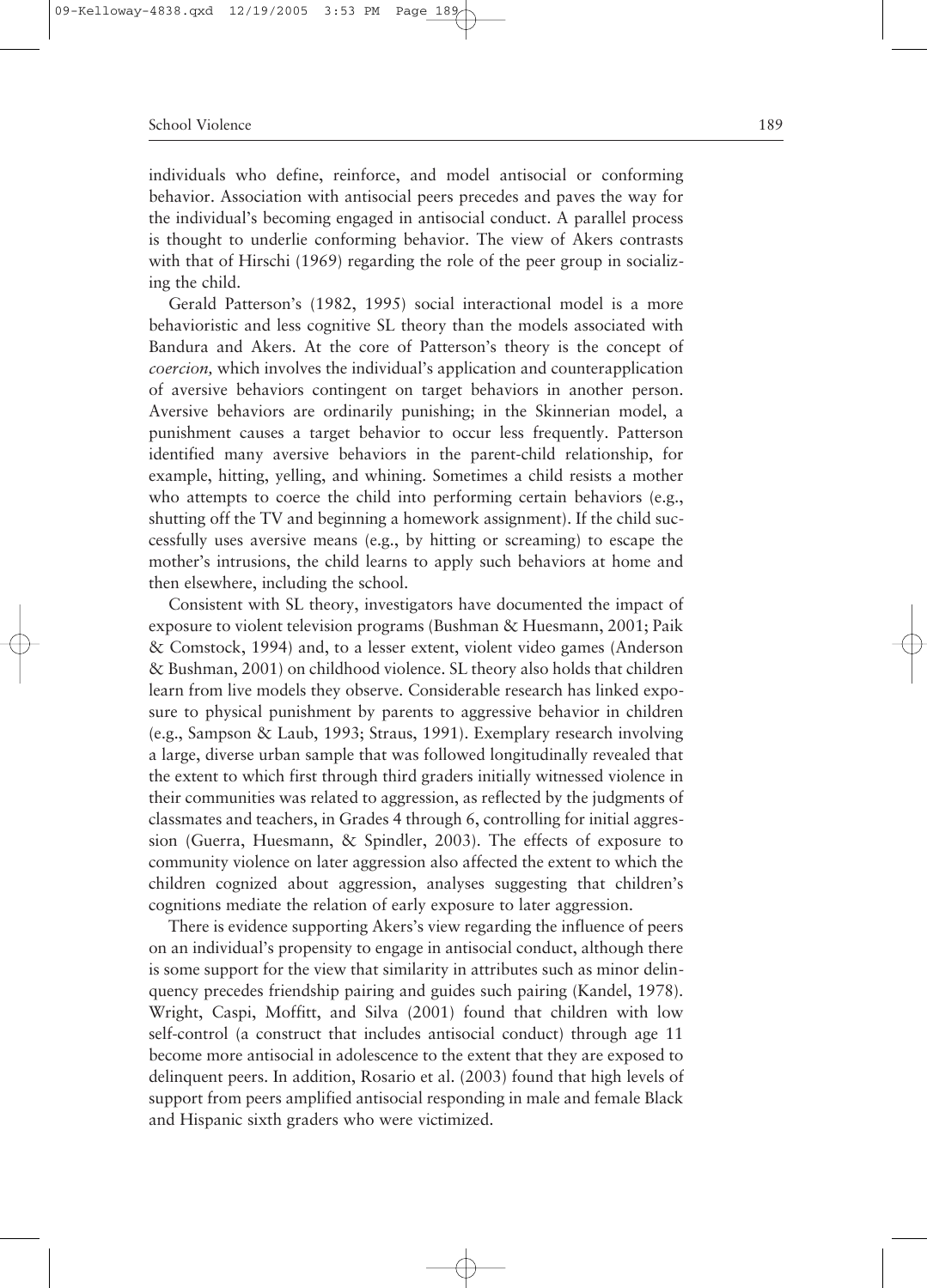Consistent with the social interactional model, evidence from the Oregon Youth Study (OYS), a longitudinal study of fourth-grade White boys, indicated that inept parental disciplining and poor parental monitoring were related to the early onset of boys' antisocial conduct (Patterson, Capaldi, & Bank, 1991; Patterson & Yoerger, 1997). OYS data indicated a bidirectional relation between steadily increasing antisocial conduct and increased hesitancy in parents to exert control. Patterson et al. found that early antisocial behavior paves the way for affiliation with deviant peers in school and elsewhere. Dishion, Andrews, and Crosby (1995) found that antisocial boys' interactions with friends were often of low quality, somewhat less durable, and fraught with coercion and bossiness. Dishion, Patterson, and Griesler (1994) also found that even the most difficult children have at least one reciprocating friend based on common-ground activities, such as rule breaking, and that conversations within such friendships were more deviant than were those of comparison boys.

The SL and social interaction research programs allow investigators to get close to the actual transactions that take place in the lives of children in order to identify the behavioral and psychological processes that lead children to violence and other forms of antisocial conduct. The SL and social interaction research programs underline the role of mechanisms of learning and cognition that have been well established in the field of psychology in elucidating the processes by which children, in their *immediate* social environments, learn to engage in violent behavior.

# **Social Information Processing Models**

Social information processing (SIP) models underline the role children's cognitions play in the development of aggressive behavior. In this section, I focus on the SIP-related research of Kenneth Dodge and his colleagues. The model represents an extension of historically important basic research in cognitive psychology (Miller, Galanter, & Pribram, 1961; Neisser, 1967) into consequential new domains. The SIP model advanced by Dodge, Pettit, McClaskey, and Brown (1986) posits a sequence of cognitive activities in which individuals engage in social situations. First, the individual encodes social cues and then interprets those cues. Next, the individual draws from a repertory of behavioral responses stored in long-term memory (LTM) and then evaluates the likely consequences of the accessed responses. Finally, the individual selects and enacts a response. Aggressive children process information differently from their nonaggressive peers. Aggressive children manifest problems encoding relevant social cues; they show biases in the direction of interpreting others' intentions as reflecting hostility when the intentions are unclear; compared with peers, they have stored in LTM fewer competent, prosocial responses and more aggressive responses; aggressive children are more disposed to retrieve aggressive responses from LTM; and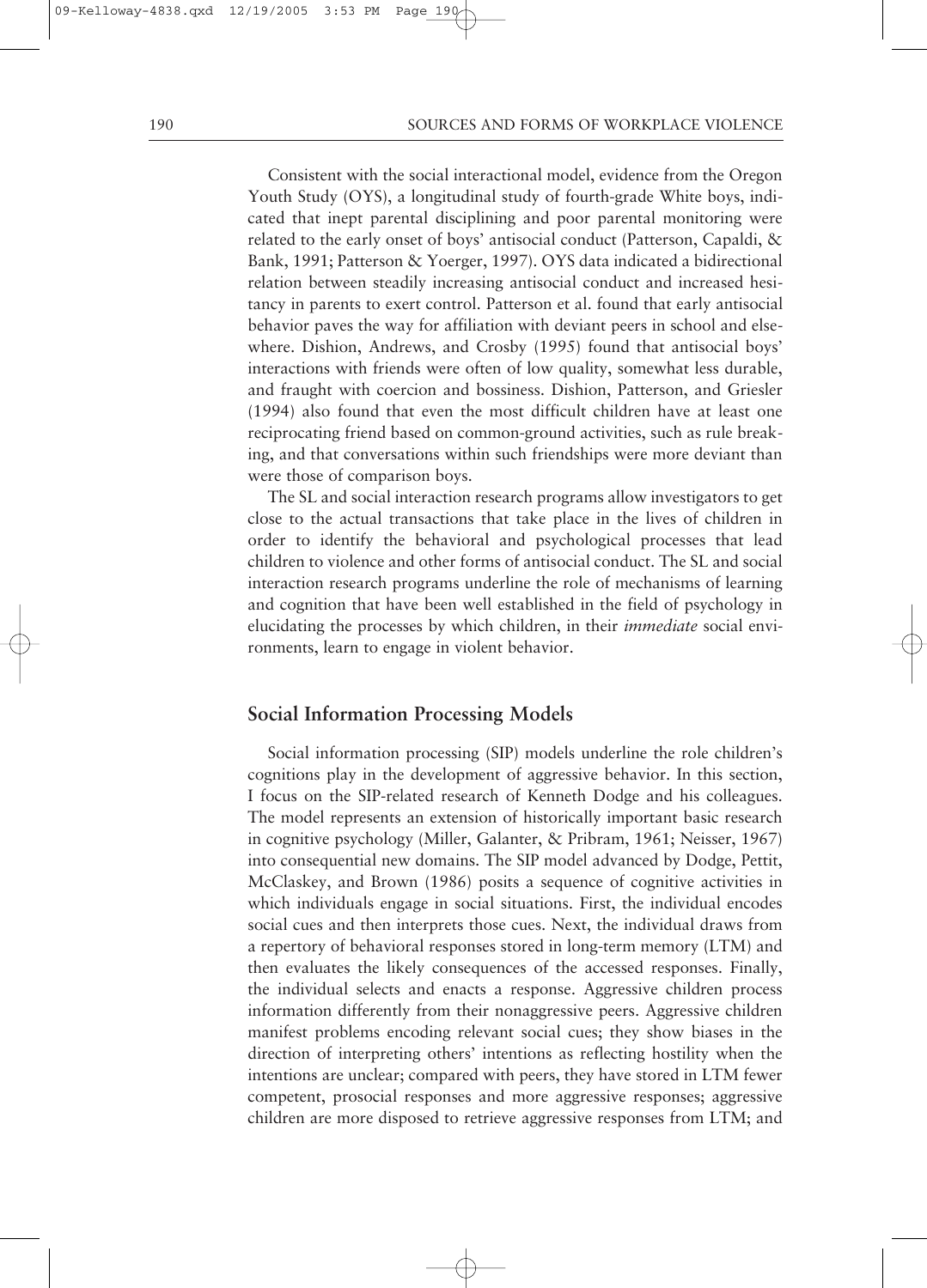they are more likely to evaluate favorably anticipated consequences of aggressive actions (Dodge et al., 1986).

Dodge et al. (1986) compared the social cognitions of highly aggressive, socially rejected second through fourth graders and nonaggressive "average" peers. In laboratory tasks, the aggressive children were not as competent as the control children in SIP, notably in the number of antisocial responses they generated and their propensity to enact aggressive responses. In the classroom, the aggressive children were more antisocial and disruptive and were more ignored by classmates, although this is not surprising given that teachers helped select the children. The competency of the children in a staged peer-group entry task was judged by adult observers and two peer confederates. Success at the entry task was related to SIP variables, including self-monitoring and number of prosocial solutions generated to questions. Responses in a live peer-group provocation situation were also related to SIP variables, including endorsing aggressive responses and making hostile attributions.

Dodge, Lochman, Harnish, Bates, and Pettit (1997) assessed the SIP capabilities in reactively and proactively aggressive children and nonaggressive peers entering the third grade. Reactively aggressive children were at higher risk for having experienced harsh physical punishment; consistent with this finding, the reactively aggressive children showed more problems encoding social cues. Proactively aggressive children were more likely to anticipate positive consequences for aggressive responses. Dodge et al. (1997) suggested that cognitive factors such as general intelligence could account for the observed differences in SIP. IQ-related differences between aggressive and nonaggressive children have been widely observed (e.g., Hirschi & Hindelang, 1977; Huesmann, Eron, & Yarmel, 1987; Loeber et al., 1998; Schonfeld, Shaffer, O'Connor, & Portnoy, 1988).

Although the above studies indicate that aggressive children think differently from other children, none of the studies demonstrated that deviant SIP plays a causal role in the development of aggressive behavior. Other evidence implicates SIP in the development of aggressive behavior. In a six-month longitudinal study, Weiss, Dodge, Bates, and Pettit (1992) found that Time-1 SIP partly mediated the link between early harsh parental discipline and Time-2, kindergarten aggression, controlling for Time-1 aggression and temperament. In a test of the specificity of the model, Weiss et al. found that SIP did not mediate the link between early harm and Time-2 internalizing. A follow-up of the sample into third and fourth grades suggests that SIP partly mediates the relation of early abuse to later teacher-reported aggression (Dodge, Pettit, Bates, & Valente, 1995).

Like the SL theories of Bandura, Akers, and Patterson, the SIP model of Dodge and his colleagues outlines processes thought to pave the way for the development of aggressive conduct in and out of school. Clues from the studies by Weiss et al. (1992) and Dodge et al. (1995) suggest that harsh parental discipline, a variable well connected to antisocial outcomes as early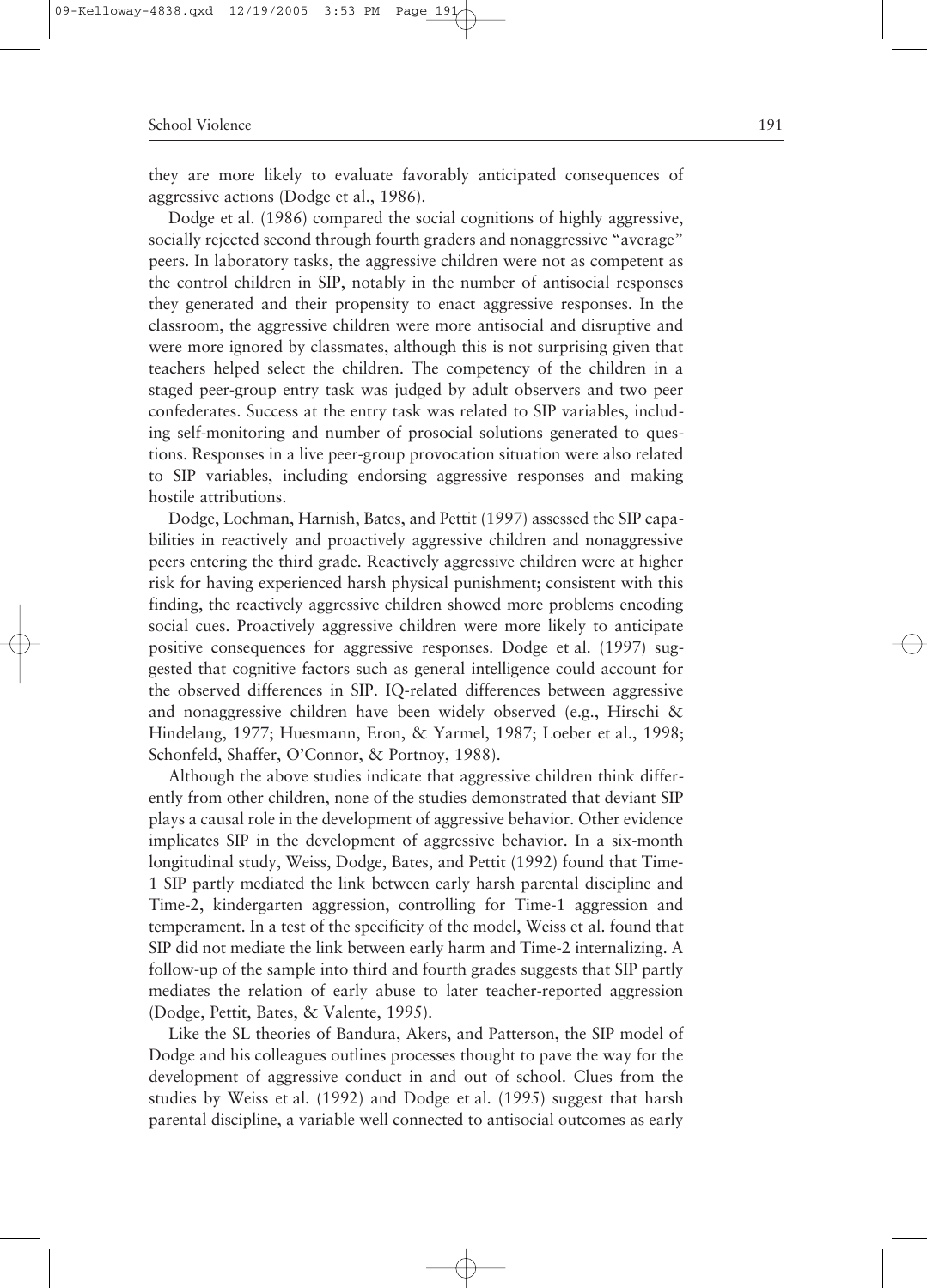as kindergarten, helps shape the biases in SIP that partly contribute to aggressive responding.

# **A Final Word About Models of School Violence**

No one model provides a "complete" explanation of violence in school and elsewhere. The models complement each other and the more atheoretical, "risk factor" approaches to antisocial conduct in youth (Farrington, 1998). One of the leading longitudinal risk factor studies, the Pittsburgh Youth Study (Loeber et al., 1998), identified multiple developmental pathways into aggressive behaviors, as well as sets of child (e.g., behavioral impulsivity, hyperactivity, intelligence, negative emotionality, early onset, lack of guilt, reading difficulties), family (e.g., poor supervision and communication, physical punishment, parental discord), contextual (e.g., welfare dependency, broken home, bad neighborhood), and peer factors (e.g., exposure to deviant peers) that are associated with increased risk of antisocial conduct. Many of these factors have been identified in other studies and have been largely replicated in a longitudinal study conducted in England (Farrington, 1998). It is expected that what is learned from research associated with theoretical, and atheoretical, approaches to youth violence would inform prevention programs.

# **Preventive Interventions**

This section examines public health and school-associated interventions that have been aimed at reducing violence and that have at least 200 participants (in the interest of conserving space, details of each preventive treatment are found in Table 9.6). Few interventions, however, are aimed at violence alone. The interventions are aimed at preventing violence and a variety of other types of antisocial conduct. The section is organized by the ages of the children to whom the interventions apply. The section examines interventions carried out before school entrance and during the elementary school years, the periods when behavioral difficulties frequently emerge (cf. Tremblay, Pagani-Kurtz, Mâsse, Vitaro, & Pihl, 1995) yet are most manageable. The extent of teacher-reported violence in the early grades is highly stable over time (Broidy et al., 2003), making early prevention critically important. The section also addresses the idea of early warning systems that apply to all grade levels but are thought to be most applicable in high school.

# **Prevention Before Entrance Into School**

I briefly note that interventions that occur before the child enters school can affect the likelihood of the child's engaging in antisocial conduct later.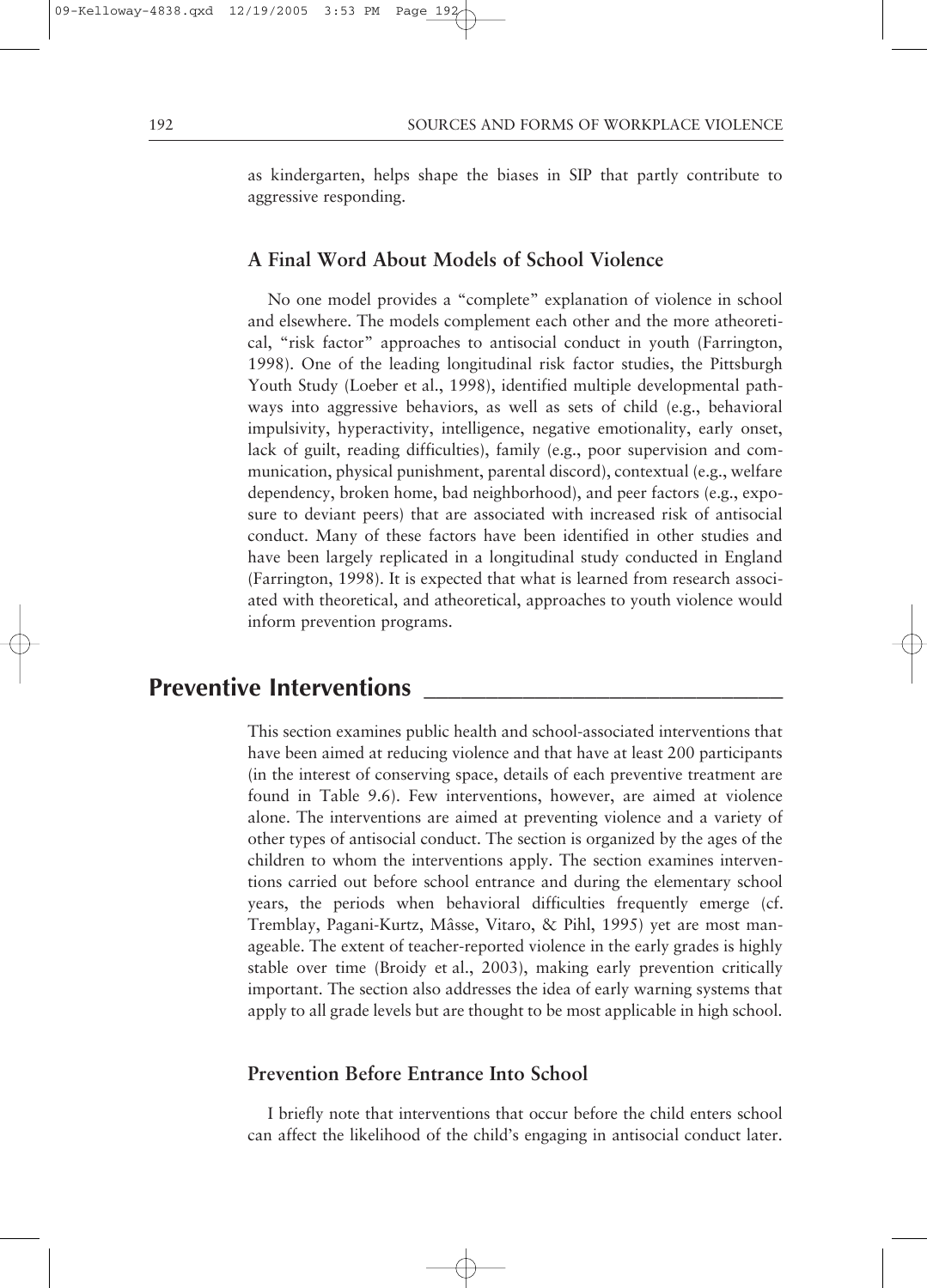| Table 9.6                      | Summary of Intervention Programs                                                   |                                                                                                                                                                                                                                                                                                                                                                                                                  |
|--------------------------------|------------------------------------------------------------------------------------|------------------------------------------------------------------------------------------------------------------------------------------------------------------------------------------------------------------------------------------------------------------------------------------------------------------------------------------------------------------------------------------------------------------|
| Authors                        | Ages/Grades<br><b>Implemented</b>                                                  | Key Components of the Index Intervention                                                                                                                                                                                                                                                                                                                                                                         |
| Olds et al.<br>(1998)          | Birth to age 2;<br>poor White<br>families in<br>upstate<br>New York                | Nurse made home visits to mothers. Emphasized competent<br>care, health behaviors, and mothers' personal growth<br>(e.g., job preparation). Emphasized the ecology of the<br>home and attachment à la Bowlby (by implication<br>Hirschi) and parent self-efficacy à la Bandura.                                                                                                                                  |
| Schweinhart<br>et al. (1986a)  | Ypsilanti,<br>Michigan,<br>preschool<br>children; 65%<br>were Black                | Child-centered curriculum emphasized active learning à la<br>Piaget and social competence training.                                                                                                                                                                                                                                                                                                              |
| Webster-<br>Stratton<br>(1998) | Washington State<br>Head Start<br>children; 63%<br>were White                      | Trained parents à la Patterson to better supervise children,<br>effectively set limits, and improve the children's social<br>skills and prosocial behaviors. Taught parents to use less<br>harsh discipline.                                                                                                                                                                                                     |
| CPRG (1999a<br>and 1999b)      | <b>Diverse</b><br>1st graders in<br>4 impoverished<br>areas in the U.S.            | Two components: (a) Component that targeted most at-risk<br>children included tutoring, social cognitive skills training,<br>training of parents to be more effective; and (b) in universal<br>component, teachers followed curriculum for all children;<br>focus on "understanding and communicating emotions,"<br>friendship skills, self-control, and social problem solving.                                 |
| Tremblay<br>et al. (1995)      | Disadvantaged,<br>White,<br>French-speaking<br>(Montreal),<br>kindergarten<br>boys | Two-year "bimodal" program consisting of (a) home-based<br>component à la Patterson aimed at helping parents<br>effectively reinforce prosocial behaviors and reduce<br>antisocial behaviors; and (b) a school-based component<br>involving at-risk and normal peers aimed at strengthening<br>prosocial behaviors, social cognitive problem solving,<br>and self-control in the context of conflict situations. |
| Dolan<br>et al. (1993)         | Baltimore 1st<br>graders; 64%<br>were Black                                        | Application of the Good Behavior Game (GBG), which<br>involves the creation of teams comprising aggressive and<br>normal children who compete as groups for contingently<br>awarded reinforcements by enacting prosocial behavior.<br>The GBG increasingly became part of the school day.                                                                                                                        |
| Grossman<br>et al. (1997)      | Mostly White<br>Seattle area 2nd<br>and 3rd graders                                | Second Step program consisted of 30 lessons in which<br>teachers teach empathy, impulse control, social cognitive<br>problem solving, and anger management; role playing<br>and teacher modeling of social skills.                                                                                                                                                                                               |
| Mayer et al.<br>(1983)         | Vandalism-plagued<br>elementary and<br>middle schools<br>in Los Angeles            | Teachers were specially trained; then they delivered<br>behavioral treatment (e.g., contingently praising children<br>for specific accomplishments).                                                                                                                                                                                                                                                             |

*(Continued)*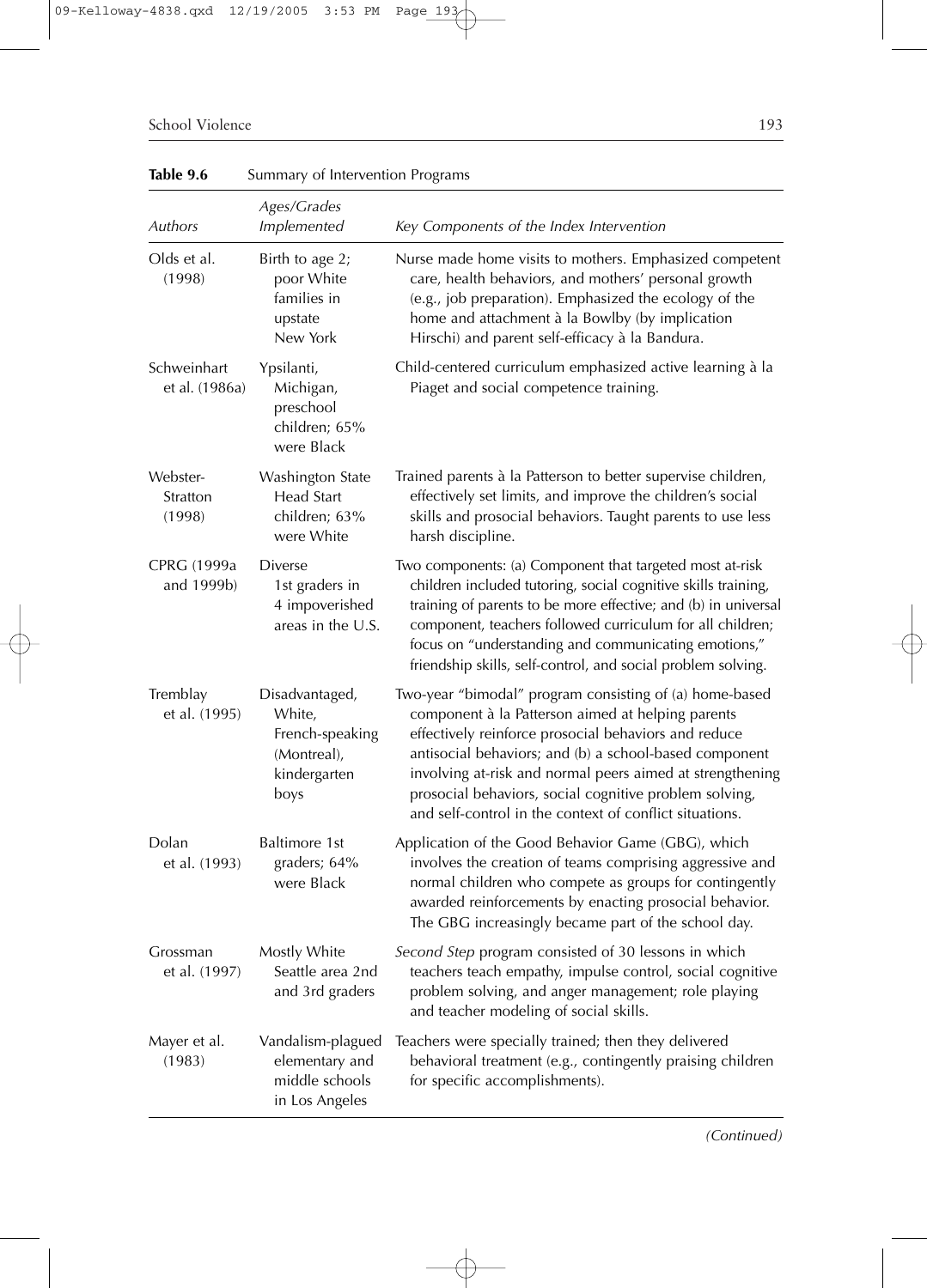#### 194 SOURCES AND FORMS OF WORKPLACE VIOLENCE

|                                 | Ages/Grades                                                                                                                                                                 |                                                                                                                                                                                                                                                                                                                                                                                                                                                                                                                                        |
|---------------------------------|-----------------------------------------------------------------------------------------------------------------------------------------------------------------------------|----------------------------------------------------------------------------------------------------------------------------------------------------------------------------------------------------------------------------------------------------------------------------------------------------------------------------------------------------------------------------------------------------------------------------------------------------------------------------------------------------------------------------------------|
| Authors                         | Implemented                                                                                                                                                                 | Key Components of the Index Intervention                                                                                                                                                                                                                                                                                                                                                                                                                                                                                               |
| Olweus<br>(1991)                | Norwegian<br>children in<br>Grades 5-8                                                                                                                                      | Teachers were trained to apply key antibullying principles<br>including firm limit-setting, placing sanctions on rule<br>breakers, careful monitoring of children in class and in<br>the playground, initiating serious discussions with bullies<br>and victims. Teachers were also instructed on showing<br>warmth and avoiding corporal punishment.                                                                                                                                                                                  |
| Flay et al.<br>(2004)           | Disadvantaged,<br><b>Black Chicago</b><br>5th graders                                                                                                                       | Social Development Curriculum (SDC) included 21<br>culturally sensitive lessons focused on cognitive-<br>behavioral skills pertaining to anger management, social<br>problem solving, and resisting peer pressure. The<br>School/Community Intervention (SCI) included the SDC<br>and a parent program aimed at improving parenting<br>skills. Attention to community ecology.                                                                                                                                                         |
| Reid et al.<br>(1999)           | White Oregon<br>1st and<br>5th graders<br>from lower- and<br>middle-class<br>homes and living<br>in areas with<br>above-average<br>delinquency<br>rates                     | Lift Prevention Program. Teacher component involved 20<br>1-hour lessons devoted to social-skills training (e.g.,<br>identifying feelings, cooperating), social problem solving<br>(with the help of the GBG), and daily reinforcement of<br>prosocial behavior during free play. Parent component<br>involved instructing parents in managing their children<br>without coercive practices à la Patterson. Parent-teacher<br>component included a special phone line to facilitate<br>communication.                                  |
| Flannery<br>et al. (2003)       | Grades K-5 in<br>8 southern<br>Arizona school<br>districts having<br>high rates of<br>delinquency;<br>half the students<br>were Hispanic<br>and $13\%$ ,<br>Native American | PeaceBuilders program. Included reinforcement of prosocial<br>behaviors, "story and live models for positive behavior,"<br>rehearsal of solutions to aversive incidents, response cost<br>as a consequence for negative behaviors, teachers<br>sending home notes of praise, specific prompts to<br>promote the generalization of prosocial behavior to other<br>contexts. Engagement of family members.                                                                                                                               |
| <b>Hawkins</b><br>et al. (1999) | 18 Seattle schools<br>"serving high-<br>crime" areas,<br>Grades 1-6;<br>schools were<br>40-50% White                                                                        | In-school component consisted of strengthening classroom<br>management, which includes clear instructions,<br>reinforcement for students who comply with teachers'<br>requests; interactive teaching, which includes modeling<br>appropriate behavior, checking for understanding, and<br>remediation; cooperative learning in which<br>heterogeneous learners depend on each other to earn<br>reinforcers. The parent component included training in<br>managing the child à la Patterson and helping the child<br>succeed in school. |

#### **Table 9.6** (Continued)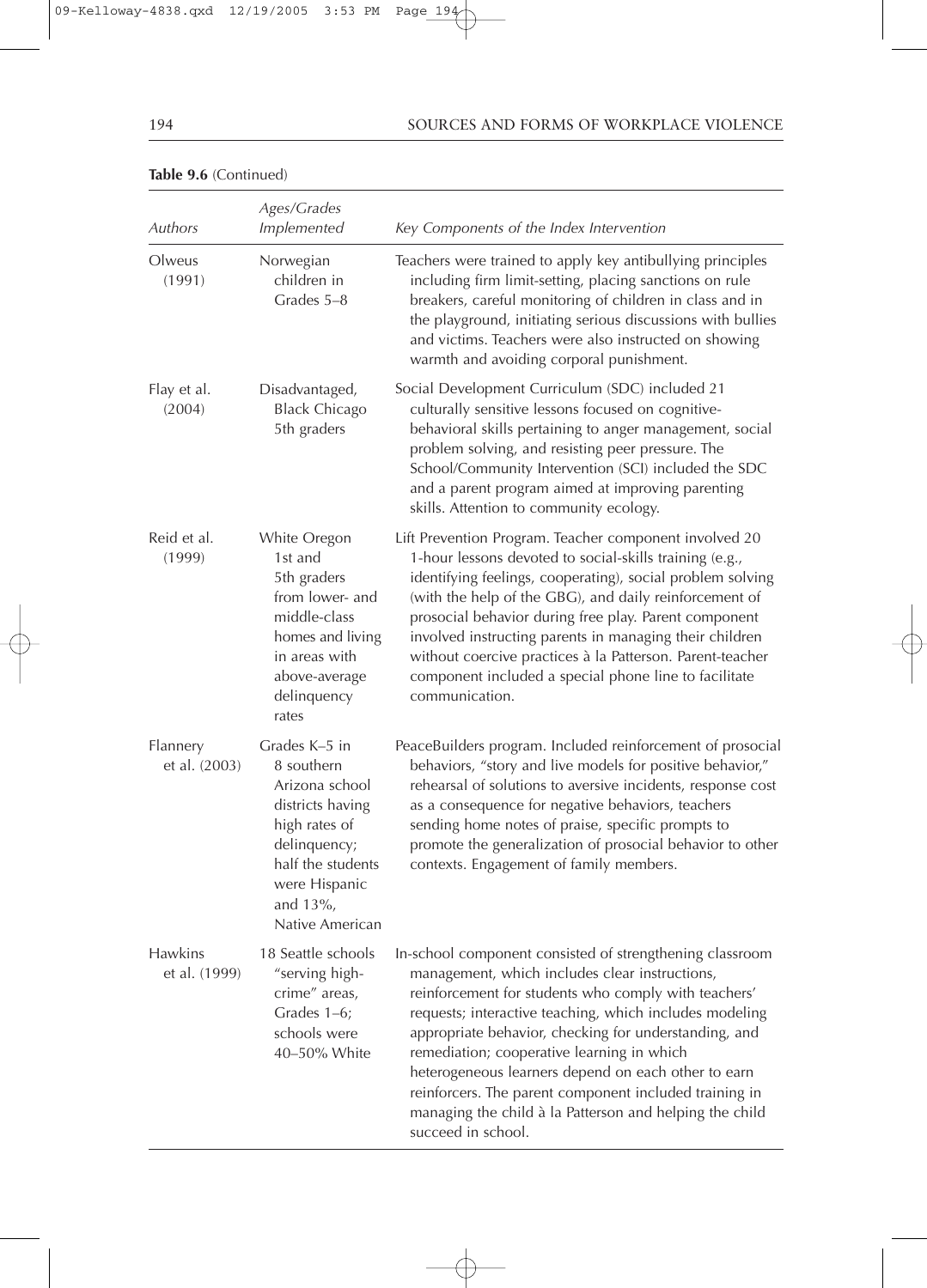Olds et al. (1998; also see Olds, Kitzman, Cole, & Robinson, 1997) in a 15-year follow-up of a field experiment found that children who were assigned in infancy to the index treatment, compared with controls, had a lower incidence of arrests, disruptive behavior in school, and school suspensions.

Research on preschool programs suggests that such programs have a role to play in later violence prevention. The long-term follow-up into adolescence of children who participated in the High/Scope Perry Preschool Project field experiment (Parks, 2000; Schweinhart, Weikart, & Larner, 1986a and 1986b) found that exposure to the program was related to a lower incidence of fighting and other types of antisocial conduct, fewer arrests, less drug dealing, better attitudes toward school, and higher levels of academic achievement. Webster-Stratton (1998) found that both immediately after an intervention involving preschoolers' mothers and 1 year posttreatment (when the children were in kindergarten), the mothers displayed less harsh discipline and were less critical of their children. Compared with controls, experimental children exhibited fewer home-related conduct problems immediately after the program and 1 year later. The differences in school-related conduct problems were less clear. Although the study was not concerned with violence, Lazar and Darlington (1982) demonstrated that high-quality "early education interventions" can pave the way for significantly greater academic achievement and lower levels of grade retention and special education placement, risk factors for school violence and other aggressive behaviors.

## **Prevention During the Elementary School Years**

A number of interventions have been aimed at benefiting elementary school children. The Fast Track Program (Conduct Problems Prevention Research Group [CPPRG], 1999a and b) is unique because it is a large randomized preventive trial that includes multimodal targeted and universal program components. The component targeted for at-risk children showed evidence of reducing disruptive and aggressive behavior, improving the children's grades, and improving parenting skills. The universal component showed evidence of improving the classroom climate and reducing in-class disruption and aggression. Dolan et al. (1993), in an experimental study, found that a first-grade, behaviorally oriented, classroom-based intervention led to a decline in aggressive behavior. Among the more aggressive firstgrade boys, the effects of exposure to the intervention in first and second grades were evident in sixth grade (Kellam, Rebok, Ialongo, & Mayer, 1994). Grossman et al. (1997) found that the *Second Step* curriculum program for second and third graders led to reductions, 6 months later, in physically aggressive behavior as assessed by blind observers (although differences on parent- and teacher-reported behaviors were nonsignificant).

Tremblay et al. (1995) found long-term effects for a 2-year, preventive treatment begun in kindergarten. With boys randomly assigned to the index treatment and attentional and no-treatment control conditions, the treated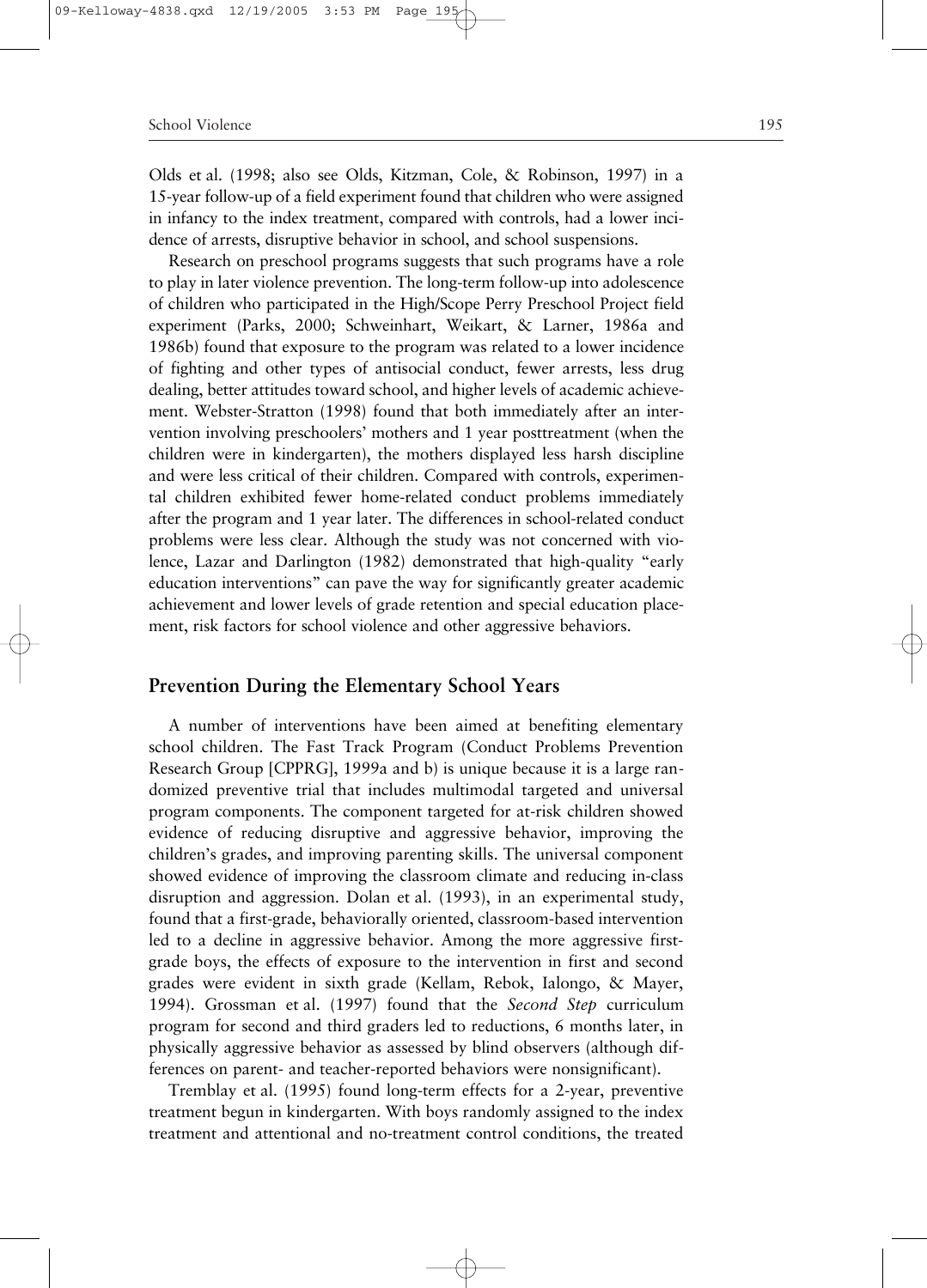boys were (a) through age 12 more likely to be in age-appropriate regular classes, (b) through age 13 less likely to disrupt classes, and (c) through age 15, the last year data were collected, less delinquent.

Mayer, Butterworth, Nafpaktitis, and Sulzer-Azaroff (1983) found that children attending elementary and middle schools randomly assigned to a behavioral treatment showed a greater drop since baseline in disruptive and nontask behavior and vandalism over the 3 years of the study. Olweus (1991, 1994, 1997, 1999), using a quasi-experimental design involving Norwegian children in Grades 5 to 8, found that a bullying prevention program was associated with decrements in bullying and victimization in and out of school, fighting, and vandalism, as well as an increase in satisfaction with recess, an important marker of program success. Olweus's antibullying principles have been successfully implemented elsewhere (Smith, 1997).

Reid and his colleagues (Reid, Eddy, Fetrow, & Stoolmiller, 1999; Stoolmiller, Eddy, & Reid, 2000) found first and fifth graders attending schools randomly assigned to a school-and-home, behaviorally oriented prevention program, compared with children attending control schools, showed a greater pre-to-postintervention decline in physical aggression in the playground; however, among first graders, the decline was greatest in children with the highest levels of preintervention aggression. The program was also associated with a greater decline from preintervention levels in harsh verbal behavior mothers directed at children, among mothers who were above the preintervention mean but not among other mothers. Flay, Graumlich, Segawa, Burns, and Holliday (2004) found that, compared with boys attending control schools, fifth-grade boys attending schools randomly assigned to a combined school-and-parent intervention, when in Grades 6, 7, and 8, showed greater deceleration in the trajectory of violent behavior, provoking behavior, school delinquency, and substance use. Effects for girls were nonsignificant.

Flannery and his colleagues (Flannery et al., 2003; Embry, Flannery, Vazsonyi, Powell, & Atha, 1996) found that, compared with children attending control schools, children attending elementary schools randomly assigned to a universal, school-based violence prevention program after 1 year showed higher levels of social competence and prosocial behavior. Children in Grades 3 through 5 showed a greater decrement in aggressive behavior. These changes were largely maintained into the 2nd year of the evaluation. The intervention children in Grades 3 through 5 who manifested the highest baseline levels of aggression showed the greatest decrements. Hawkins, Catalano, Kosterman, Abbott, and Hill (1999) conducted a longterm follow-up of the students in Grades 1 to 5 whose schools were assigned, in a quasi-experiment, to a multimodal prevention intervention. By age 18, individuals who were assigned to the full intervention, compared with controls, showed higher levels of commitment and attachment to school, higher achievement, less school misconduct, and less violence.

Although beyond the scope of this chapter, there is some evidence that violence prevention programs aimed at disadvantaged middle and high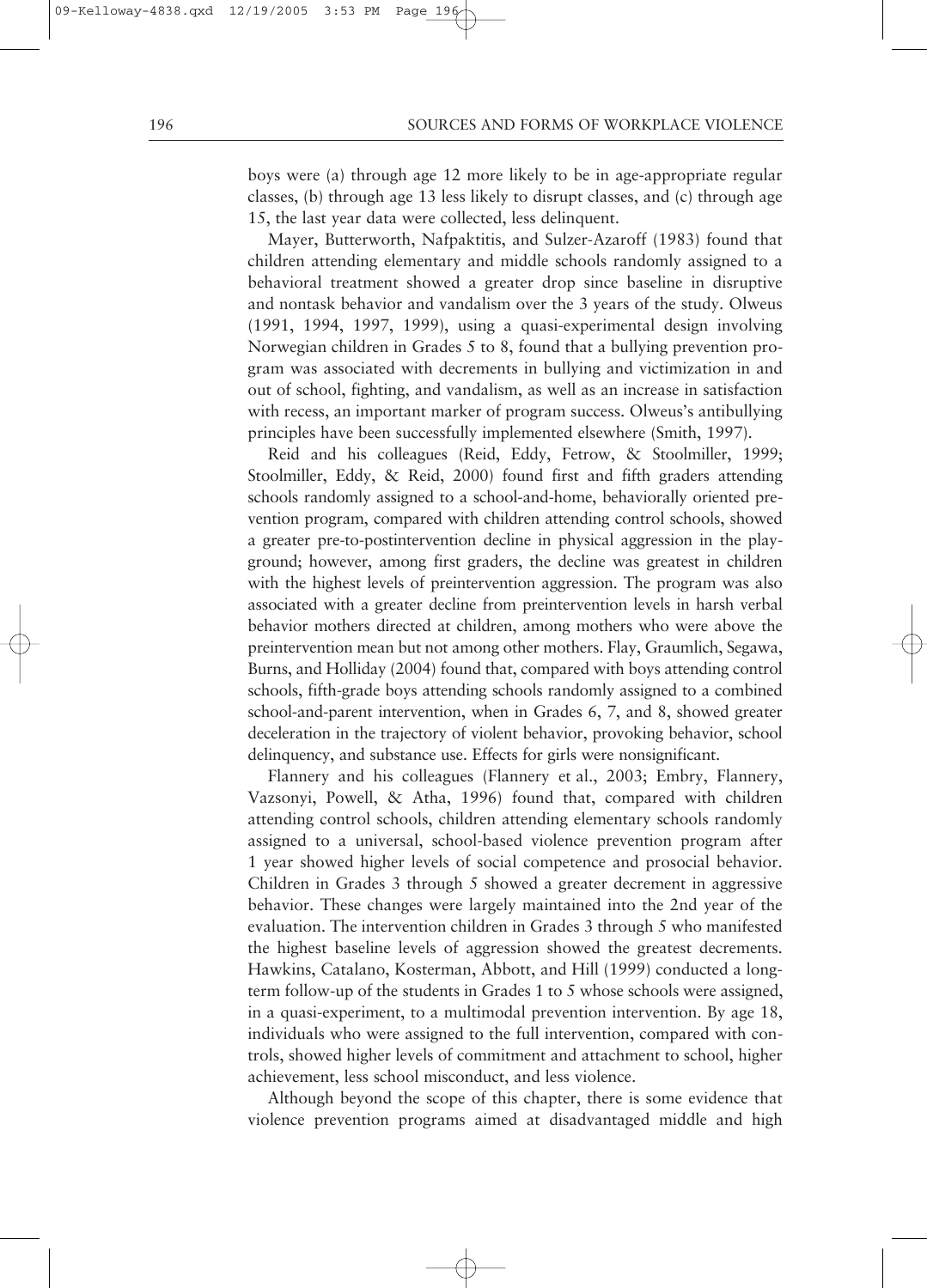school students (Farrell & Meyer, 1997; Hausman, Pierce, & Briggs, 1996) show a degree of success, but not consistently (Harrington, Giles, Hoyle, Feeney, & Yungbluth, 2001; Orpinas, Kelder, Frankowski, Murray, Zhang, & McAlister, 2000). An ambitious multisite, multicomponent middle school violence-prevention effort (Ikeda et al., 2004) is in progress, but evaluation data were not available as of the writing of this chapter. Researchers recognize that beginning with middle school, preexisting patterns of antisocial conduct escalate in seriousness. A need for interventions in middle school, however, suggests that earlier efforts aimed at preventing violence have not succeeded.

# **Early Warning Systems**

Preventing the type of violence that has erupted in schools such as Columbine High School in Littleton, Colorado, is a great concern. McGee and DeBernardo (1999) described what is involved in developing profiles of individuals who could potentially launch lethal attacks in schools. The profiles are expected to lead to early detection and prevention. A profile would include precipitating incidents such as a humiliating experience as well as demographic and dispositional factors. Problems in predicting school violence, however, are manifold. Because the base rate for attacks such as shootings is extremely low, a large number of false positives would be identified (Mulvey & Cauffman, 2001). If, in response to the base rate problem, officials widen the definition of the target behavior to include fighting and bullying, the target behaviors become more heterogeneous and common, changing the meaning of the profile.

There are two other complications in profiling. First, shooters in recent high-profile incidents manifested internalizing problems and experienced rejection by peers, conditions that are less visible to teachers and staff (Reinke & Herman, 2002). Second, students with a diagnosed mental illness are not especially likely to engage in school violence; in general, violence is at best weakly associated with mental illness (Burns, Dean, & Jacob-Timm, 2001).

Borum, Fein, Vossekuil, and Berglund (1999) noted that the Secret Service, one of whose functions is to protect U.S. and foreign officials, has moved away from profiling potential attackers (obtaining "descriptive, demographic, or psychological profiles") and concerns itself more with assessing individuals who pose a threat. The approach is actuarial and consistent with a large body of psychological research supporting the view that actuarial prediction is more accurate than clinical prediction. A characteristic of the approach is that it is fact-based and dependent on objectively ascertained information (e.g., recent preparatory behavior, the occurrence of a major SLE, disciplinary events). Borum et al. suggested that such an approach could be applied to preventing school violence. Consistent with the actuarial approach, Tobin and Sugai (1999) found that the frequency of official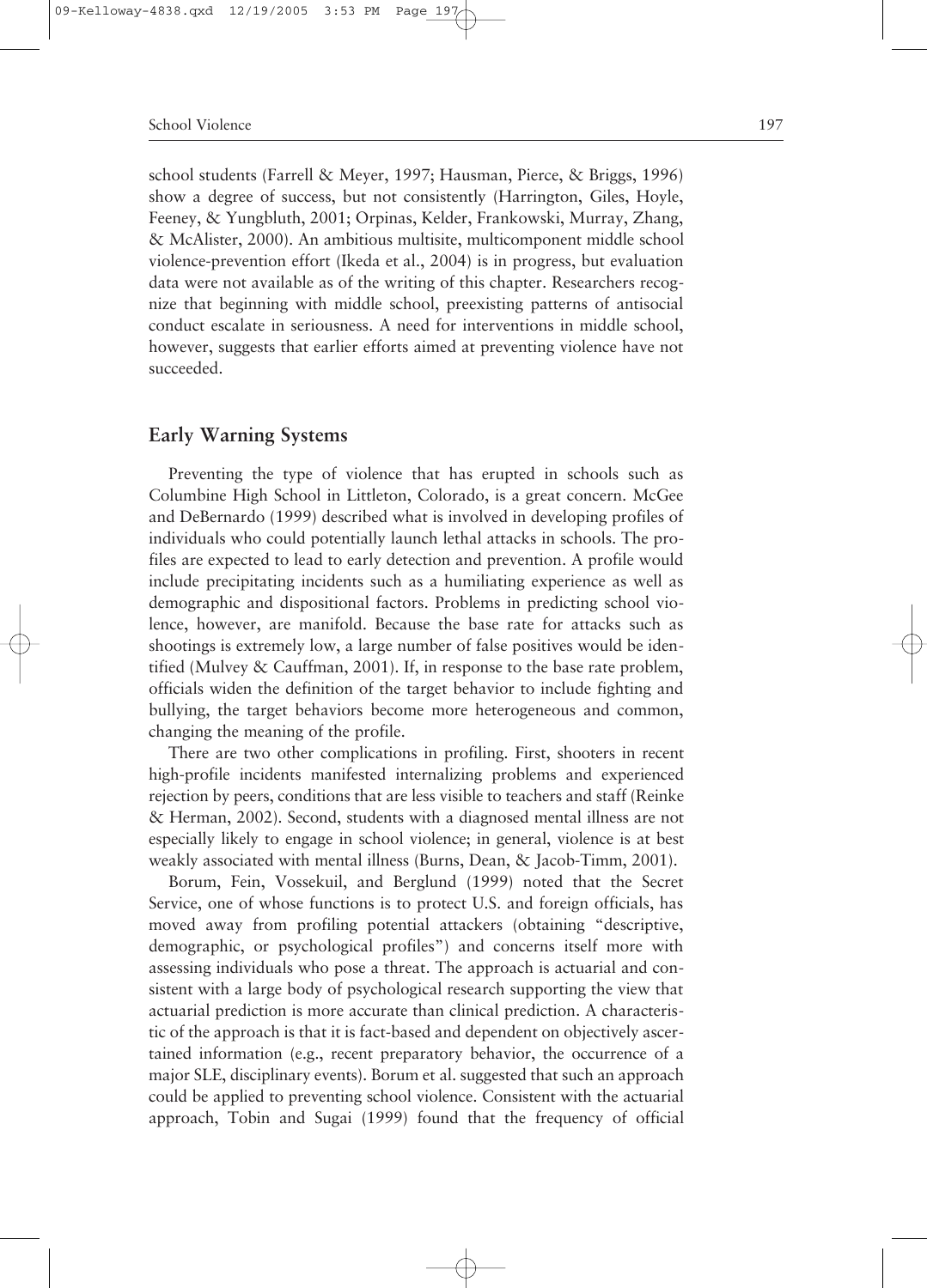disciplinary referrals for school violence in the sixth grade predicted referrals for violence in the eighth.

The actuarial approach also has limitations. First, disciplinary violations occur for heterogeneous reasons and become too unfocused to precisely predict future violence (Morrison & Skiba, 2001). Second, violence and other types of antisocial conduct that go undetected by school officials cannot be factored into the model (Tobin & Sugai, 1999). Third, relying on peers to report (e.g., through a tip line) on threats and violence (Band & Harpold, 1999) that go undetected by school officials can be problematic because such reporting can only take place in schools where students feel genuinely safe and confident that officials are vigilant (Mulvey & Cauffman, 2001). Such a description does not fit many schools where students have safety concerns. Fourth, the actuarial approach has not been subjected to the kinds of reliability, validity, and utility research that would promote confidence (Burns et al., 2001). It is unlikely that in the near future school officials can establish a distance early warning (DEW) line that will prevent the worst cases of school violence.

Given that early warning systems are problematic, it is important to note that there is evidence that secondary schools have an effect on school violence and a host of related problems. Rutter, Maughan, Mortimore, Ouston, and Smith (1979)—in what was, in effect, a natural quasi-experiment involving 12 London secondary schools—found that school quality, adjusting for student characteristics at intake, affects the rates of fighting, rule breaking, and disruptive behavior, along with outcomes such as achievement and job finding. The characteristics of the most effective secondary schools included good administrative leadership and support for teachers; an ethos that fosters civility and achievement; effective classroom management practices that include spotting disruptive behavior early and taking firm appropriate action; positive feedback from teachers; and high expectations.

# **Final Comments \_\_\_\_\_\_\_\_\_\_\_\_\_\_\_\_\_\_\_\_\_\_\_\_\_\_\_\_\_\_\_\_\_\_\_\_**

# **Methodological Concerns**

Grossman et al. (1997) advanced two reasons for the view that teacher reports of aggressive behavior, a commonly employed dependent variable, militate against detecting the effects of violence prevention programs. First, aggressive behavior is less common in the classroom than in other parts of the school, such as the playground. Second, the expectations of teachers assigned to experimental treatments may lead teachers to judge child behavior overly stringently, making it more difficult to demonstrate the efficacy of treatments. The possibility exists, however, that when the teacher is both intervention agent and rater (e.g., Dolan et al., 1993), bias could apply in the opposite direction. The deployment of blind observers (e.g., Grossman et al., 1997; Reid et al., 1999) in and out of the classroom would be most useful in evaluating the effects of antiviolence interventions.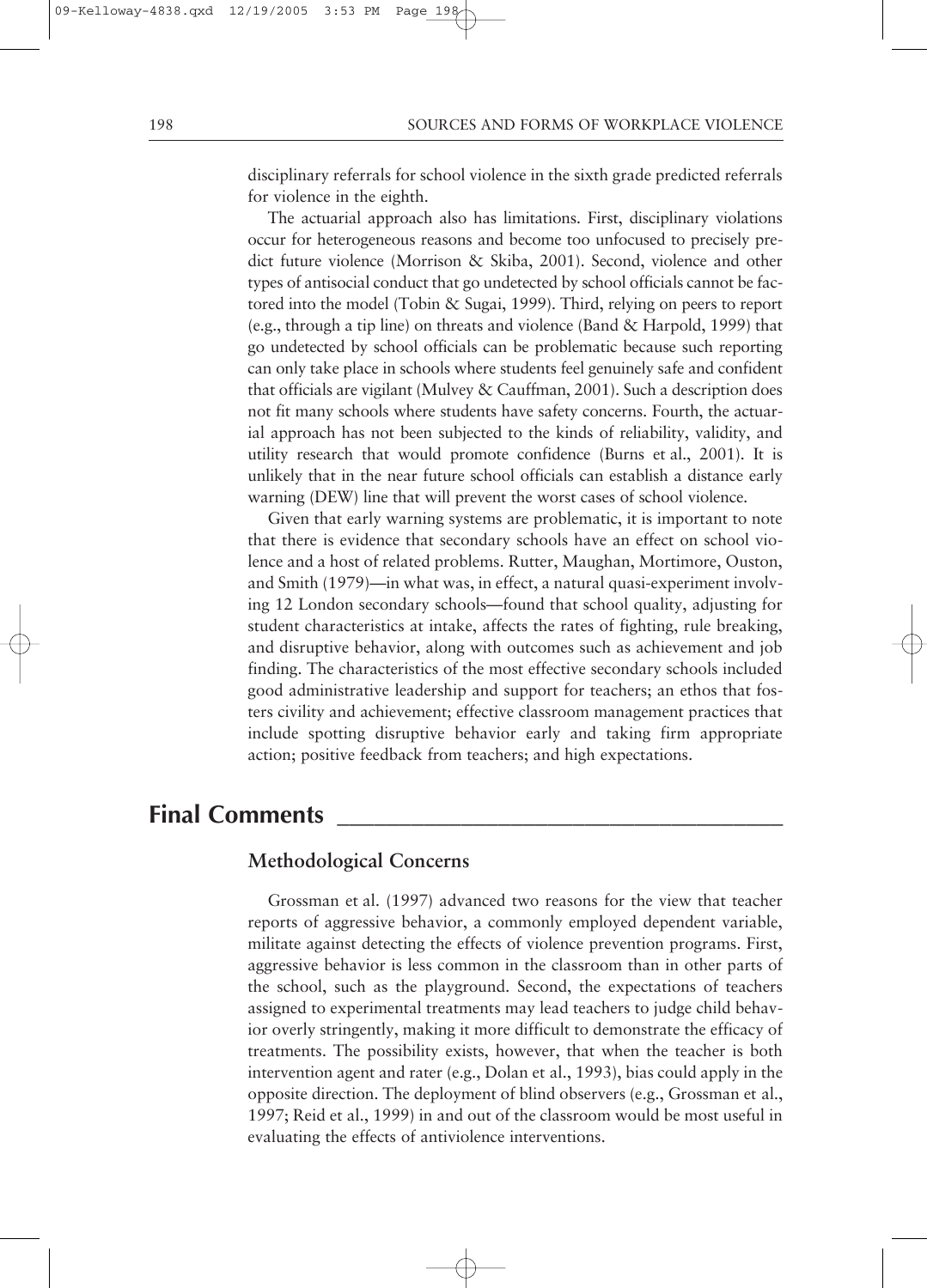Given the constraints of research conducted in schools, the modal research design has been to randomly assign a small number of units, either schools or classes, to treatment and control conditions (e.g., Flannery et al., 2003; Flay et al., 2004; Grossman et al., 1997; Mayer et al., 1983; Reid et al., 1999). In other words, the school or class, not the individual child, is the unit being randomized. It should be borne in mind that such designs, although true experiments, limit statistical power. Power is influenced by the number of units being randomized. If the within-unit intraclass correlation (ICC) is high, that is, the students within each unit being randomized (e.g., a school or a class) are very similar to each other, power is reduced. If the ICC is close to zero, power is increased to close to what it would be if the student were the unit being randomized. The constraint on power works against antiviolence interventions demonstrating effects. An example of this phenomenon comes from the CPPRG (1999b). There was little dependency in observers' and sociometric ratings of children's aggressive behavior, and intervention effects were statistically significant; however, when teachers' ratings, which showed in-class dependency (ICC = .15), were used, intervention effects were nonsignificant.

# **What the Research Tells Us About Prevention**

To intervene early is to intervene strategically. The antecedents of violent and aggressive behavior are evident in first grade (e.g., Kellam et al., 1998) and earlier (Webster-Stratton, 1998). Aggressiveness in later grades becomes increasingly dangerous. An important idea attached to interventions in the early grades (and in preschool and even earlier) is that of changing the course of developmental trajectories bearing on violence.

Elements of the earlier described theoretical models are reflected in the interventions. Some interventions reflect the theoretical notion that SIP bears on social skills and social problem solving that provide alternatives to aggressive solutions (CPPRG, 1999a, 1999b; Flay et al., 2004; Tremblay et al., 1995). A number of interventions reflect control theory ideas regarding attachment to school (Flay et al., 2004; Flannery et al., 2003; Hawkins et al., 1999), culture (Flay et al., 2004), and home (Olds et al., 1998; Webster-Stratton, 1998) as important to preventing aggression. Several interventions embody behavioral (Dolan et al., 1993; Flannery et al., 2003; Mayer et al., 1983; Reid et al., 1999; Tremblay et al., 1995; Webster-Stratton, 1998) and cognitive behavioral (Flannery et al., 2003; Flay et al., 2004) principles of social learning. A number of interventions have taken preventive remedial action to reduce the risk of school failure (e.g., CPPRG, 1999a, 1999b; Hawkins et al., 1999; Schweinhart et al., 1986a), a major stressor that, according to strain theory, increases the likelihood of antisocial conduct. Successful schools identified by Rutter et al. (1979) were effective in promoting achievement and curbing misconduct.

Although behaviorally oriented interventions have shown promise, one problem associated with implementing individualized behavioral programs is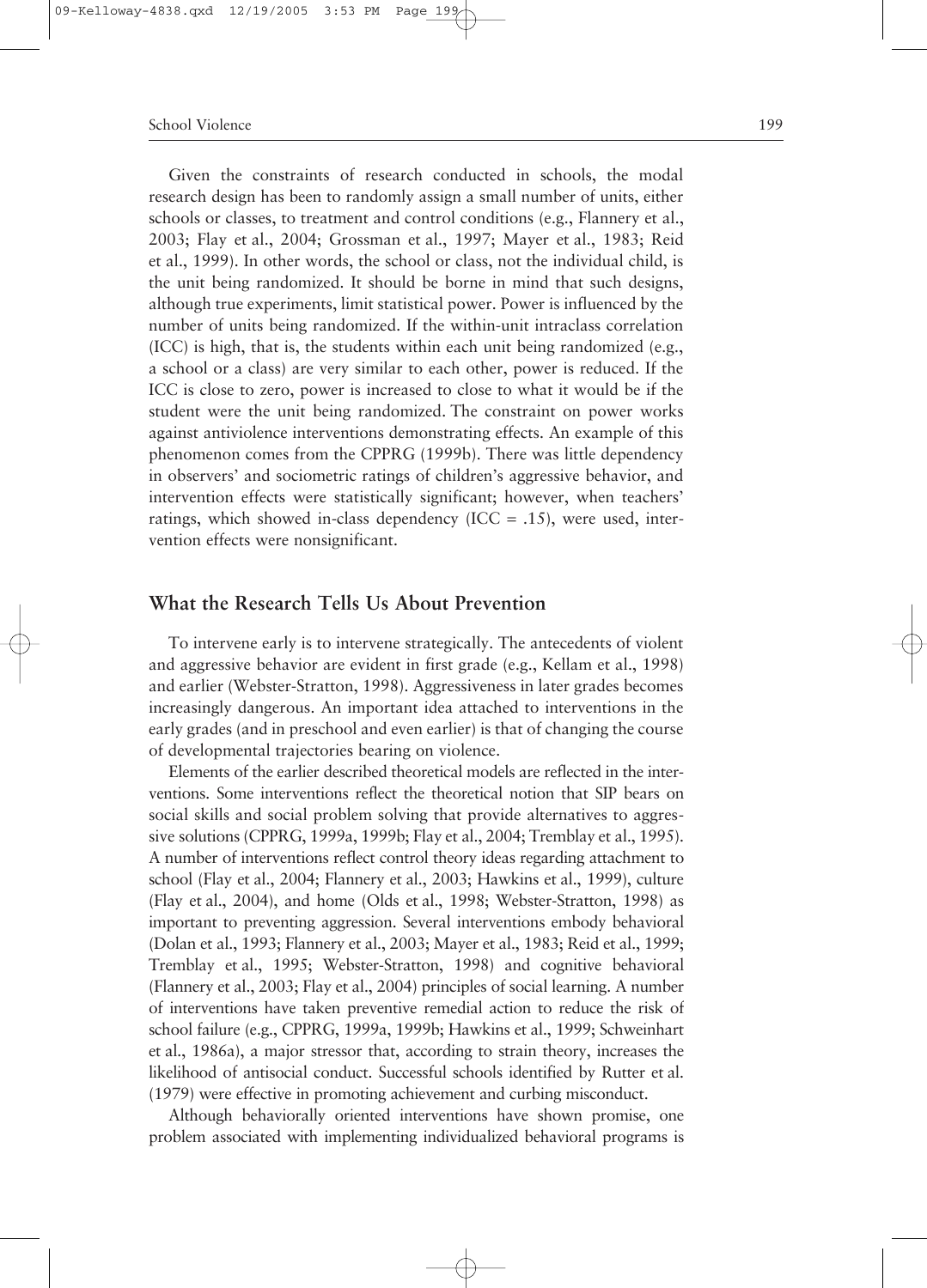that many teachers prefer not to commit themselves to such programs because the programs often require a great deal of record keeping and well-honed management skills; moreover, the availability of "natural" reinforcers in classrooms is limited (Dolan et al., 1993). Reliance on extrinsic motivators could, for some children, undermine intrinsic motivation. Group-level behavioral interventions such as the Good Behavior Game (GBG) reduce some of the burden on teachers and make prosocial classroom interactions more enjoyable (Embry, 2002).

Flay et al. (2004) suggested that comprehensive interventions that address multiple risk behaviors and that involve both school and families are more likely to succeed than more narrowly focused programs. Several programs that have been successful in reducing aggressive conduct include both school and parent components (e.g., CPPRG, 1999a; Flay et al., 2004; Hawkins et al., 1999; Olweus, 1991; Reid et al., 1999; Tremblay et al., 1995). An advantage to such programs is that they allow the school to develop an ally at home who will reinforce the antiaggression lessons taught in school.

Tremblay et al. (1995) recommended that after successful early interventions have been implemented, it is useful to provide later "booster sessions" to help blunt the potential for growth in antisocial behavior that peaks in midadolescence. Perhaps more important, the implementation of a successful prevention program in the early grades should be followed with the reimplementation of the program in later grades, with adjustments for the changing developmental levels of the children. Interventions such as the GBG have worked with children in the early grades and can be adjusted to work with older children (Embry, 2002). Other adjustments to help improve the efficacy of antiviolence programs include the deployment of both universally applied program components and program components specially targeted at the children at highest risk (e.g., CPPRG, 1999a), which is important given evidence that a subgroup of children, beginning at school entry, manifests chronically high levels of physical violence (Broidy et al., 2003).

# **References \_\_\_\_\_\_\_\_\_\_\_\_\_\_\_\_\_\_\_\_\_\_\_\_\_\_\_\_\_\_\_\_\_\_\_\_\_\_\_\_\_**

- Agnew, R. (1992). Foundation for a general strain theory of crime and delinquency. *Criminology, 30,* 47–87.
- Agnew, R., Brezina, T., Wright, J. P., & Cullen, F. T. (2002). Strain, personality traits, and delinquency: Extending general strain theory. *Criminology, 40,* 43–72.
- Agnew, R., & White, H. R. (1992). An empirical test of general strain theory. *Criminology, 30,* 475–499.
- Akers, R. L. (2000). *Criminological theories: Introduction, evaluation, and application* (3rd ed.). Los Angeles: Roxbury.
- Akers, R. L., Krohn, M. D., Lanza-Kaduce, L., & Radosevich, M. (1979). Social learning and deviant behavior: A specific test of a general theory. *American Sociological Review, 44,* 635–655.

09-Kelloway-4838.qxd 12/19/2005 3:53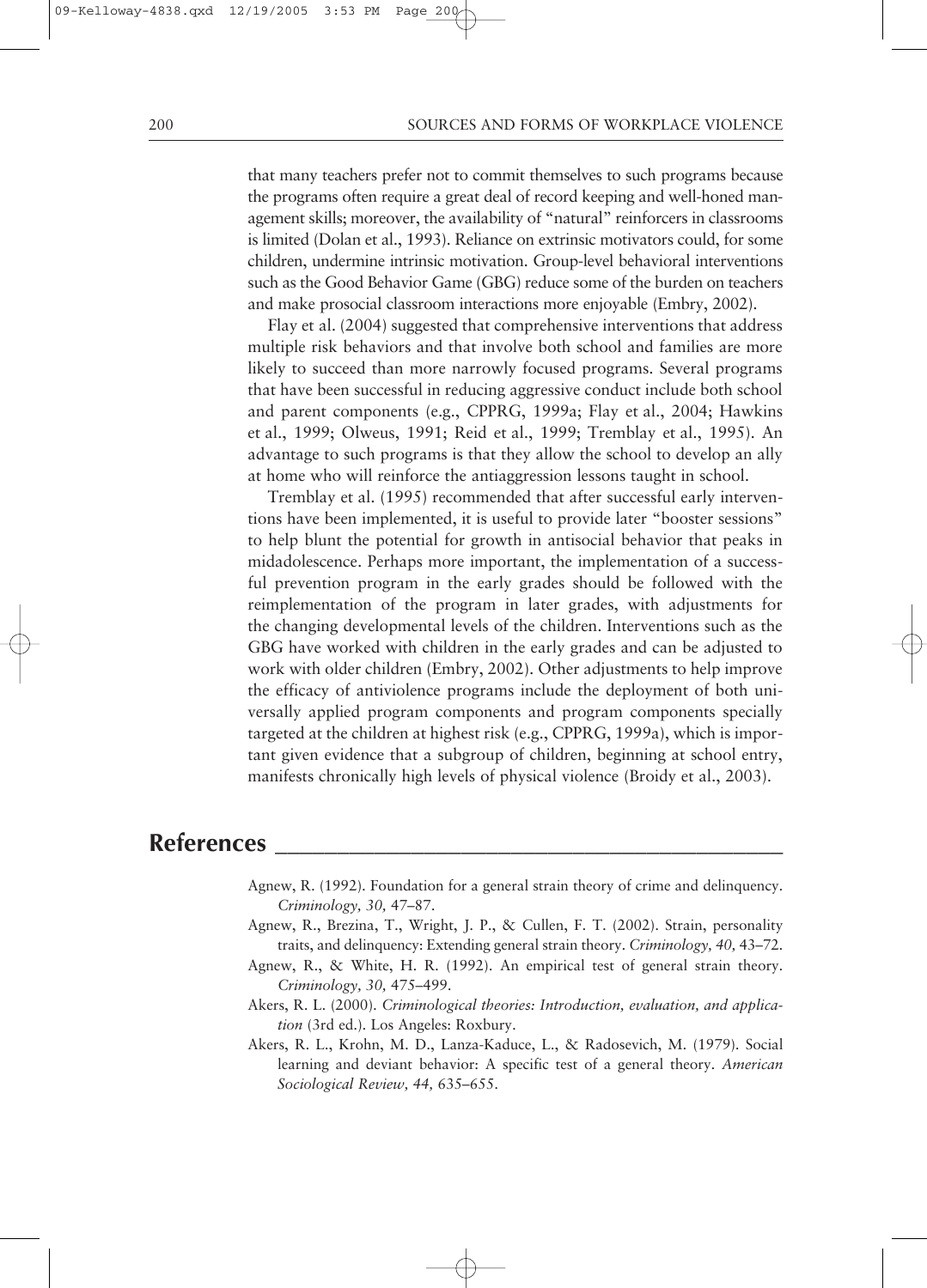- Anderson, C. A., & Bushman, B. J. (2001). Effects of violent video games on aggressive behavior, aggressive cognition, aggressive affect, physiological arousal, and prosocial behavior: A meta-analytic review of the scientific literature. *Psychological Science, 12,* 353–359.
- Anderson, M., Kaufman, J., Simon, T. R., Barrios, L., Paulozzi, L., Ryan, G., et al. (2001). School-associated violent deaths in the United States, 1994–1999. *Journal of the American Medical Association, 286,* 2695–2702.
- *Appendix C: Assaulted and / or battered employee policy. Guidelines for workplace violence for a healthcare and social service workers.* US Department of Labor occupational safety and health administration, OSHA 3148, 1996, pp. 25–26.
- Arcus, D. (2002). School shooting fatalities and school corporal punishment: A look at the states. *Aggressive Behavior, 28,* 173–183.
- Astor, R. A., Benbenishty, R., Zeira, A., & Vinokur, A. (2002). School climate, observed risky behaviors, and victimization as predictors of high school students' fear and judgments of school violence as a problem. *Health Education and Behavior, 29,* 716–736.
- Band, S. R., & Harpold, J. A. (1999). School violence. *FBI Law Enforcement Bulletin, 68,* 9–16.
- Bandura, A. (1977). *Social learning theory.* Englewood Cliffs, NJ: Prentice Hall.
- Bandura, A. (1983). Psychological mechanisms of aggression. In R. G. Geen & E. I. Donnerstein (Eds.), *Aggression: Theoretical and empirical reviews.* New York: Academic.
- Benbenishty, R., Astor, R. A., Zeira, A., & Vinokur, A. (2002). Perceptions of violence and fear of school attendance among junior high school students in Israel. *Social Work Research, 26,* 71–87.
- Bezilla, R. (1993). *America's youth in the 1990s.* Princeton, NJ: Gallup International Institute.
- Bloch, A. M. (1978). Combat neurosis in inner-city schools. *American Journal of Psychiatry, 135,* 1189–1192.
- Bonny, A. E., Britto, M. T., Klostermann, B. K., Hornung, R. W., & Slap, G. B. (2000). School disconnectedness: Identifying adolescents at risk. *Pediatrics, 106,* 1017–1021.
- Borowsky, I. W., Ireland, M., & Resnick, M. D. (2002). Violence risk and protective factors among youth held back in school. *Ambulatory Pediatrics, 2,* 475–484.
- Borum, R., Fein, R., Vossekuil, B., & Berglund, J. (1999). Threat assessment: Defining an approach for evaluating risk of targeted violence. *Behavioral Sciences and the Law, 17,* 323–337.
- Bowen, N. K., & Bowen, G. L. (1999). Effects of crime and violence in neighborhoods and schools on the school behavior and performance of adolescents. *Journal of Adolescent Research, 14,* 319–342.
- Boxer, P., Edwards-Leeper, L., Goldstein, S. E., Musher-Eizenman, D., & Dubow, E. F. (2003). Exposure to "low-level" aggression in school: Associations with aggressive behavior, future expectations, and perceived safety. *Violence and Victims, 18,* 691–704.
- Brener, N. D., Kann, L., McManus, T., Kinchen, S. A., Sundberg, E. C., & Ross, J. G. (2002). Reliability of the 1999 youth risk behavior survey questionnaire. *Journal of Adolescent Health, 31,* 336–342.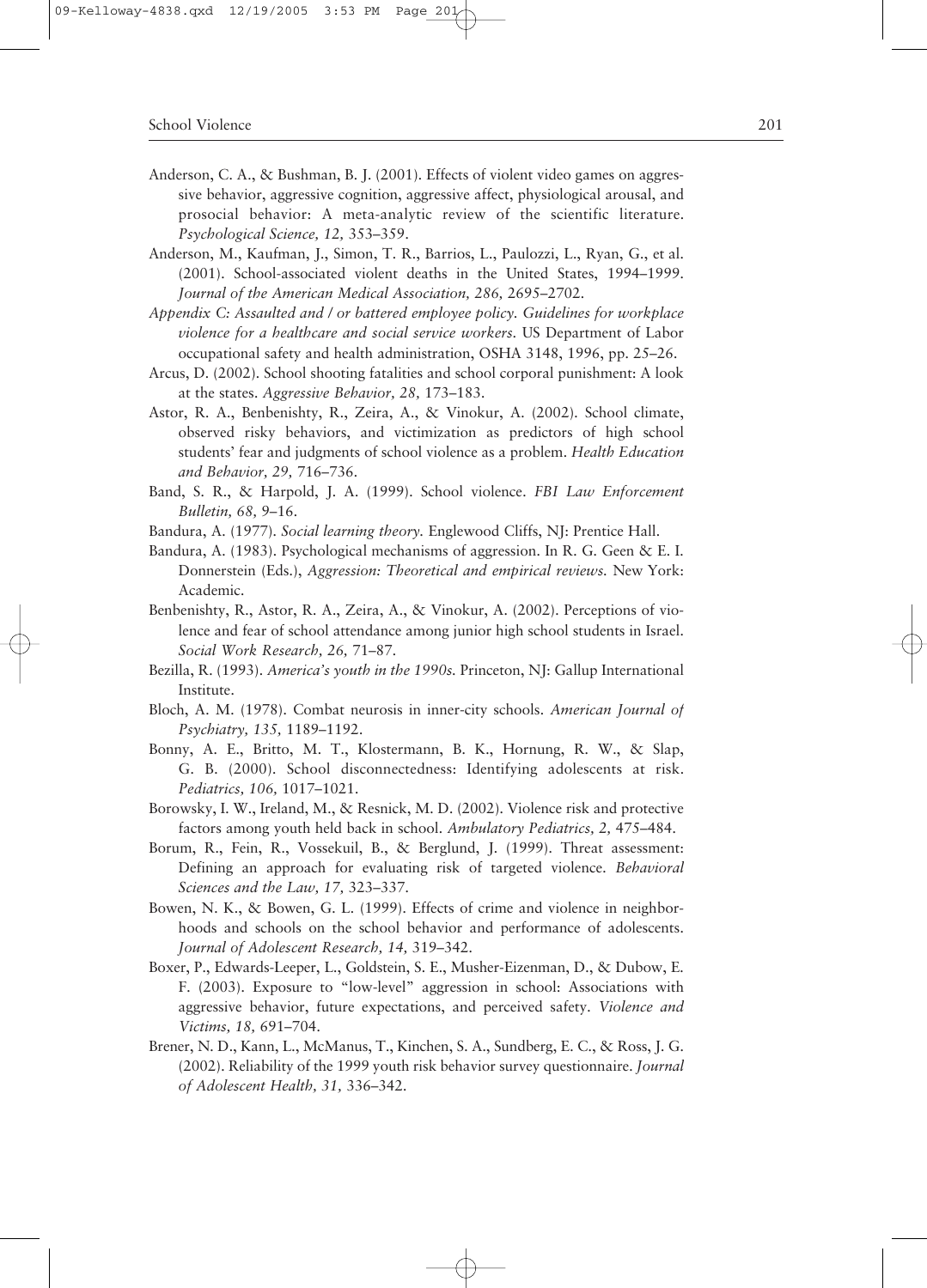- Brezina, T. (1996). Adapting to strain: An examination of delinquent coping responses. *Criminology, 34,* 39–60.
- Broidy, L. M., Nagin, D. S., Tremblay, R. E., Bates, J. E., Brame, B., Dodge, K. A., et al. (2003). Developmental trajectories of childhood disruptive behaviors and adolescent delinquency: A six-site, cross-national study. *Developmental Psychology, 39,* 222–245.
- Bronfenbrenner, U. (1979). *The ecology of human development experiments by nature and design.* Cambridge, MA: Harvard University Press.
- Bronfenbrenner, U. (2005). *Making human beings human: Bioecological perspectives on human development.* Thousand Oaks, CA: Sage.
- Bronfenbrenner, U., & Ceci, S. (1994). Nature-nurture reconceptualized: A bioecological model. *Psychological Review, 101,* 568–586.
- Bureau of Labor Statistics. (2004a). *1992–2001 Census of fatal occupational injuries (CFOI)* [Revised data]. Washington, DC: U.S. Department of Labor, Bureau of Labor Statistics. www.bls.gov/iif/oshwc/cfoi/cftb0166.pdf
- Bureau of Labor Statistics. (2004b). *Civilian labor force (seasonally adjusted)* (LNS11000000). Washington, DC: U.S. Department of Labor, Bureau of Labor Statistics. http://data.bls.gov/cgi-bin/surveymost
- Burns, M. K., Dean, V. J., & Jacob-Timm, S. (2001). Assessment of violence potential among school children: Beyond profiling. *Psychology in the Schools, 38,* 239–247.
- Bushman, B. J., & Huesmann, L. R. (2001). Effects of televised violence on aggression. In D. G. Singer & J. L. Singer (Eds.), *Handbook of children and the media* (pp. 223–254). Thousand Oaks, CA: Sage.
- Campbell, C., & Schwarz, D. F. (1996). Prevalence and impact of exposure to interpersonal violence among suburban and urban middle school students. *Pediatrics, 98,* 396–402.
- Centers for Disease Control and Prevention. (2003). Source of firearms used by students in school-associated violent deaths: United States 1992–1999. *Morbidity and Mortality Weekly Report, 52,* 169–172.
- Centers for Disease Control and Prevention. (2004). Violence-related behaviors among high school students: United States 1991–2003. *Morbidity and Mortality Weekly Report, 53,* 651–655.
- Chang, J. J., Chen, J. J., & Brownson, R. C. (2003). The role of repeat victimization in adolescent delinquent behaviors and recidivism. *Journal of Adolescent Health, 32,* 272–280.
- Cleary, S. D. (2000). Adolescent victimization and associated suicidal and violent behaviors. *Adolescence, 35,* 671–682.
- Coggeshall, M. B., & Kingery, P. M. (2001). Cross-survey analysis of school violence and disorder. *Psychology in the Schools, 38,* 107–116.
- Conduct Problems Prevention Research Group. (1999a). Initial impact of the fast track prevention trial for conduct problems: 1. The high-risk sample. *Journal of Consulting and Clinical Psychology, 67,* 631–647.
- Conduct Problems Prevention Research Group. (1999b). Initial impact of the fast track prevention trial for conduct problems: 2. Classroom effects. *Journal of Consulting and Clinical Psychology, 67,* 648–657.
- Cornell, D. G., & Loper, A. B. (1998). Assessment of violence and other high-risk behaviors with a school survey. *School Psychology Review, 27,* 317–330.
- Cretacci, M. A. (2003). Religion and social control: An application of a modified social bond on violence. *Criminal Justice Review, 28,* 254–277.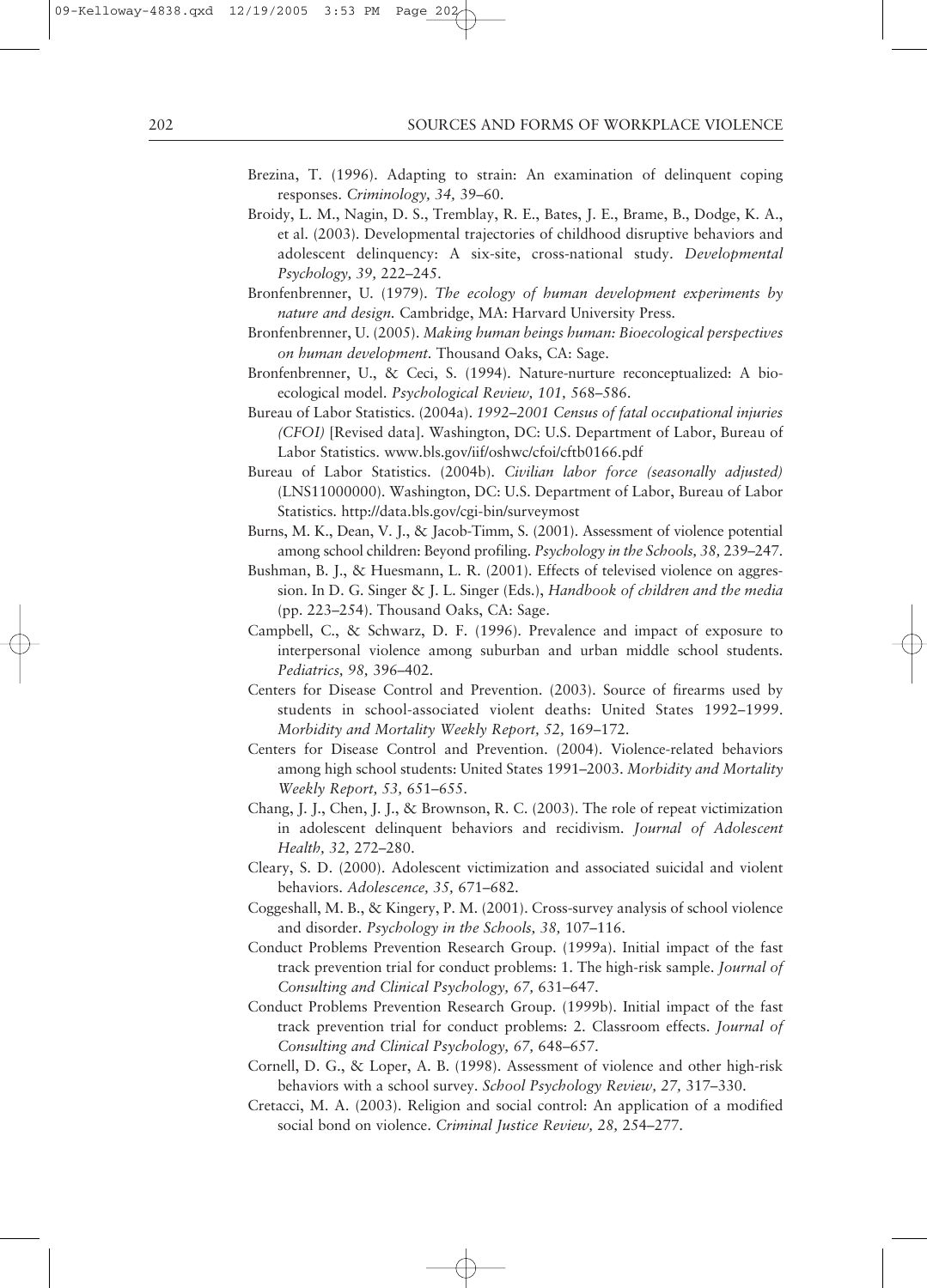- DeVoe, J. F., Peter, K., Kaufman, P., Ruddy, S. A., Miller, A. K., Planty, M., et al. (2003). *Indicators of school crime and safety: 2003* (NCES 2004-004/NCJ 201257). Washington, DC: U.S. Departments of Education and Justice. http:// nces.ed.gov or www.ojp.usdoj.gov/bjs/
- Dillon, S. (1994, July 7). Report finds more violence in the schools: Board says principals covered up incidents. *New York Times,* pp. B1, B7.
- Dishion, T. J., Andrews, D. W., & Crosby, L. (1995). Antisocial boys and their friends in early adolescence: Relationship characteristics, quality, and interactional process. *Child Development, 66,* 139–151.
- Dishion, T. J., Patterson, G. R., & Griesler, P. C. (1994). Peer adaptations in the development of antisocial behavior: A confluence model. In L. R. Huesmann (Ed.), *Aggressive behavior: Current perspectives* (pp. 61–95). New York: Plenum.
- Dodge, K. A., Lochman, J. E., Harnish, J. D., Bates, J. E., & Pettit, G. S. (1997). Reactive and proactive aggression in school children and psychiatrically impaired chronically assaultive youth. *Journal of Abnormal Psychology, 106,* 37–51.
- Dodge, K. A., Pettit, G. S., Bates, J. E., & Valente, E. (1995). Social informationprocessing patterns partially mediate the effect of early physical abuse on later conduct problems. *Journal of Abnormal Psychology, 104,* 632–643.
- Dodge, K. A., Pettit, G. S., McClaskey, C. L., & Brown, C. L. (1986). Social competence in children. *Monographs of the Society for Research in Child Development, 51*(2, Serial no. 213).
- Dolan, L. J., Kellam, S. G., Brown, C. H., Werthamer-Larsson, L., Rebok, G. W., Mayer, L. W., et al. (1993). The short-term impact of two classroom-based preventive interventions on aggressive and shy behaviors and poor achievement. *Journal of Applied Developmental Psychology, 14,* 317–345.
- Durkheim, E. (1979). *Suicide: Study in sociology* (J. A. Spaulding & G. Simpson, Trans.). New York: Free Press. (Original work published in 1897)
- Embry, D. D. (2002). The Good Behavior Game: A best practice candidate as a universal behavioral vaccine. *Clinical Child and Family Psychology Review, 5,* 273–296.
- Embry, D. D., Flannery, D. J., Vazsonyi, A. T., Powell, K. E., & Atha, H. (1996). PeaceBuilders: A theoretically driven, school-based model for early violence prevention. *American Journal of Preventive Medicine, 12*(Suppl. 5)*,* 91–100.
- Evans, G. W. (2004). The environment of childhood poverty. *American Psychologist, 59,* 77–92.
- Farrell, A. D., & Meyer, A. L. (1997). The effectiveness of a school-based curriculum for reducing violence among urban sixth-grade students. *American Journal of Public Health, 87,* 979–984.
- Farrington, D. P. (1998). Predictors, causes and correlates of male youth violence. In M. Tonry & M. Moore (Eds.), *Youth violence* (Crime and Justice, Vol. 24). Chicago: University of Chicago Press.
- Felson, R. B., Liska, A. E., South, S. J., & McNulty, T. L. (1994). The subculture of violence and delinquency: Individual vs. school context effects. *Social Forces, 73,* 155–173.
- Flannery, D. J., Vazsonyi, A. T., Liau, A. K., Guo, S., Powell, K. E., Atha, H., et al. (2003). Initial behavior outcomes for the PeaceBuilders universal school-based violence prevention program. *Developmental Psychology, 39,* 292–308.
- Flay, B. R., Graumlich, S., Segawa, E., Burns, J. L., & Holliday, M. Y. (2004). Effects of 2 prevention programs on high-risk behaviors among African American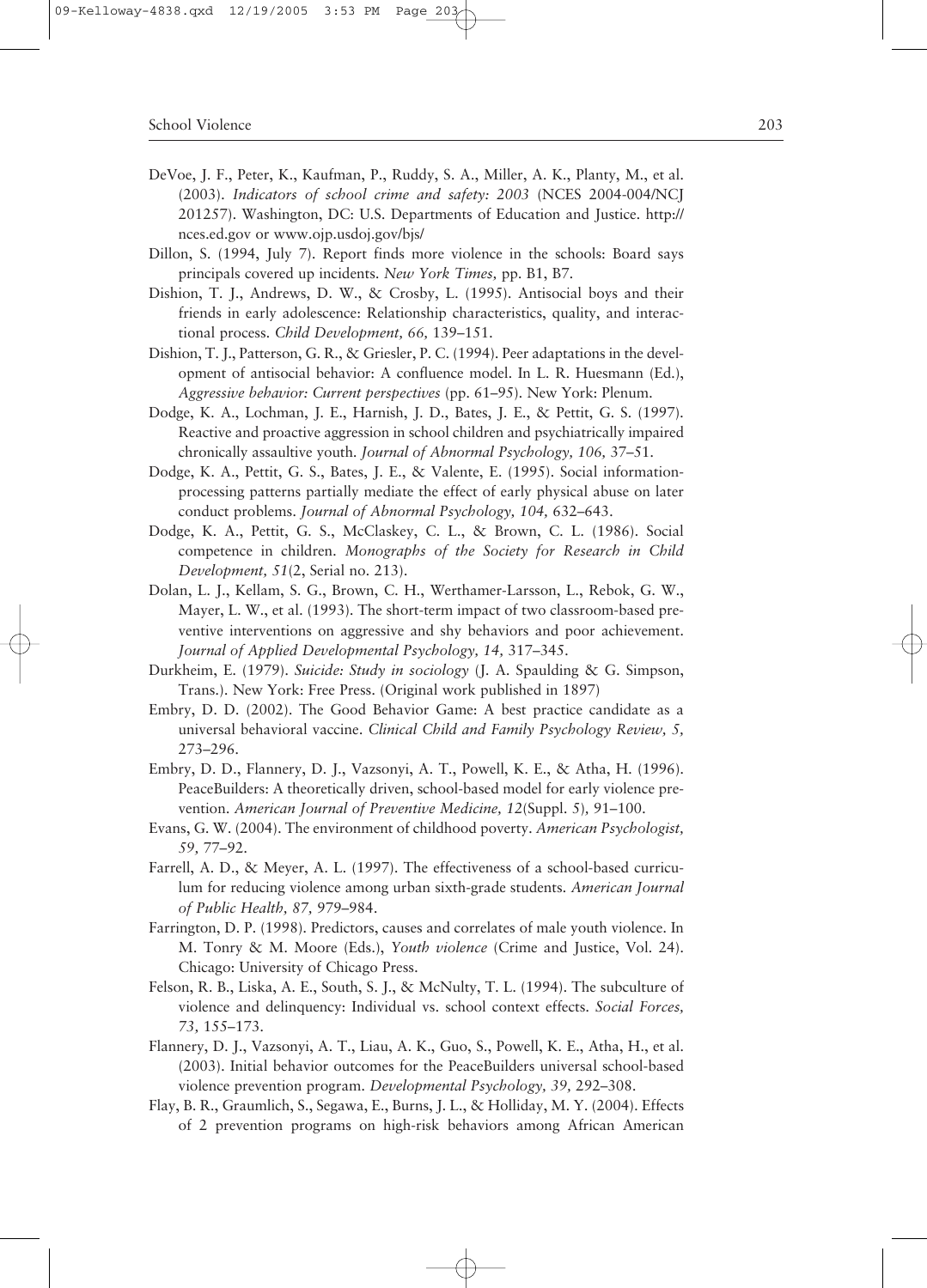youth: A randomized trial. *Archives of Pediatrics and Adolescent Medicine, 158,* 377–384.

- Furlong, M., & Morrison, G. (2000). The school in school violence: Definitions and facts. *Journal of Emotional and Behavioral Disorders, 8,* 71–82.
- Glueck, S., & Glueck, E. (1950). *Unraveling juvenile delinquency.* New York: Commonwealth Fund.
- Gottfredson, G. D., & Gottfredson, D. C. (1985). *Victimization in schools.* New York: Plenum.
- Gottfredson, M. R., & Hirschi, T. (1990). *A general theory of crime.* Stanford, CA: Stanford University Press.
- Grossman, D. C., Neckerman, H. J., Koepsell, T. D., Liu, P. Y., Asher, K. N., Beland, K., et al. (1997). Effectiveness of a violence prevention curriculum among children in elementary school: A randomized controlled trial. *Journal of the American Medical Association, 277,* 1605–1611.
- Guerra, N. G., Huesmann, L. R., & Spindler, A. (2003). Community violence exposure, social cognition, and aggression among urban elementary school children. *Child Development, 74,* 1561–1576.
- Harrington, N. G., Giles, S. M., Hoyle, R. H., Feeney, G. J., & Yungbluth, S. C. (2001). Evaluation of the All Stars character education and problem behavior prevention program: Effects on mediator and outcome variables for middle school students. *Health Education and Behavior, 29,* 533–546.
- Hashemi, L., & Webster, B. S. (1998). Non-fatal workplace violence workers' compensation claims (1993–1996). *Journal of Occupational and Environmental Medicine, 40,* 561–567.
- Hausman, A., Pierce, G., & Briggs, L. (1996). Evaluation of comprehensive violence prevention education: Effects on student behavior. *Journal of Adolescent Health, 19,* 104–110.
- Hawkins, J. D., Catalano, R. F., Kosterman, R., Abbott, R., & Hill, K. G. (1999). Preventing adolescent health-risk behaviors by strengthening protection during childhood. *Archives of Pediatrics and Adolescent Medicine, 153,* 226–234.
- Hirschi, T. (1969). *Causes of delinquency.* Berkeley: University of California Press.
- Hirschi, T., & Hindelang, M. J. (1977). Intelligence and delinquency: A revisionist review. *American Sociological Review, 42,* 571–587.
- Hoffmann, J. P., & Cerbone, F. G. (1999). Stressful life events and delinquency escalation in early adolescence. *Criminology, 37,* 343–373.
- Huesmann, L. R., Eron, L. D., & Yarmel, P. W. (1987). Intellectual functioning and aggression. *Journal of Personality and Social Psychology, 52,* 232–240.
- Ikeda, R., Farrell, A. D., Horne, A. M., Rabiner, D., Tolan, P. H., & Reid, J. (Eds.). (2004). Prevention of youth violence: The multisite violence prevention project. *American Journal of Preventive Medicine, 26*(Suppl. 1), 1–82.
- Islam, S. S., Edla, S. R., Mujuru, P., Doyle, E. J., & Ducatman, A. M. (2003). Risk factors for physical assault: State-managed workers' compensation experience. *American Journal of Preventive Medicine, 25,* 31–37.
- Johnston, L. D., O'Malley, P. M., & Bachman, J. G. (2001). *Monitoring the future: National survey results on drug use, 1975–2000* (Secondary school students, Vol. 1) (NIH Publication No. 01-4924). Bethesda, MD: National Institute on Drug Abuse.
- Kachur, S. P., Stennies, G. M., Powell, K. E., Modzeleski, W., Stephen, R., Murphy, R., et al. (1996). School-associated violent deaths in the United States, 1992 to 1994. *Journal of the American Medical Association, 275,* 1729–1733.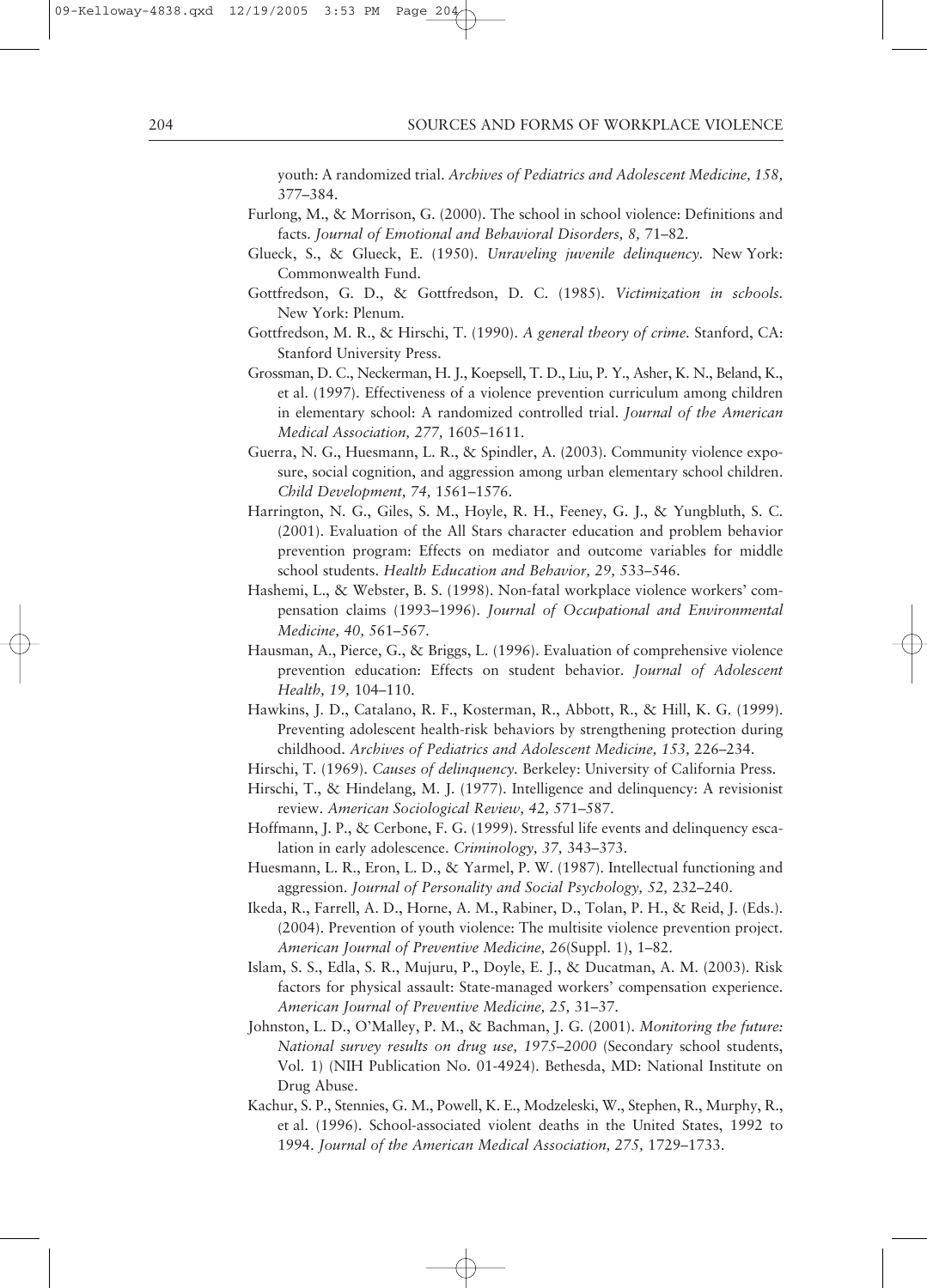- Kandel, D. B. (1978). Homophily, selection, and socialization in adolescent friendships. *American Journal of Sociology, 84,* 427–436.
- Kellam, S. G., Ling, X., Merisca, R., Brown, C. H., & Ialongo, N. S. (1998). The effect of the level of aggression in the first grade classroom on the course and malleability of aggressive behavior into middle school. *Development and Psychopathology, 10,* 165–185.
- Kellam, S. G., Rebok, G. W., Ialongo, N. S., & Mayer, L. S. (1994). The course and malleability of aggressive behavior from early first grade into middle school: Results of a developmental epidemiology-based preventive trial. *Journal of Child Psychology and Psychiatry and Allied Disciplines, 35,* 259–281.
- Kerres Malecki, C., & Demaray, M. K. (2003). Carrying a weapon to school and perceptions of social support in an urban middle school. *Journal of Emotional and Behavioral Disorders, 11,* 169–178.
- Kingery, P. M., & Coggeshall, M. B. (2001). Surveillance of school violence, injury, and disciplinary actions. *Psychology in the Schools, 38,* 117–126.
- LaMar, W. J., Gerberich, S. G., Lohman, W. H., & Zaidman, B. (1998). Workrelated physical assault. *Journal of Occupational and Environmental Medicine, 40,* 317–324.
- Lansford, J. E., Deater-Deckard, K., Dodge, K. A., Bates, J. E., & Pettit, G. S. (2004). Ethnic differences in the link between physical discipline and later adolescent externalizing behaviors. *Journal of Child Psychology and Psychiatry and Allied Disciplines, 45,* 801–812.
- Lazar, I., & Darlington, R. (1982). Lasting effects of early education: A report from the consortium for longitudinal studies. *Monographs of the Society for Research in Child Development, 47*(2/3, Serial No. 195).
- Lewin, K. (1935). *A dynamic theory of personality.* New York: McGraw-Hill.
- Loeber, R., Farrington, D. P., Stouthamer-Loeber, M., Moffitt, T. E., & Caspi, A. (1998). The development of male offending: Key findings from the first decade of the Pittsburgh Youth Study. *Studies on Crime and Crime Prevention, 7,* 141–171.
- Mayer, G. R., Butterworth, T., Nafpaktitis, M., & Sulzer-Azaroff, B. (1983). Preventing school vandalism and improving discipline: A three-year study. *Journal of Applied Behavior Analysis, 16,* 355–369.
- Mayer, M. J., & Leone, P. E. (1999). A structural analysis of school violence and disruption: Implications for creating safer schools. *Education and Treatment of Children, 22,* 333–356.
- McGee, J. P., & DeBernardo, C. R. (1999). The classroom avenger: A behavioral profile of school-based shootings. *Forensic Examiner, 8,* 16–18.
- Merton, R. K. (1938). Social structure and anomie. *American Sociological Review, 3,* 672–682.
- Metropolitan Life Insurance Company. (1999). *The Metropolitan Life survey of the American teacher, 1999: Violence in America's public schools—five years later.* New York: Lou Harris.
- Miller, G. A., Galanter, E., & Pribram, K. H. (1961). *Plans and the structure of behavior.* New York: Holt, Rinehart & Winston.
- Minden, J., Henry, D. B., Tolan, P. H., & Gorman-Smith, D. (2000). Urban boys' social networks and school violence. *Professional School Counseling, 4,* 95–104.
- Moffitt, T. E. (1990). Juvenile delinquency and attention deficit disorder: Boys' developmental trajectories from age 3 to age 15. *Child Development, 61,* 893–910.
- Morrison, G. M., & Skiba, R. (2001). Predicting violence from school misbehavior: Promises and perils. *Psychology in the Schools, 38,* 173–184.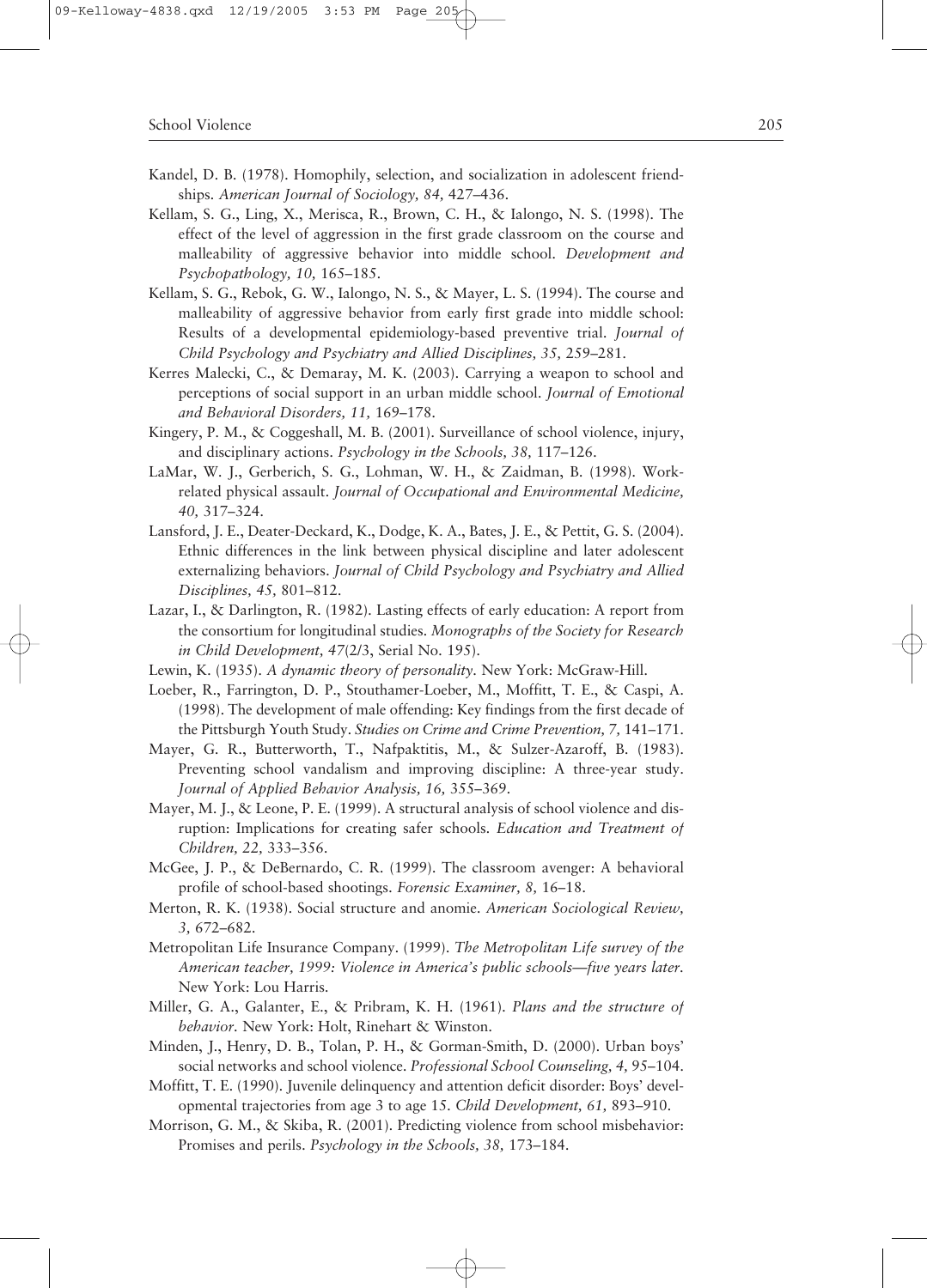- Mulvey, E. P., & Cauffman, E. (2001). The inherent limits of predicting school violence. *American Psychologist, 56,* 797–802.
- Nansel, T. R., Craig, W., Overpeck, M. D., Saluja, G., & Ruan, W. J. (2004). Crossnational consistency in the relationship between bullying behaviors and psychosocial adjustment. *Archives of Pediatric and Adolescent Medicine, 158,* 730–736.
- Nansel, T. R., Overpeck, M. D., Haynie, D. L., Ruan, W. J., & Scheidt, P. (2003). Relationships between bullying and violence among U.S. youth. *Archives of Pediatric and Adolescent Medicine, 157,* 348–353.
- Nansel, T. R., Overpeck, M., Pilla, R. S., Ruan, W. J., Simons-Morton, B., & Scheidt, P. (2001). Bullying behaviors among U.S. youth: Prevalence and association with psychosocial adjustment. *Journal of the American Medical Association, 285,* 2094–2100.
- National Center for Educational Statistics. (2000). *Indicators of school crime and safety: 2000.* Washington, DC: Author. http://nces.ed.gov/pubsearch/pubsinfo .asp?pubid'2001017
- National Center for Education Statistics. (2004). *Digest of education statistics tables and figures: 1996.* Washington, DC: Author. http://nces.ed.gov/programs/digest/ d96/D96T004.asp
- National Educational Goals Panel. (2000). *Building a nation of learners.* Washington, DC: Author. www.negp.gov/page3.htm
- Natvig, G. K., Albrektsen, G., & Qvarnstrøm, U. (2001). School-related stress experience as a risk factor for bullying behavior. *Journal of Youth and Adolescence, 30,* 561–575.
- Neisser, U. (1967). *Cognitive psychology.* New York: Appleton-Century-Crofts.
- O'Keefe, M. (1997). Adolescents' exposure to community and school violence: Prevalence and behavioral correlates. *Journal of Adolescent Health, 20,* 368–376.
- Olds, D., Henderson, C. R., Jr., Cole, R., Eckenrode, J., Kitzman, H., Luckey, D., et al. (1998). Long-term effects of nurse home visitation on children's criminal and antisocial behavior: 15-year followup of a randomized controlled trial. *Journal of the American Medical Association, 280,* 1238–1244.
- Olds, D., Kitzman, H., Cole, R., & Robinson, J. (1997). Theoretical foundations of a program of home visitation for pregnant women and parents of young children. *Journal of Community Psychology, 25,* 9–25.
- Olweus, D. (1991). Bully/victim problems among schoolchildren: Basic facts and effects of a school-based intervention. In D. Pepler & K. Rubin (Eds.), *The development and treatment of childhood aggression* (pp. 411–448). Hillsdale, NJ: Erlbaum.
- Olweus, D. (1994). Annotation: Bullying at school: Basic facts and effects of a school-based intervention program. *Journal of Child Psychology and Psychiatry and Allied Disciplines, 35,* 1171–1190.
- Olweus, D. (1997). Bully/victim problems in school: Knowledge base and an effective intervention program. *Irish Journal of Psychology, 18,* 170–190.
- Olweus, D. (1999). The nature of school bullying: A cross-national perspective. In P. K. Smith, J. Junger-Taqs, D. Olweus, R. Catalano, & P. Slee (Eds.), *The nature of school bullying: A cross-national perspective* (pp. 7–27). New York: Plenum.
- O'Malley, P. M., Johnston, L. D., Bachman, J. G., & Schulenberg, J. (2000). A comparison of confidential versus anonymous survey procedures: Effects on reporting of drug use and related attitudes and beliefs in a national study of students. *Journal of Drug Issues, 30,* 35–54.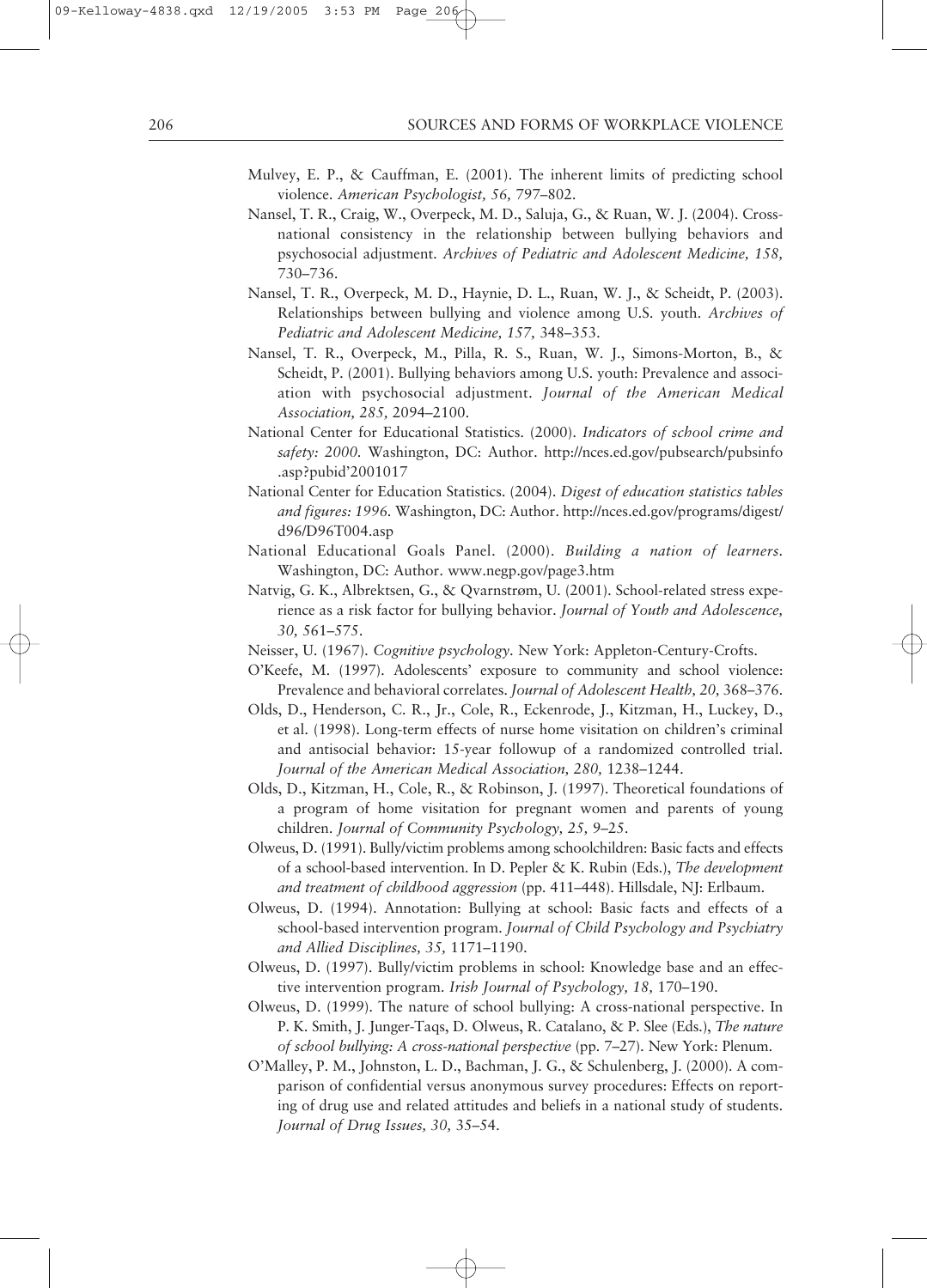- Orpinas, P. K., Basen-Engquist, K., Grunbaum, J. A., & Parcel, G. S. (1995). The co-morbidity of violence-related behaviors with health-risk behaviors in a population of high school students. *Journal of Adolescent Health, 16,* 216–225.
- Orpinas, P., Kelder, S., Frankowski, R., Murray, N., Zhang, Q., & McAlister, A. (2000). Outcome evaluation of a multi-component violence-prevention program for middle schools: The Students for Peace project. *Health Education Research, 15,* 45–58.
- Orpinas, P. K., Murray, N., & Kelder, S. (1999). Parental influences on students' behaviors and weapon carrying. *Health Education and Behavior, 26,* 774–787.
- Paik, H., & Comstock, G. (1994). The effects of television violence on antisocial behavior: A meta-analysis. *Communication Research, 21,* 516–546.
- Parks, G. (2000). The High/Scope Perry Preschool Project. *Juvenile Justice Bulletin.* Washington, DC: U.S. Department of Justice, Office of Justice Programs. www .ncjrs.org/html/ojjdp/2000\_10\_1/contents.html
- Paternoster, R., & Mazerolle, P. (1994). General strain theory and delinquency: A replication and extension. *Journal of Research in Crime and Delinquency, 31,* 235–263.
- Patterson, G. (1982). *Coercive family process.* Eugene, OR: Castalia.
- Patterson, G. R. (1992). *Antisocial boys: A social interactional approach.* Eugene, OR: Castalia.
- Patterson, G. R. (1995). Coercion as a basis for early age of onset for arrest. In J. McCord (Ed.), *Coercion and punishment in long-term perspectives* (pp. 81–105). New York: Cambridge University Press.
- Patterson, G. R., Capaldi, D., & Bank, L. (1991). An early starter model for predicting delinquency. In D. J. Pepler & K. H. Rubin (Eds.), *Development and treatment of childhood aggression* (pp. 139–168). Hillsdale, NJ: Lawrence Erlbaum.
- Patterson, G. R., & Yoerger, K. (1997). A developmental model for late-onset delinquency. In D. W. Osgood (Ed.), *Nebraska symposium on motivation* (Motivation and Delinquency, Vol. 44, pp. 119–177). Lincoln: University of Nebraska Press.
- Peek-Asa, C., Howard, J., Vargas, L., & Kraus, J. F. (1997). Incidence of non-fatal workplace assault injuries determined from employer's reports in California. *Journal of Occupational and Environmental Medicine, 39,* 44–50.
- Pettit, G. S., Clawson, M. A., Dodge, K. A., & Bates, J. E. (1996). Stability and change in peer-rejected status: The role of child behavior, parenting, and family ecology. *Merrill-Palmer Quarterly, 42,* 267–294.
- Pine, D. S., Shaffer, D., Schonfeld, I. S., & Davies, M. (1997). Minor physical anomalies: Modifiers of environmental risks for psychiatric impairment? *Journal of the American Academy of Child and Adolescent Psychiatry, 36,* 395–403.
- Raine, A. (1993). *The psychopathology of crime: Criminal behavior as a clinical disorder.* San Diego, CA: Academic.
- Raine, A. (2002). Biosocial studies of antisocial and violent behavior in children and adults: A review. *Journal of Abnormal Child Psychology, 30,* 311–326.
- Reid, J. B., Eddy, J. M., Fetrow, R. A., & Stoolmiller, M. (1999). Description and immediate impacts of a preventive intervention for conduct problems. *American Journal of Community Psychology, 27,* 483–517.
- Reinke, W. M., & Herman, K. C. (2002). A research agenda for school violence prevention. *American Psychologist, 57,* 796–797.
- Resnick, M. D., Bearman, P. S., Blum, R. W., Bauman, K. E., Harris, K. M., Jones, J., et al. (1997). Protecting adolescents from harm: Findings from the National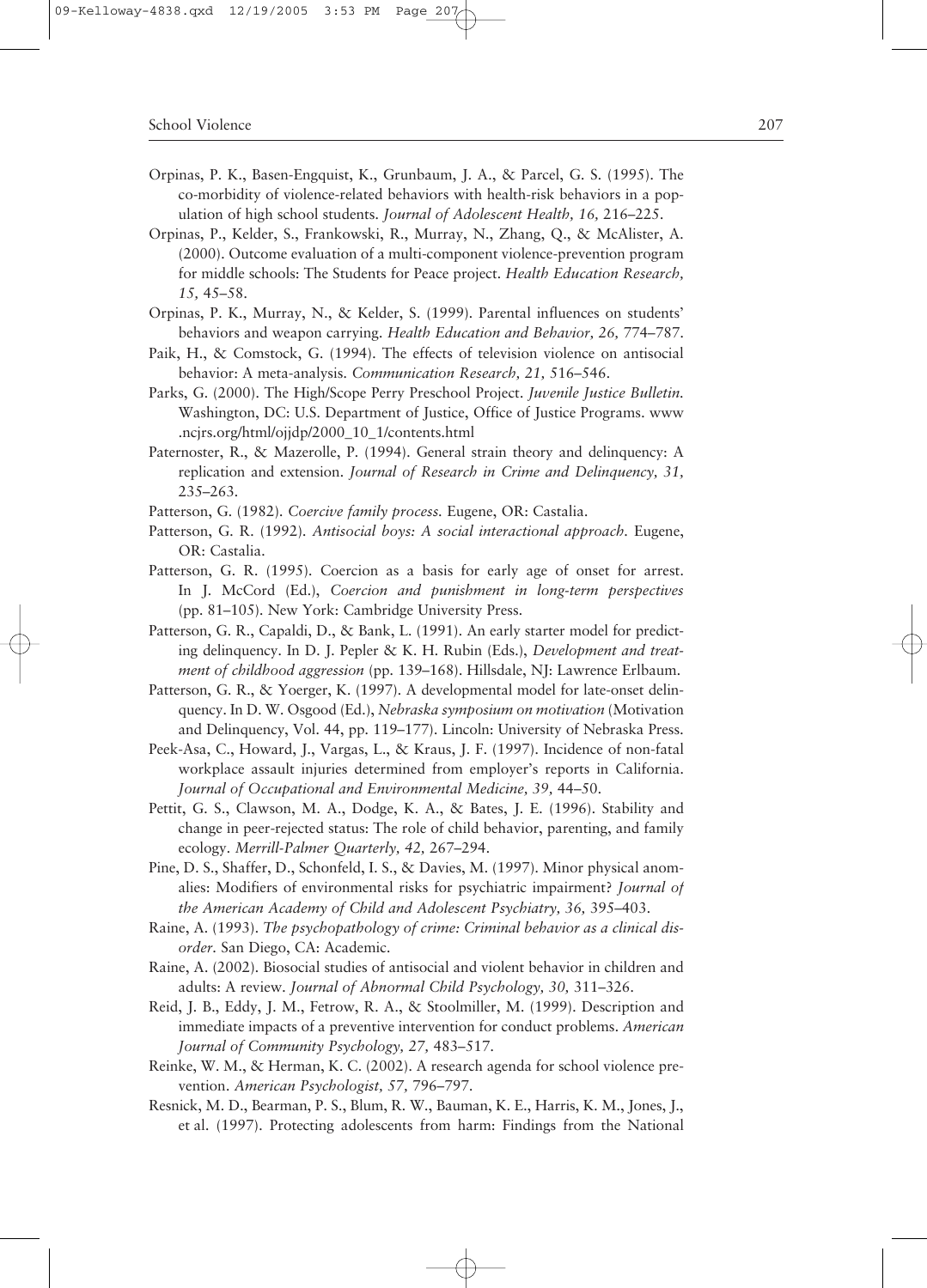#### 208 SOURCES AND FORMS OF WORKPLACE VIOLENCE

Longitudinal Study on Adolescent Health. *Journal of the American Medical Association, 278,* 823–832.

- Robinson, W. S. (1950). Ecological correlations and the behavior of individuals. *American Sociological Review, 15,* 351–357.
- Rosario, M., Salzinger, S., Feldman, R. S., & Ng-Mak, D. S. (2003). Community violence exposure and delinquent behaviors among youth: The moderating role of coping. *Journal of Community Psychology, 31,* 489–512.
- Rosenblatt, J. A., & Furlong, M. J. (1997). Assessing the reliability and validity of student self-reports of campus violence. *Journal of Youth and Adolescence, 26,* 187–202.
- Rutter, M. (1980). *Changing youth in a changing society: Patterns of adolescent development and disorder.* Cambridge, MA: Harvard University Press.
- Rutter, M., Maughan, B., Mortimore, P., Ouston, J., & Smith, A. (1979). *Fifteen thousand hours: Secondary schools and their effects on children.* Cambridge, MA: Harvard University Press.
- Sampson, R. J., & Groves, W. B. (1989). Community structure and crime: Testing social-disorganization theory. *American Journal of Sociology, 94,* 774–802.
- Sampson, R., & Laub, J. (1993). *Crime in the making: Pathways and turning points through life.* Cambridge, MA: Harvard University Press.
- Schonfeld, I. S. (1992). Assessing stress in teachers: Depressive symptoms scales and neutral self-reports of the work environment. In J. C. Quick, L. R. Murphy, & J. J. Hurrell Jr. (Eds.), *Work and well-being: Assessments and instruments for occupational mental health* (pp. 270–285). Washington, DC: American Psychological Association.
- Schonfeld, I. S. (2001). Stress in 1st-year women teachers: The context of social support and coping. *Genetic, Social, and General Psychology Monographs, 127,* 133–168.
- Schonfeld, I. S., Shaffer, D., O'Connor, P., & Portnoy, S. (1988). Conduct disorder and cognitive functioning: Testing three causal hypotheses. *Child Development, 19,* 993–1007.
- Schreck, C. J., & Fisher, B. S. (2004). Specifying the influence of family and peers on violent victimization: Extending routine activities and lifestyles theories. *Journal of Interpersonal Violence, 19,* 1021–1041.
- Schweinhart, L. J., Weikart, D. P., & Larner, M. B. (1986a). Consequences of three preschool curriculum models through age 15. *Early Childhood Research Quarterly, 1,* 15–45.
- Schweinhart, L. J., Weikart, D. P., & Larner, M. B. (1986b). Child-initiated activities in early childhood programs may help prevent delinquency. *Early Childhood Research Quarterly, 1,* 303–312.
- Sieving, R. E., Beurhing, T., Resnick, M. D., Bearinger, L. H., Shew, M., Ireland, M., et al. (2001). Development of adolescent self-report measures from the National Longitudinal Study of Adolescent Health. *Journal of Adolescent Health, 28,* 73–81.
- Smith, P. K. (1997). Bullying in schools: The UK experience and the Sheffield antibullying project. *Irish Journal of Psychology, 18,* 191–201.
- Stoolmiller, M., Eddy, J. M., & Reid, J. B. (2000). Detecting and describing preventive intervention effects in a universal school-based randomized trial targeting delinquent and violent behavior. *Journal of Consulting and Clinical Psychology, 68,* 296–306.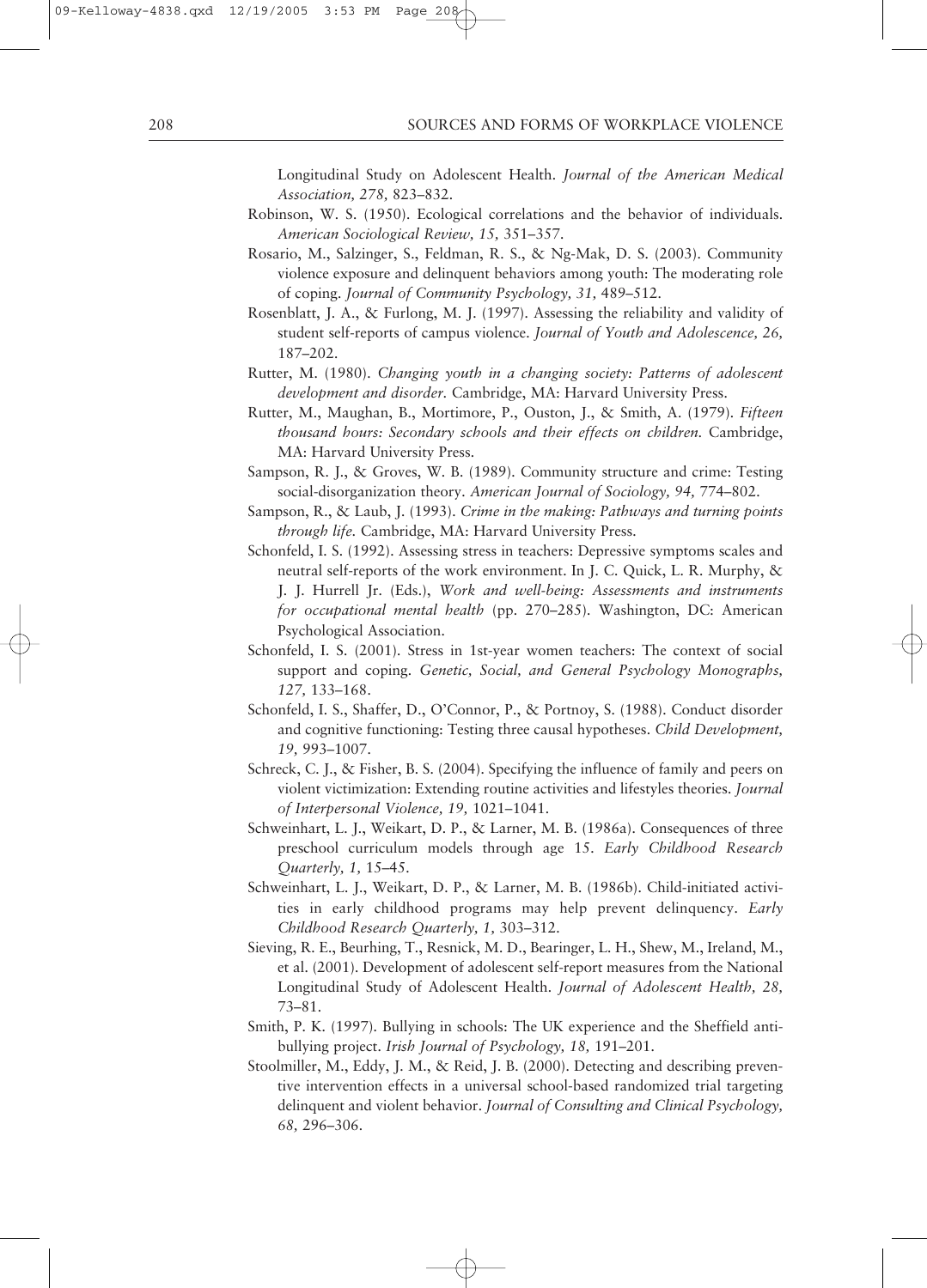- Stouthamer-Loeber, M., Loeber, R., Wei, E., Farrington, D. P., & Wikström, P.-O. H. (2002). Risk and promotive effects in the explanation of persistent serious delinquency in boys. *Journal of Consulting and Clinical Psychology, 70,* 111–123.
- Straus, M. A. (1991). Discipline and deviance: Physical punishment of children and violence and other crime in adulthood. *Social Problems, 38,* 133–154.
- Tobin, T. J., & Sugai, G. M. (1999). Using sixth-grade school records to predict school violence, chronic discipline problems, and high school outcomes. *Journal of Emotional and Behavioral Disorders, 7,* 40–53.
- Tremblay, R. E., Pagani-Kurtz, L., Mâsse, L. C., Vitaro, F., & Pihl, R. O. (1995). A bimodal preventive intervention for disruptive kindergarten boys: Its impact through mid-adolescence. *Journal of Consulting and Clinical Psychology, 63,* 560–568.
- Valois, R. F., & McKeown, R. E. (1998). Frequency and correlates of fighting and carrying weapons among public school adolescents. *American Journal of Health Behavior, 22,* 8–17.
- Valois, R. F., Vincent, M. L., McKeown, R. E., Garrison, C. Z., & Kirby, S. D. (1993). Adolescent risk behaviors and the potential for violence: A look at what's coming to campus. *Journal of American College Health, 41,* 141–147.
- Webster-Stratton, C. (1998). Preventing conduct problems in Head Start children: Strengthening parenting competencies. *Journal of Consulting and Clinical Psychology, 66,* 715–730.
- Weiss, B., Dodge, K. A., Bates, J. E., & Pettit, G. S. (1992). Some consequences of early harsh discipline: Child aggression and a maladaptive social information processing style. *Child Development, 63,* 1321–1335.
- Wiesner, M., & Windle, M. (2004). Assessing covariates of adolescent delinquency trajectories: A latent growth mixture modeling approach. *Journal of Youth and Adolescence, 33,* 431–442.
- Williams, L. E., Winfree, L. T., & Clinton, L. (1989). Trouble in the schoolhouse: New views on victimization, fear of crime, and teacher perceptions of the workplace. *Violence and Victims, 4,* 27–44.
- Wilson, W. J. (1987). *The truly disadvantaged.* Chicago: University of Chicago Press.
- Wright, B. R. E., Caspi, A., Moffitt, T. E., & Silva, P. A. (2001). The effects of social ties on crime vary by criminal propensity: A life-course model of interdependence. *Criminology, 39,* 321–351.